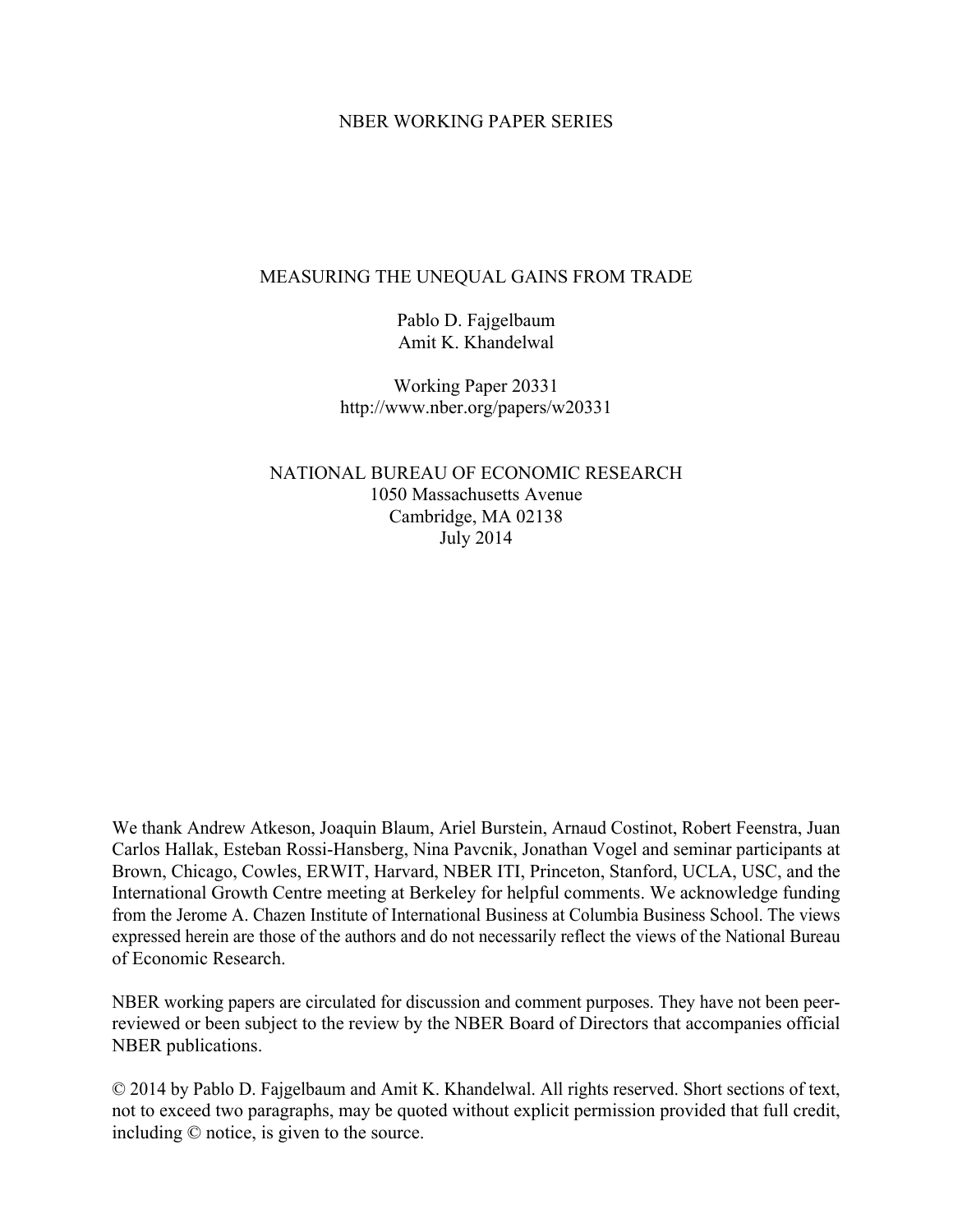Measuring the Unequal Gains from Trade Pablo D. Fajgelbaum and Amit K. Khandelwal NBER Working Paper No. 20331 July 2014, Revised August 2015 JEL No. D63,F10,F60

## **ABSTRACT**

Individuals that consume different baskets of goods are differentially affected by relative price changes caused by international trade. We develop a methodology to measure the unequal gains from trade across consumers within countries. The approach requires data on aggregate expenditures and parameters estimated from a non-homothetic gravity equation. We find that trade typically favors the poor, who concentrate spending in more traded sectors.

Pablo D. Fajgelbaum Department of Economics University of California, Los Angeles 8283 Bunche Hall Los Angeles, CA 90095 and NBER pfajgelbaum@gmail.com

Amit K. Khandelwal Graduate School of Business Columbia University Uris Hall 606, 3022 Broadway New York, NY 10027 and NBER ak2796@columbia.edu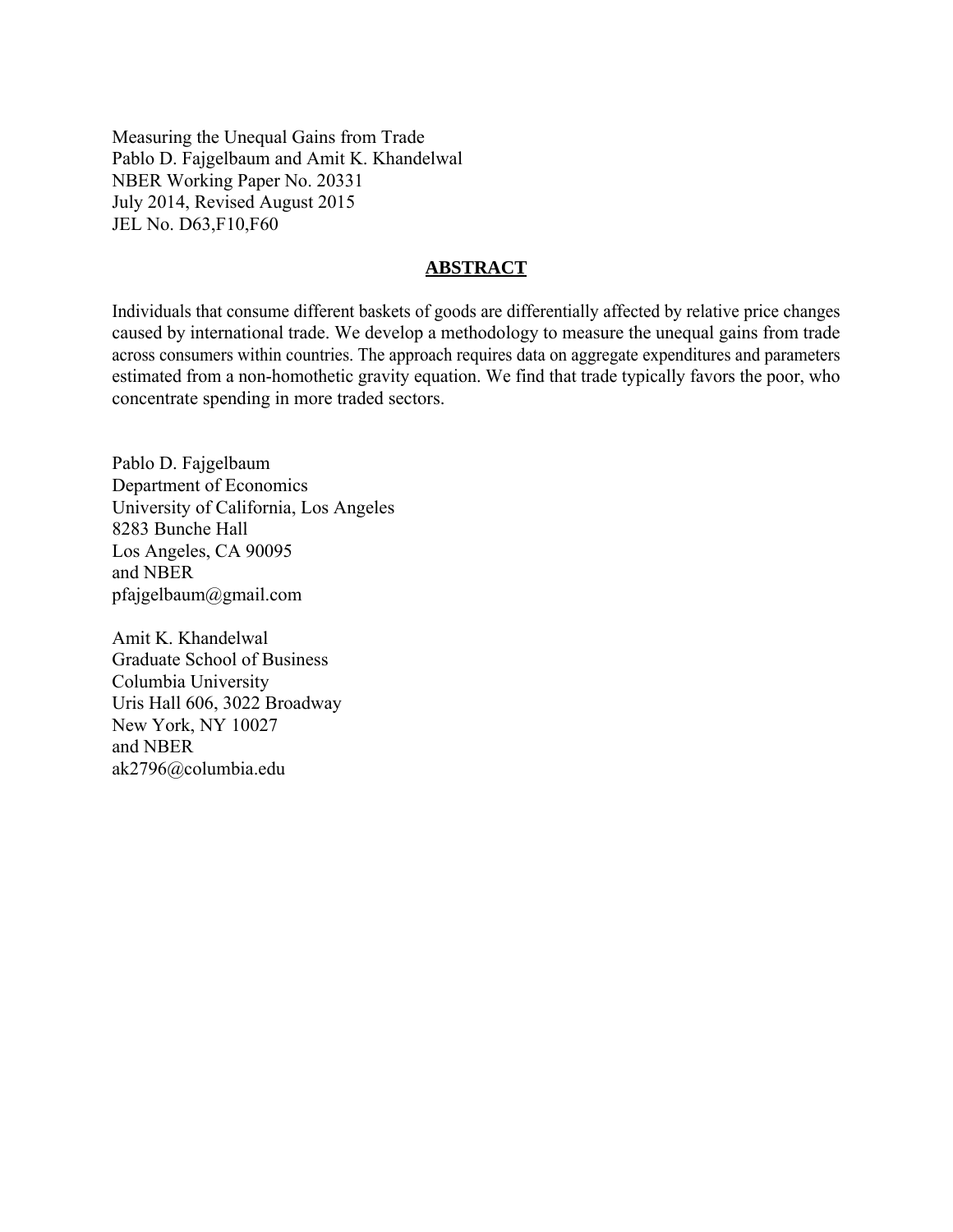# 1 Introduction

Understanding the distributional impact of international trade is one of the central tasks pursued by international economists. A vast body of research has examined this question through the effect of trade on the distribution of earnings across workers (e.g., Stolper and Samuelson 1941). A second channel operates through the cost of living. It is well known that the consumption baskets of highand low-income consumers look very different (e.g., Deaton and Muellbauer 1980b). International trade therefore has a distributional impact whenever it affects the relative price of goods that are consumed at different intensities by rich and poor consumers. For example, a trade-induced increase in the price of food has a stronger negative effect on low-income consumers, who typically have larger food expenditure shares than richer consumers. How important are the distributional effects of international trade through this expenditure channel? How do they vary across countries? Do they typically favor high- or low- income consumers?

In this paper we develop a methodology to answer these questions. The approach is based on aggregate statistics and model parameters that can be estimated from readily available bilateral trade and production data. It can therefore be implemented across many countries and over time. A recent literature in international trade, including Arkolakis et al. (2012), Melitz and Redding (2014) and Feenstra and Weinstein (2010), measures the aggregate welfare gains from trade by first estimating model parameters from a gravity equation (typically, the elasticity of imports with respect to trade costs) and then combining these parameters with aggregate statistics to calculate the impact of trade on aggregate real income. We estimate model parameters from a non-homothetic gravity equation (the elasticity of imports with respect to both trade costs and income) to calculate the impact of trade on the real income of consumers with different expenditures within the economy.

The premise of our analysis is that consumers at different income levels within an economy may have different expenditure shares in goods from different origins or in different sectors. Studying the distributional implications of trade in this context requires a non-homothetic demand structure with good-specific Engel curves, where the elasticity of the expenditure share with respect to individuals' total expenditures is allowed to vary across goods. The Almost-Ideal Demand System (AIDS) is a natural choice. As first pointed out by Deaton and Muellbauer (1980a), it is a firstorder approximation to any demand system; importantly for our purposes, it is flexible enough to satisfy the key requirement of good-specific income elasticities and has convenient aggregation properties that allow us to accommodate within-country inequality.

We start with a demand-side result: in the AIDS, the welfare change through the expenditure channel experienced by consumers at each expenditure level as a result of changes in prices, can be recovered from demand parameters and aggregate statistics. These aggregate statistics include the initial levels and changes in aggregate expenditure shares across commodities, and moments from the distribution of expenditure levels across consumers. The intuition for this result is that, conditioning on moments of the expenditure distribution, changes in aggregate expenditure shares across goods can be mapped to changes in the relative prices of high- versus low-income elastic goods by inverting the aggregate demand. These relative price changes and demand parameters, in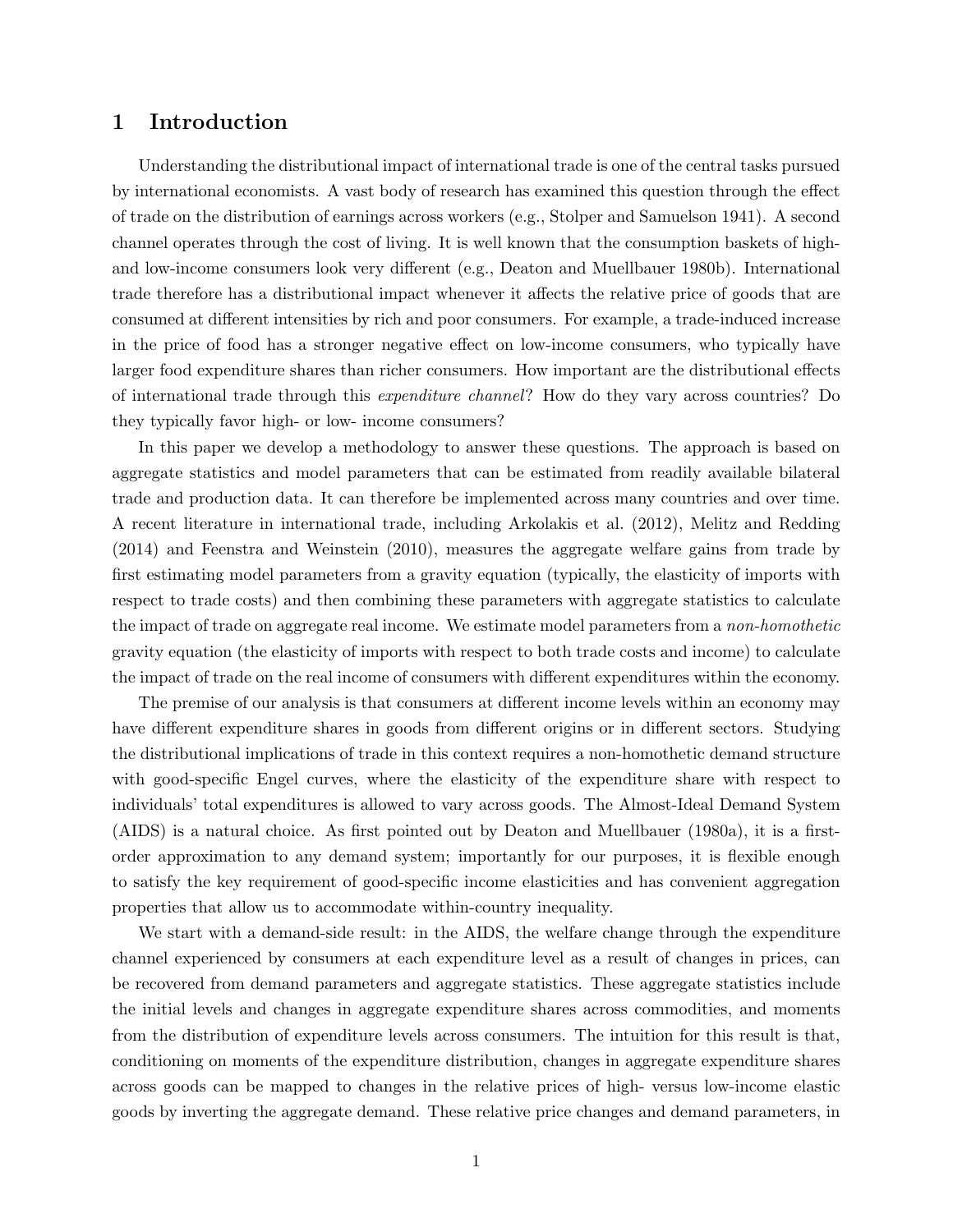turn, suffice to measure the variation in real income of consumers at each expenditure level through changes in the cost of living.

To study the distributional effects of trade through the expenditure channel we embed this demand structure into a standard model of international trade, the multi-sector Armington model. This simple supply side allows us to cleanly highlight the methodological innovation on the demand side.<sup>1</sup> The model allows for cross-country differences in sectoral productivity and bilateral trade costs, and within each sector goods are differentiated by country of origin. We extend this supplyside structure with two features. First, the endowment of the single factor of production varies across consumers, generating within-country inequality. Second, consumer preferences are given by the AIDS, allowing goods from each sector and country of origin to enter with different income elasticity into the demand of individual consumers. As a result, aggregate trade patterns are driven both by standard Ricardian forces (differences in productivities and trade costs across countries and sectors) and by demand forces (cross-country differences in income distribution and differences in the income elasticity of exports by sector and country).

In the model, differences between the income elasticities of exported and imported goods shape the gains from trade-cost reductions of poor relative to rich consumers within each country. We show how to use demand-side parameters and changes in aggregate expenditure shares to measure welfare changes experienced by consumers at different income levels in response to foreign shocks. For example, a tilt in the aggregate import basket towards goods consumed mostly by the rich may reveal a fall in the import prices of these goods, and a relative welfare improvement for high-income consumers. In countries where exports are high-income elastic relative to imports, the gains from trade are relatively biased to poorer consumers because opening to trade decreases the relative price of low-income elastic goods. Non-homotheticity across sectors also shape the unequal gains from trade across consumers because sectors vary in their tradeability (e.g., food versus services) and in the substitutability across goods supplied by different exporters.

To quantify the unequal gains from trade, we need estimates of the elasticity of individual expenditure shares by sector and country of origin with respect to both prices and income. A salient feature of the model is that it delivers a sectoral non-homothetic gravity equation to estimate these key parameters from readily-available data on production and trade flows. The estimation identifies which countries produce high or low income-elastic goods by projecting budget shares within each sector on standard gravity forces (e.g., distance, border and common language) and a summary statistic of the importer's income distribution whose elasticity can vary across exporters.<sup>2</sup> Consistent with the existing empirical literature, such as Hallak and Schott (2011) and Feenstra and Romalis (2014), we find that richer countries export goods with higher income elasticities within sectors. The estimation also identifies the sectors whose goods are relatively more valued by

<sup>&</sup>lt;sup>1</sup>For example, the model abstracts away from forces that would lead to distributional effects through changes in the earnings distribution, as well as differentiated exporters within sectors, firm heterogeneity, competitive effects, or input-output linkages. Future work could consider embedding the AIDS into models with a richer supply side.

<sup>&</sup>lt;sup>2</sup>When non-homotheticities are shut down, the gravity equation in our model corresponds to the translog gravity equation estimated by Novy (2012) and Feenstra and Weinstein (2010).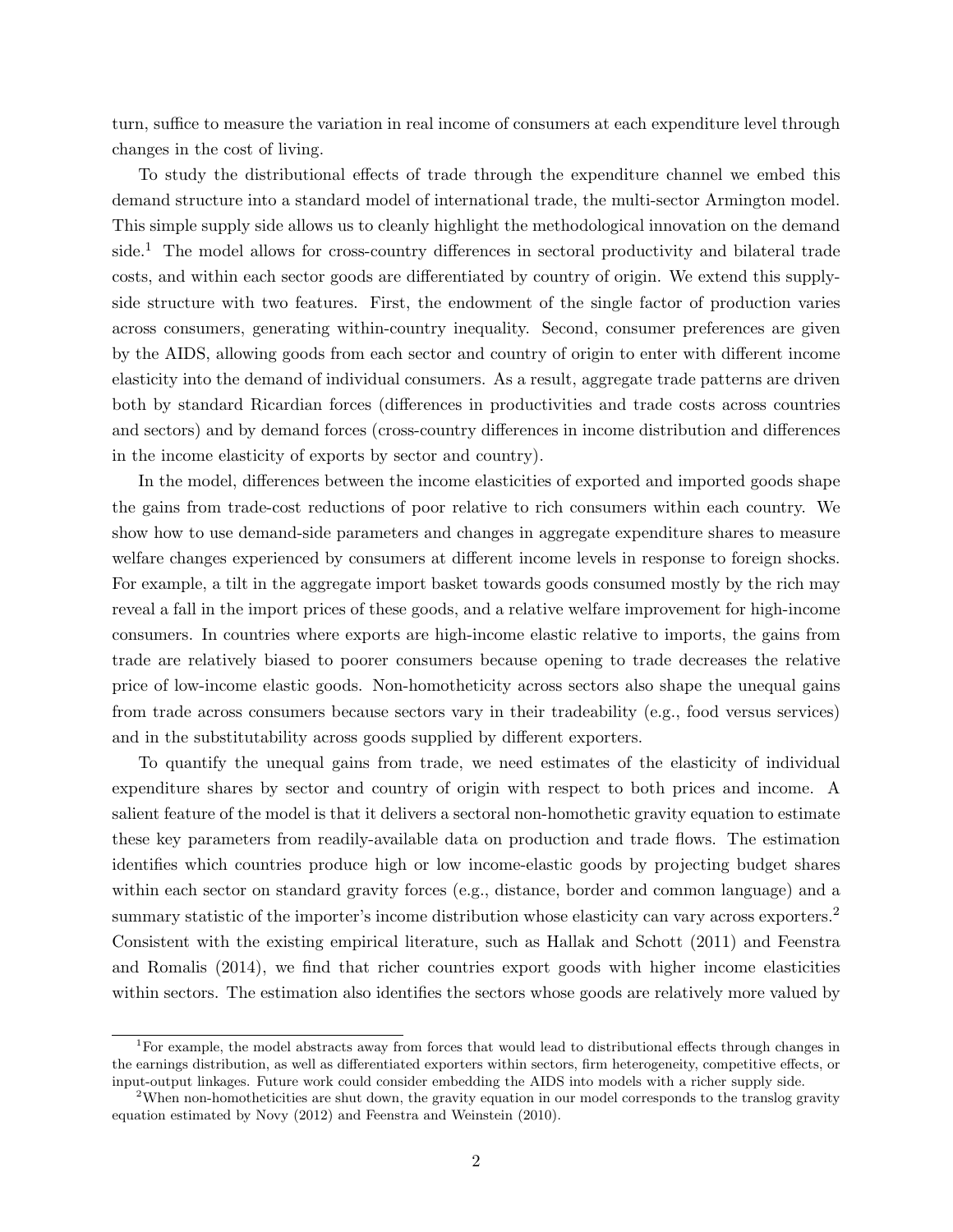rich consumers by projecting sectoral expenditure shares on a summary statistic of the importer's income distribution. Consistent with Hallak (2010), our results also suggest non-homotheticities not only across origin countries but also across sectors.

Using the estimated parameters, we apply the results from the theory to ask: who are the winners and losers of trade within countries, how large are the distributional effects, and what country characteristics are important to shape these effects? To answer these questions we perform the counterfactual exercise of increasing trade costs so that each country is brought from its current trade shares to autarky, and compute the gains from trade corresponding to each percentile of the income distribution in each country (i.e., the real income that would be lost by each percentile because of a shut down of trade).

We find a pro-poor bias of trade in every country. On average, the real income loss from closing off trade is 63 percent at the 10th percentile of the income distribution and 28 percent for the 90th percentile. This bias in the gains from trade toward poor consumers hinges on the fact that these consumers spend relatively more on sectors that are more traded, while high-income individuals consume relatively more services, which are among the least traded sectors. Additionally, low-income consumers happen to concentrate spending on sectors with a lower elasticity of substitution across source countries. Larger expenditures in more tradeable sectors and a lower rate of substitution between imports and domestic goods lead to larger gains from trade for the poor than the rich. While this pro-poor bias of trade is present in every country, there is heterogeneity in the difference between the gains from trade of poor and rich consumers across countries. In countries with a lower income elasticity of exports, the gains from trade tend to be less favorable for poor consumers because opening to trade causes an increase in the relative price of low-income elastic goods. Similar results appear in counterfactuals involving smaller changes in trade costs than a movement to autarky; for example, a small reduction in the cost of importing in the food or manufacturing sectors also exhibits a pro-poor bias. However, trade-cost reductions affecting only the service sectors (which are relatively high-income elastic) benefits the rich relatively more.

As we mentioned, our approach to measure welfare gains from trade using aggregate statistics is close to a recent literature that studies the aggregate welfare gains from trade summarized by Costinot and Rodriguez-Clare (2014). This literature confronts the challenge that price changes induced by trade costs are not commonly available by inferring them through the model structure from changes in trade shares.<sup>3</sup> These approaches are designed to measure only aggregate gains rather than distributional consequences.<sup>4</sup> In our setting, we exploit properties of a non-homothetic demand system that also allows us to infer changes in prices from trade shares and to trace out the welfare consequences of these price changes across different consumers within countries. We are motivated by the belief that an approach that is able to quantify the (potentially) unequal gains

<sup>&</sup>lt;sup>3</sup>For example, autarky prices are rarely observed in data but under standard assumptions on preferences the autarky expenditure shares are generally known. The difference between autarky and observed trade shares can then be used to back out the price changes caused by a counterfactual movement to autarky.

<sup>&</sup>lt;sup>4</sup>Two exceptions are Burstein and Vogel (2012) and Galle et al. (2014), which use aggregate trade data to estimate the effects of trade on the distribution of earnings.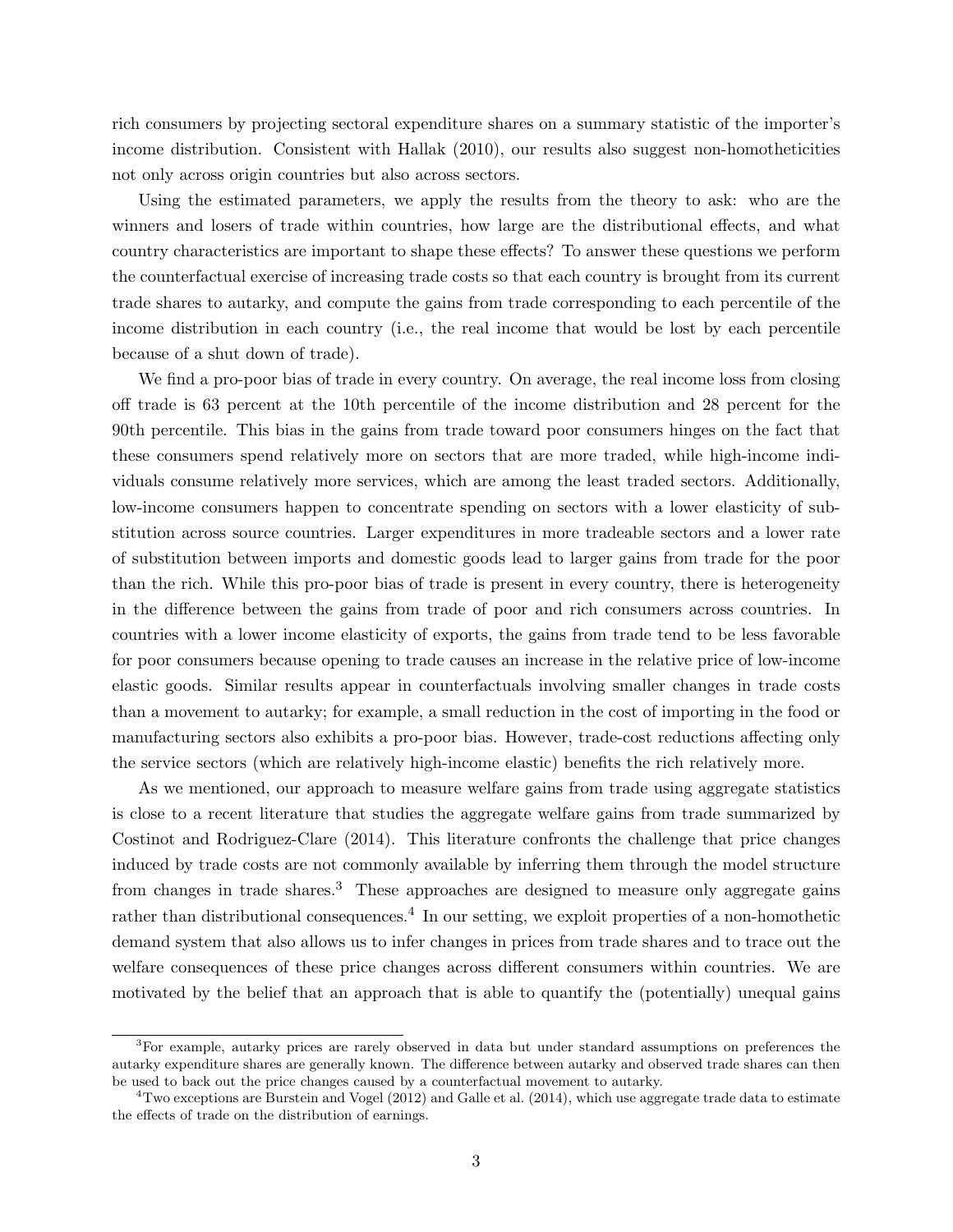from trade through the expenditure channel for many countries is useful in assessing the implications of trade, particularly because much of the public opposition towards increased openness stems from the belief that welfare changes are unevenly distributed.

Of course, we are not the first to allow for differences in income elasticities across goods in an international trade framework. Theoretical contributions to this literature including Markusen (1986), Flam and Helpman (1987) and Matsuyama (2000) develop models where richer countries specialize in high-income elastic goods through supply-side forces, while Fajgelbaum et al. (2011) study cross-country patterns of specialization that result from home market effects in vertically differentiated products. Recent papers by Hallak (2006), Fieler (2011), Caron et al. (2014) and Feenstra and Romalis (2014) find that richer countries export goods with higher income elasticity.<sup>5</sup> This role of non-homothetic demand and cross-country differences in the income elasticity of exports in explaining trade data is an important motivation for our focus on explaining the unequal gains from trade through the expenditure channel.

These theoretical and empirical studies use a variety of demand structures. To our knowledge, only a few studies have used the AIDS in the international trade literature: Feenstra and Reinsdorf (2000) show how prices and aggregate expenditures relate to the Divisia index in the AIDS and suggest that this demand system could be useful for welfare evaluation in a trade context, Feenstra (2010) works with a symmetric AIDS expenditure function to study the entry of new goods, and Chaudhuri et al. (2006) use the AIDS to determine the welfare consequences in India of enforcing the Agreement on Trade-Related Intellectual Property Rights.<sup>6</sup> Neary (2004) and Feenstra et al. (2009) use the AIDS for making aggregate real income comparisons across countries and over time using data from the International Comparison Project. Aguiar and Bils (2015) estimated an AIDS in the U.S. to measure inequality in total consumption expenditures from consumption patterns.

A few papers study the effect of trade on inequality through the expenditure channel. Porto (2006) studies the effect of price changes implied by a tariff reform on the distribution of welfare using consumer survey data from Argentina, Faber (2013) exploits Mexico's entry into NAFTA to study the effect of input tariff reductions on the price changes of final goods of different quality, and Atkin et al. (2015) studies the effect of foreign retailers on consumer prices in Mexico. While these papers utilize detailed microdata for specific countries in the context of major reforms, our approach provides a framework to quantify the unequal gains from trade across consumers over a large set of countries using aggregate trade and production data. Within our framework we are able to show theoretically how changes in trade costs map to the welfare changes of individuals in each point of the expenditure distribution, how to compute these effects using model parameters and aggregate statistics, and how to estimate the parameters from cross-country trade and production

 $5$ See also Schott (2004), Hallak and Schott (2011) and Khandelwal (2010) who provide evidence that richer countries export higher-quality goods, which typically have high income elasticity of demand. In this paper we abstract from quality differentiation within sectors, but note that our methodology could be implemented using disaggregated trade data where differences in the income elasticity of demand may be driven by differences in quality.

<sup>&</sup>lt;sup>6</sup>If good-specific income elasticities are neutralized, the AIDS collapses to the homothetic translog demand system studied in an international trade context by Kee et al. (2008), Feenstra and Weinstein (2010), Arkolakis et al. (2010) and Novy (2012).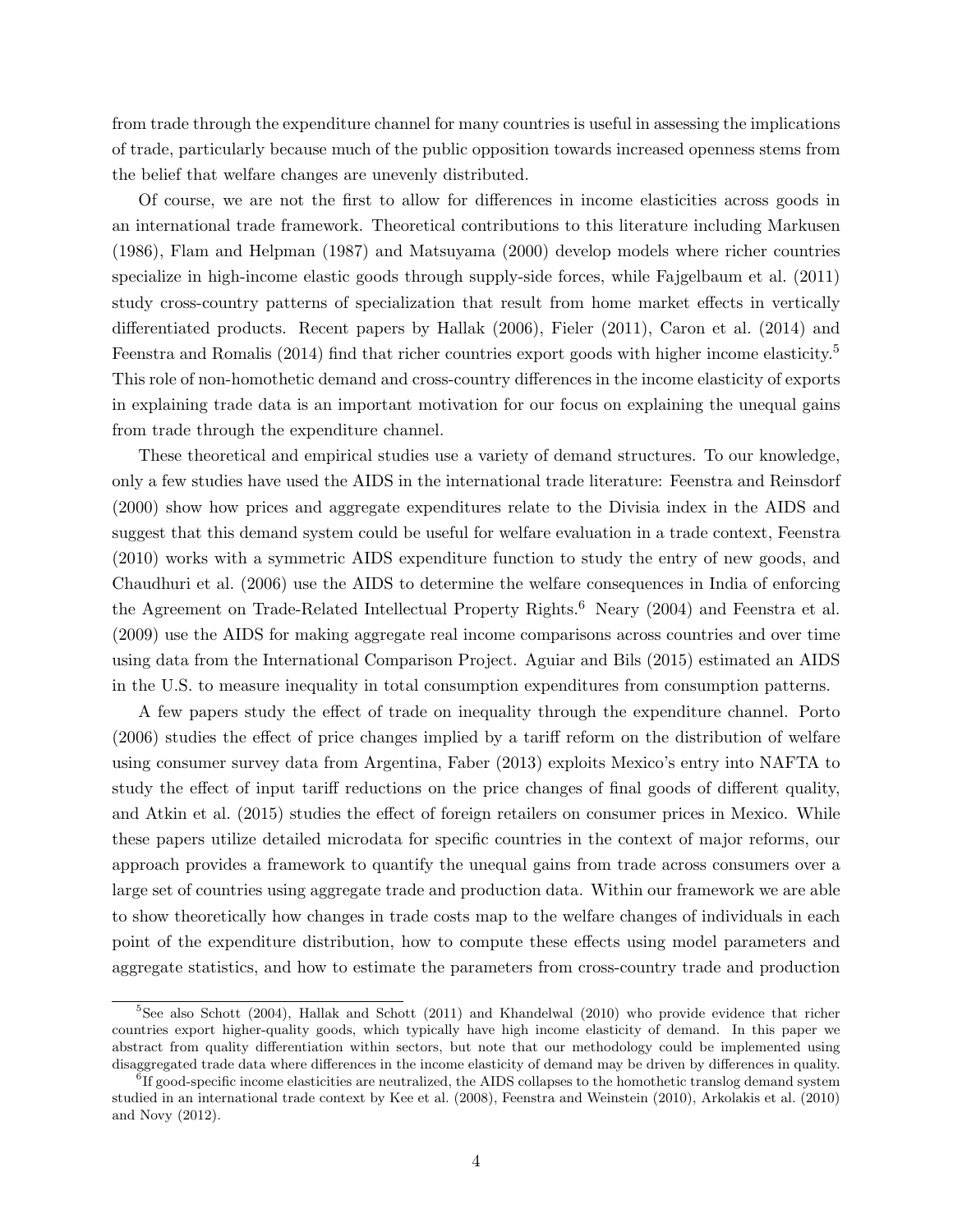data.

There is of course a large literature that examines trade and inequality through the earnings channel. A dominant theme in this literature, as summarized by Goldberg and Pavcnik (2007), has been the poor performance of Stolper-Samuelson effects, which predict that trade increases the relative wages of low-skill workers in countries where these workers are relatively abundant, in rationalizing patterns from low-income countries.<sup>7</sup> We complement these and other studies that focus on the earnings channel by examining the implications of trade through the expenditure channel.

The remainder of the paper is divided into five sections. Section 2 uses standard consumer theory to derive generic expressions for the distribution of welfare changes across consumers, and applies these results to the AIDS. Section 3 embeds these results in a standard trade framework, derives the non-homothetic gravity equation, and provides the expressions to determine the gains from trade across consumers. Section 4 estimates the key elasticities from the gravity equation. Section 5 presents the results of counterfactuals that simulate foreign-trade cost shocks. Section 6 concludes.

## 2 Consumers

We start by deriving generic expressions for the distribution of welfare changes in response to price changes across consumers that vary in their total expenditures. We only use properties of demand implied by standard demand theory. In Section 3, we link these results to a standard model of trade in general equilibrium.

#### 2.1 Definition of the Expenditure Channel

We study an economy with J goods for final consumption with price vector  $\mathbf{p} = \{p_j\}_{j=1}^J$  taken as given by  $h = 1, ..., H$  consumers. Consumer h has indirect utility  $v_h$  and total expenditures  $x_h$ . We denote the indirect utility function by  $v(x_h, \mathbf{p})$ . We let  $s_{j,h} \equiv s_j(x_h, \mathbf{p})$  be the share of good *j* in the total expenditures of individual *h*, and  $S_j = \sum_h \left( \frac{x_h}{\sum_{h'} x_{h'} k} \right)$  $s_{j,h}$  be the share of good j in aggregate expenditures.

Consider the change in the log of indirect utility of consumer  $h$  due to infinitesimal changes in log-prices  $\{\widehat{p}_j\}_{j=1}^J$  and in the log of the expenditure level  $\widehat{x}_h$ <sup>3</sup>.

$$
\widehat{v}_h = \sum_{j=1}^J \frac{\partial \ln v(x_h, \mathbf{p})}{\partial \ln p_j} \widehat{p}_j + \frac{\partial \ln v(x_h, \mathbf{p})}{\partial \ln x_h} \widehat{x}_h.
$$
\n(1)

The equivalent variation of consumer h associated with  $\{\hat{p}_j\}_{j=1}^J$  and  $\hat{x}_h$  is defined as the change in

<sup>&</sup>lt;sup>7</sup>Several recent studies, such as Feenstra and Hanson (1996), Helpman et al. (2012), Brambilla et al. (2012), Frias et al. (2012), and Burstein et al. (2013) study different channels through which trade affects the distribution of earnings such as outsourcing, labor market frictions, quality upgrading, or capital-skill complementarity.

<sup>&</sup>lt;sup>8</sup>Throughout the paper we use  $\hat{z} \equiv d \ln (z)$  to denote the infinitesimal change in the log of variable z.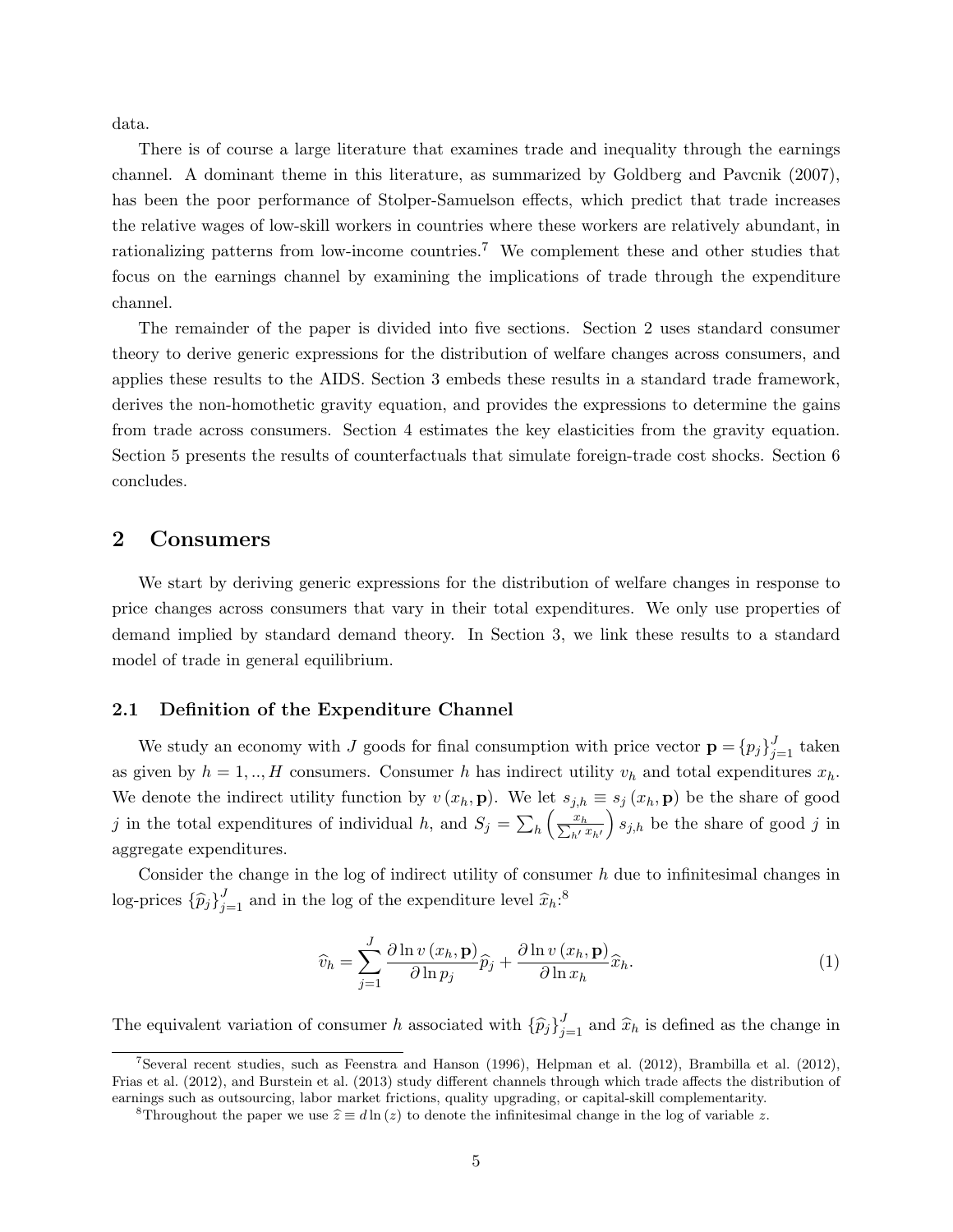log expenditures,  $\hat{\omega}_h$ , that leads to the indirect utility change  $\hat{v}_h$  at constant prices:

$$
\widehat{v}_h = \frac{\partial \ln v(x_h, \mathbf{p})}{\partial \ln x_h} \widehat{\omega}_h.
$$
\n(2)

Combining (1) and (2) and applying Roy's identity gives a well-known formula for the equivalent variation:<sup>9</sup>

$$
\widehat{\omega}_h = \sum_{j=1}^J \left(-\widehat{p}_j\right) s_{j,h} + \widehat{x}_h. \tag{3}
$$

The first term on the right-hand side of (3) is an expenditure-share weighted average of price changes. It represents what we refer to as the expenditure effect. It is the increase in the cost of living caused by a change in prices applied to the the pre-shock expenditure basket. Henceforth, we refer to  $\hat{\omega}_h$  as the welfare change of individual h, acknowledging that by this we mean the equivalent variation, expressed as share of the initial level of expenditures, associated with a change in prices or in the expenditure level of individual h.

To organize our discussion it is useful to rewrite (3) as follows:

$$
\widehat{\omega}_h = \widehat{W} + \widehat{\psi}_h + \widehat{x}_h, \tag{4}
$$

where

$$
\widehat{W} \equiv \sum_{j=1}^{J} \left(-\widehat{p}_j\right) S_j,\tag{5}
$$

is the aggregate expenditure effect, and

$$
\widehat{\psi}_h \equiv \sum_{j=1}^J \left(-\widehat{p}_j\right) \left(s_{j,h} - S_j\right) \tag{6}
$$

is the individual expenditure effect of consumer h.

The term  $\widehat{W}$  is the welfare change through the expenditure channel that corresponds to every consumer either in the absence of within-country inequality or under homothetic preferences. It also corresponds to the welfare change through the cost of expenditures for a hypothetical representative consumer. In turn, the term  $\psi_h$  captures that consumers may be differentially affected by the same price changes due to differences in the composition of their expenditure basket. It is different from zero for some consumers only if there is variation across consumers in how they allocate expenditure shares across goods. The focus of this paper is to study how international trade impacts the distribution  $\left\{\widehat{\psi}_h\right\}_{h=1}^H$  $_{h=1}$ 

 $<sup>9</sup>$ See Theil (1975).</sup>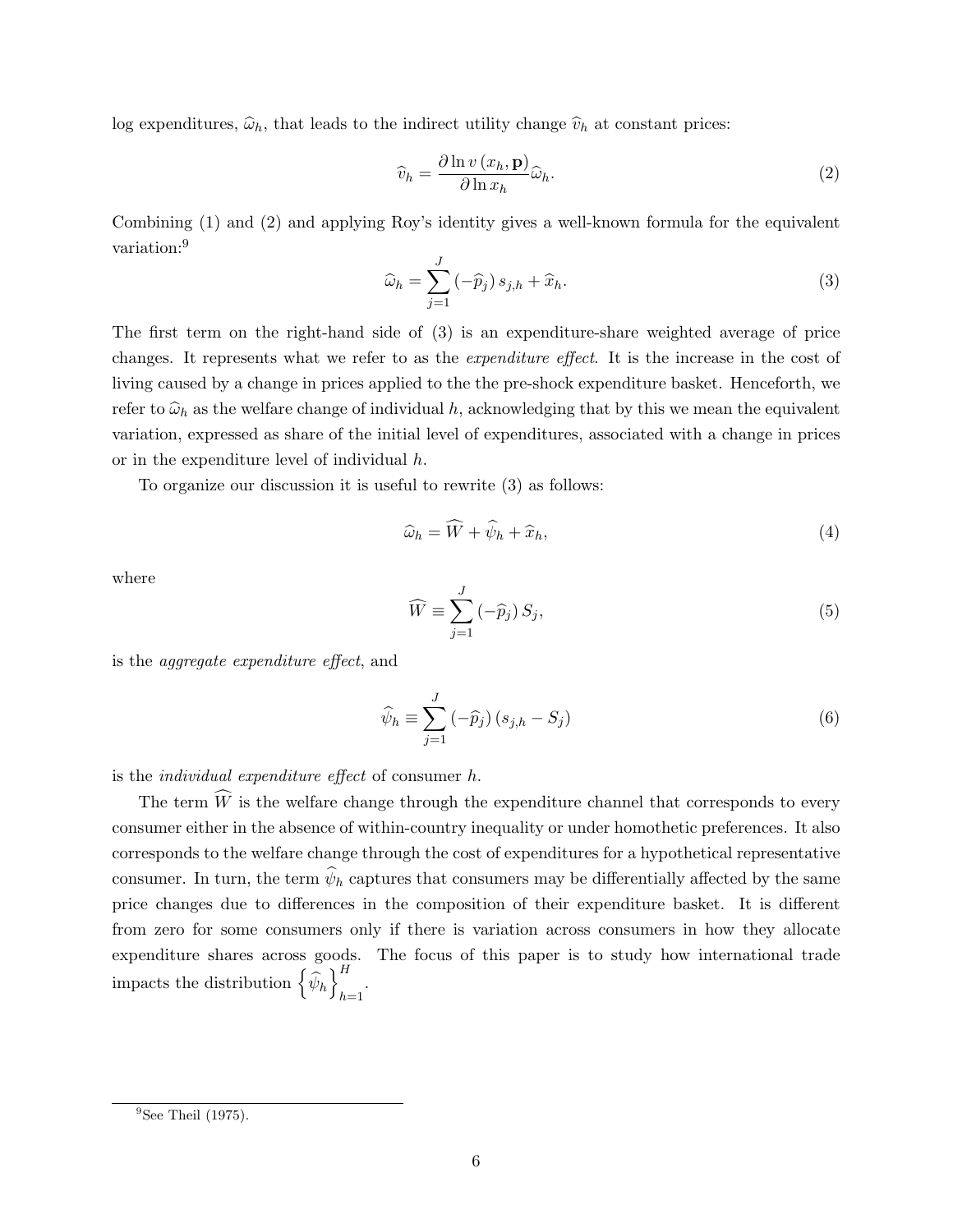#### 2.2 Almost-Ideal Demand

The Almost-Ideal Demand System (AIDS) introduced by Deaton and Muellbauer (1980a) belongs to the family of Log Price-Independent Generalized Preferences defined by Muellbauer (1975). The latter are defined by the indirect utility function

$$
v(x_h, \mathbf{p}) = F\left[\left(\frac{x_h}{a(\mathbf{p})}\right)^{1/b(\mathbf{p})}\right],\tag{7}
$$

where  $a(\mathbf{p})$  and  $b(\mathbf{p})$  are price aggregators and  $F[\cdot]$  is a well-behaved increasing function. The AIDS is the special case that satisfies

$$
a(\mathbf{p}) = \exp\left(\underline{\alpha} + \sum_{j=1}^{J} \alpha_j \ln p_j + \frac{1}{2} \sum_{j=1}^{J} \sum_{k=1}^{J} \gamma_{jk} \ln p_j \ln p_k\right),\tag{8}
$$

$$
b(\mathbf{p}) = \exp\left(\sum_{j=1}^{J} \beta_j \ln p_j\right),\tag{9}
$$

where the parameters satisfy the restrictions  $\sum_{j=1}^{J} \alpha_j = 1$ ,  $\sum_{j=1}^{J} \beta_j = \sum_{j=1}^{J} \gamma_{jk} = 0$ , and  $\gamma_{jk} = \gamma_{kj}$ for all  $j, k$ .<sup>10</sup>

The first price aggregator,  $a(p)$ , has the form of a homothetic translog price index. It is independent from non-homotheticities and can be interpreted as the cost of a subsistence basket of goods. The second price aggregator,  $b(\mathbf{p})$ , captures the relative price of high-income elastic goods. For our purposes, a key feature of these preferences is that the larger is the consumer's expenditure level  $x_h$  relative to  $a(\mathbf{p})$ , the larger is the welfare gain from a reduction in the cost of high incomeelastic goods, as captured by a reduction in  $b(p)$ . We refer to a and b as the homothetic and non-homothetic components of preferences, respectively.

Applying Shephard's Lemma to the indirect utility function defined by equations (7) to (9) generates an expenditure share in good  $j$  for individual  $h$  equal to:

$$
s_j(\mathbf{p}, x_h) = \alpha_j + \sum_{k=1}^J \gamma_{jk} \ln p_k + \beta_j \ln \left( \frac{x_h}{a(\mathbf{p})} \right)
$$
(10)

for  $j = 1, \ldots, J$ . We assume that (10) predicts non-negative expenditure shares for all goods and consumers, so that the non-negativity restriction is not binding. Since expenditure shares add up to one, this guarantees that expenditure shares are also smaller than one. We discuss how to incorporate this restriction in the empirical analysis in Section 4.

These expenditure shares have two features that suit our purposes. First, the elasticity with

 $10$ These parameter restrictions correspond to the adding up, homogeneity, and symmetry constraints implied by individual rationality, and ensure that the AIDS is a well-defined demand system. No direct-utility representation of the AIDS exists, but this poses no restriction for our purposes. See Deaton and Muellbauer (1980b).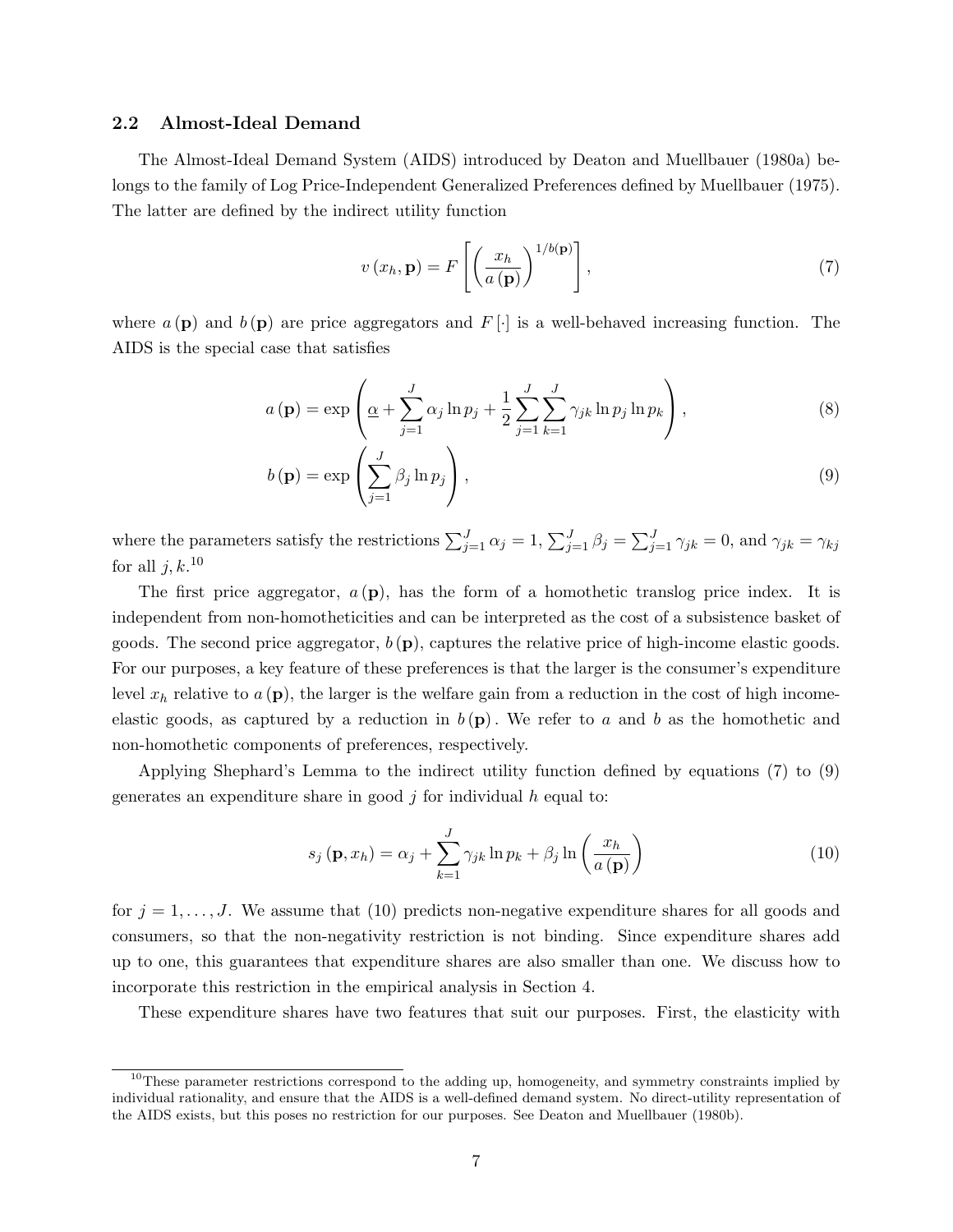respect to the expenditure level is allowed to be good-specific.<sup>11</sup> Goods for which  $\beta_i > 0$  have positive income elasticity, while goods for which  $\beta_j < 0$  have negative income elasticity.<sup>12</sup> Second, they admit aggregation: market-level behavior can be represented by the behavior of a representative consumer. The aggregate market share of good j is  $S_j = s_j(\mathbf{p}, \tilde{x})$ , where  $\tilde{x}$  is an inequality-adjusted mean of the distribution of expenditures across consumers,  $\tilde{x} = \overline{x}e^{\Sigma}$ , where  $\overline{x} = \mathbb{E}[x_h]$  is the mean and  $\Sigma \equiv \mathbb{E}\left[\frac{x_h}{\bar{x}}\ln\left(\frac{x_h}{\bar{x}}\right)\right]$  is the Theil index of the expenditure distribution.<sup>13</sup> We can write the aggregate shares as

$$
S_j = \alpha_j + \sum_{k=1}^{J} \gamma_{jk} \ln p_k + \beta_j y,\tag{11}
$$

where  $y = \ln (\tilde{x}/a(\mathbf{p}))$ . Henceforth, we follow Deaton and Muellbauer (1980a) and refer to y as the adjusted "real" income.

#### 2.3 The Individual Expenditure Effect with Almost-Ideal Demand

From  $(10)$  and  $(11)$ , the difference in the budget shares of good j between a consumer with expenditure level  $x_h$  and the representative consumer is

$$
s_{j,h} - S_j = \beta_j \ln\left(\frac{x_h}{\tilde{x}}\right). \tag{12}
$$

Consumers who are richer than the representative consumer have larger expenditure shares than the representative consumer in positive- $\beta_i$  goods and lower shares in negative- $\beta_i$  goods. Combining (12) with the individual expenditure effect defined in (6) we obtain

$$
\widehat{\psi}_h = -\underbrace{\left(\sum_{j=1}^J \beta_j \widehat{p}_j\right)}_{=\widehat{b}} \times \ln\left(\frac{x_h}{\widetilde{x}}\right),\tag{13}
$$

where  $\hat{b}$  is the change in the log of the non-homothetic component  $b(\mathbf{p})$ . Note that  $\hat{b}/J$  equals the covariance between the good-specific income elasticities and the price changes.<sup>14</sup> A positive (negative) value of  $\hat{b}$  reflects an increase in the relative prices of high- (low-) income elastic goods, leading to a relative welfare loss for rich (poor) consumers.

 $11$ We note that the AIDS restricts these elasticities to be constant, thus ruling out the possibility that demand peaks at intermediate levels of income. Several discrete-choice models of trade with vertically differentiated products, such Flam and Helpman (1987), Matsuyama (2000), or the multi-quality extension in Section VII of Fajgelbaum et al. (2011), feature non-monotonic income elasticities. Banks et al. (1997) and Lewbel and Pendakur (2009) develop extensions of the AIDS that allow for non-constant income elasticities.

<sup>&</sup>lt;sup>12</sup>Note that  $\gamma$ 's and  $\beta$ 's are semi-elasticities since they relate expenditure shares to logs of prices and income, but we refer to them as elasticities to save notation. Note also that although we define  $x_h$  as the individual expenditure level, we follow standard terminology and refer to  $\beta_j$  as the income elasticity of the expenditure share in good j.

<sup>&</sup>lt;sup>13</sup>The Theil index is a measure of inequality which takes the minimum  $\Sigma = 0$  if the distribution is concentrated at a single point. In the case of a lognormal expenditure distribution with variance  $\sigma^2$ , it is  $\Sigma = \frac{1}{2}\sigma^2$ .

<sup>&</sup>lt;sup>14</sup>I.e.,  $\mathbb{C}\mathbb{O}\mathbb{V}(\{\beta_j\}, \hat{p}_j) \equiv \frac{1}{J}\sum_j (\beta_j - \frac{1}{J}\sum_{j'} \beta_{j'}) (p_j - \frac{1}{J}\sum_{j'} p_{j'}) = \sum_{j=1}^J \hat{p}_j \beta_j$ , where the last equality follows from the fact that the elasticities  $\{\beta_i\}$  add up to zero.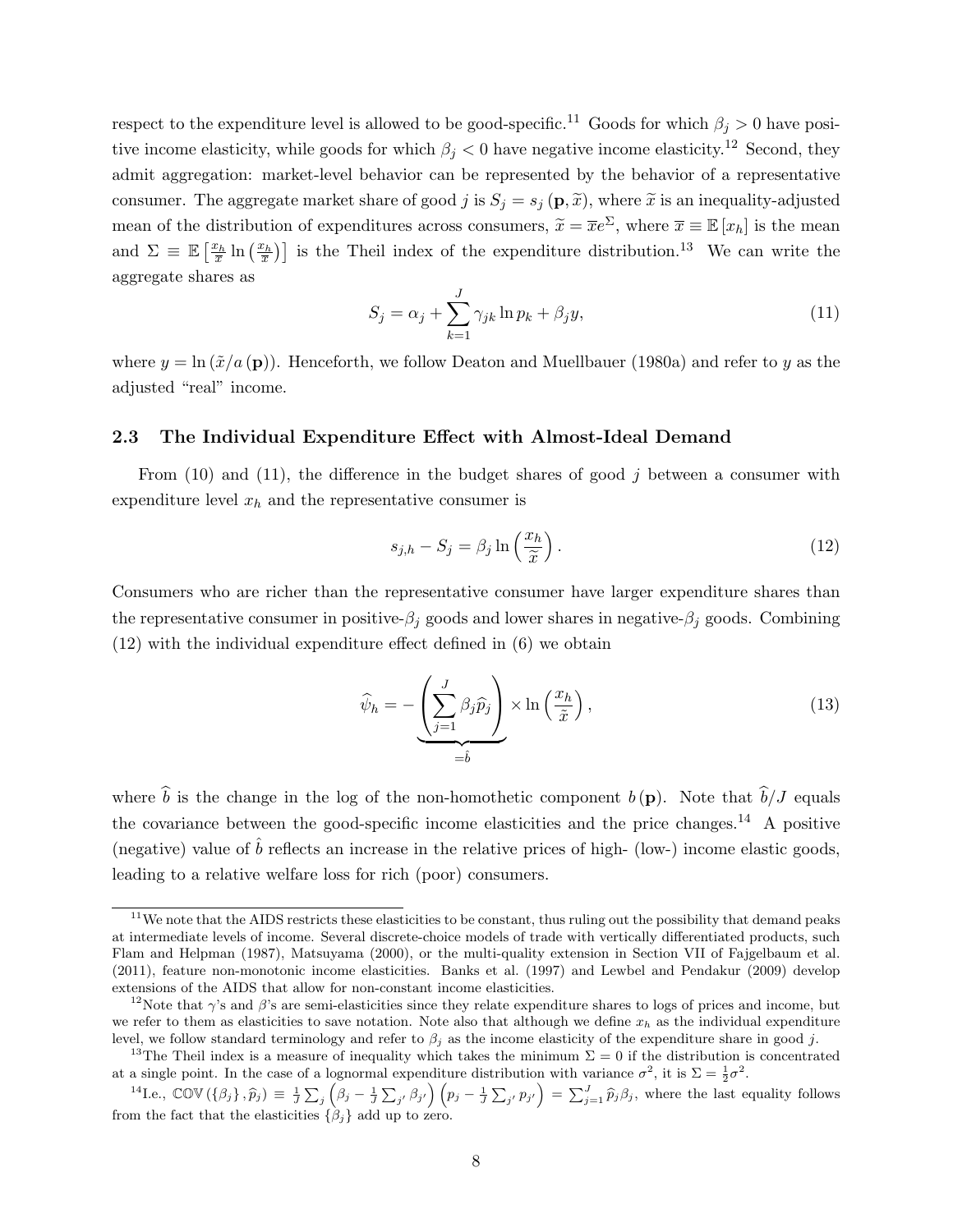Collecting terms, the welfare change of consumer  $h$  is

$$
\widehat{\omega}_h = \widehat{W} - \widehat{b} \times \ln\left(\frac{x_h}{\widetilde{x}}\right) + \widehat{x}_h. \tag{14}
$$

Given a distribution of expenditure levels  $x_h$  across consumers, this expression generates the distribution of welfare changes in the economy through the expenditure channel.

A useful property of this structure is that the terms  $\left\{\widehat{W}, \widehat{b}\right\}$  can be expressed as a function of demand parameters and aggregate statistics. Intuitively, these terms are simply weighted averages of price changes which can be expressed as a function of changes in aggregate expenditure shares and in the change in adjusted real income  $y$  after inverting the aggregate demand system in  $(11)$ .

Let  $\left\{S, \widehat{S}\right\}$  be vectors with the levels and changes in aggregate expenditure shares,  $S_j$  and  $\hat{S}_j$ . We also collect the parameters  $\alpha_j$  and  $\beta_j$  in the vectors  $\{\alpha,\beta\}$  and define  $\Gamma$  as the matrix with element  $\gamma_{jk}$  in row j, column k. With this notation, the demand system is characterized by the parameters  $\{\underline{\alpha}, \alpha, \beta, \Gamma\}$ . We choose an arbitrary good n as the numeraire and assume that expenditure levels are expressed in units of this good. Excluding good  $n$  from the demand system, the aggregate expenditure shares in (11) are represented by

$$
\mathbf{S}_{-\mathbf{n}} = \alpha_{-\mathbf{n}} + \mathbf{\Gamma}_{-\mathbf{n}} \ln \mathbf{p}_{-\mathbf{n}} + \beta_{-\mathbf{n}} y,\tag{15}
$$

where  $S_{-n}$  is a vector with all expenditure shares but the numeraire and  $\Gamma_{-n}$  denotes that the  $n^{th}$ row and the  $n^{th}$  column are excluded from  $\Gamma$ . We write the change in aggregate expenditure shares from (15) as  $dS_{-n} = \Gamma_{-n}\hat{p}_{-n} + \beta_{-n}dy$  and express the vector of relative price changes as

$$
\widehat{\mathbf{p}}_{-\mathbf{n}} = \Gamma_{-\mathbf{n}}^{-1} \left( \mathbf{d} \mathbf{S}_{-\mathbf{n}} - \beta_{-\mathbf{n}} dy \right). \tag{16}
$$

Combining with the definition of the aggregate and the individual expenditure effects from (5) and (6) yields

$$
\widehat{W} = -\mathbf{S}_{-\mathbf{n}}'\mathbf{\Gamma}_{-\mathbf{n}}^{-1} \left( \mathbf{dS}_{-\mathbf{n}} - \beta_{-\mathbf{n}}dy \right),\tag{17}
$$

$$
\widehat{b} = -\beta'_{-n} \Gamma_{-n}^{-1} \left( d\mathbf{S}_{-n} - \beta_{-n} dy \right). \tag{18}
$$

These expressions show  $\widehat{W}$  and  $\widehat{b}$  as functions of levels and changes in aggregate shares, the substitution parameters  $\gamma_{jk}$ , the income-elasticity parameters  $\beta_j$ , and the change in adjusted real income, dy. Additionally, using that  $dy = \hat{\tilde{x}} - \hat{a}$  and Shephard's Lemma allows us to also express dy as follows:<sup>15</sup>

$$
dy = \frac{\hat{\tilde{x}} - \left[\mathbf{S}_{-\mathbf{n}}' - y\boldsymbol{\beta}_{-\mathbf{n}}'\right]\Gamma_{-\mathbf{n}}^{-1}\mathbf{dS}_{-\mathbf{n}}}{1 - \left[\mathbf{S}_{-\mathbf{n}}' - y\boldsymbol{\beta}_{-\mathbf{n}}'\right]\Gamma_{-\mathbf{n}}^{-1}\boldsymbol{\beta}_{-\mathbf{n}}}. \tag{19}
$$

Equations (17) to (19) allow us to express the aggregate and individual expenditure effects as

<sup>&</sup>lt;sup>15</sup>To derive (19) we use that  $\hat{a} \equiv \frac{\partial \ln a}{\partial \ln \mathbf{p'}_{-n}} \hat{\mathbf{p}}_{-n} = \left[\mathbf{S}_{-n}' - \mathbf{y}\beta'_{-n}\right] \hat{\mathbf{p}}_{-n}$ , where the second line follows from Shephard's Lemma. Replacing  $\hat{\mathbf{p}}_{-\mathbf{n}}$  from (16) into this expression, using that  $dy = \hat{\tilde{x}} - \hat{a}$  and solving for dy yields (19).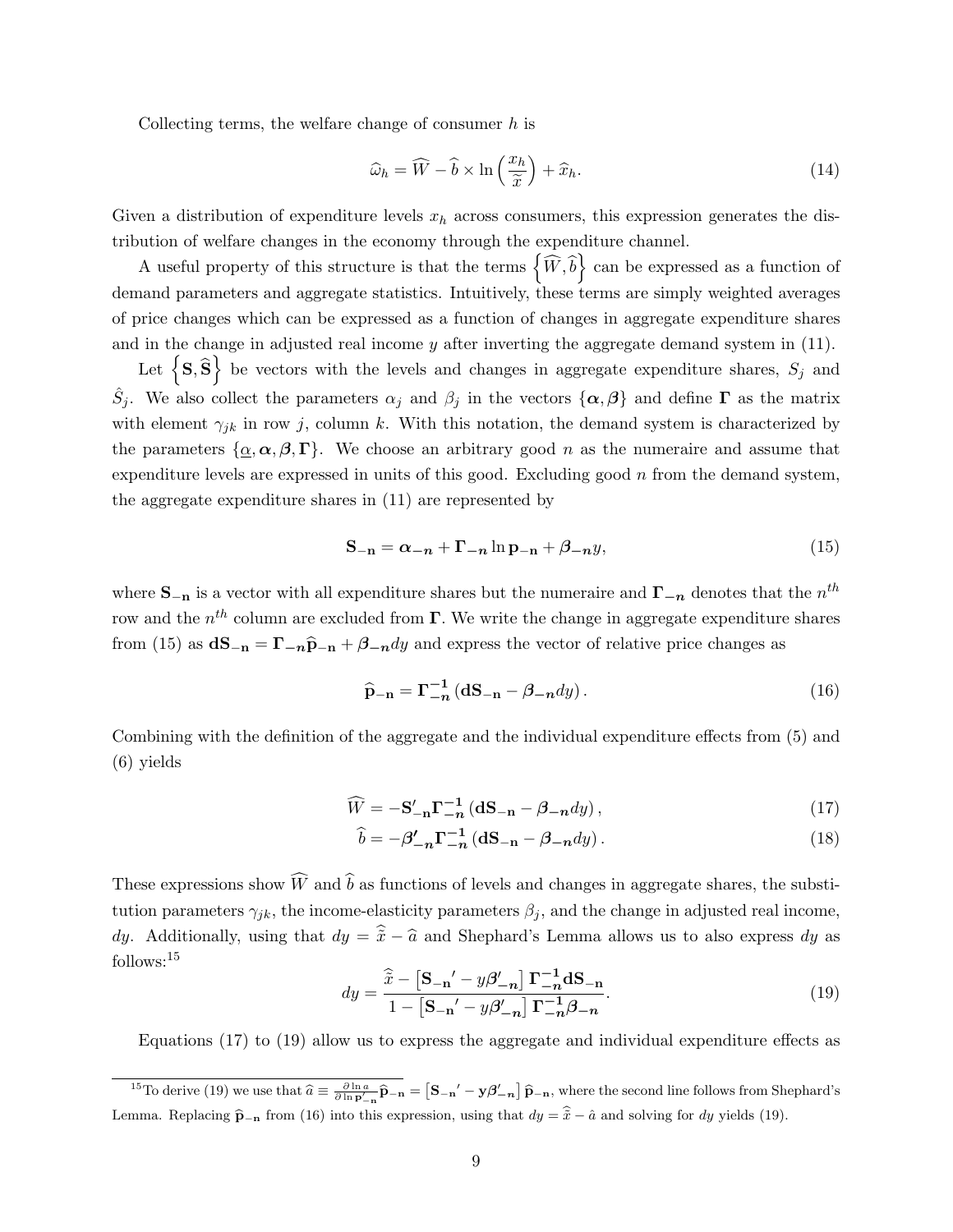function of the level and changes in aggregate expenditure shares, the parameters  $\{\beta_i\}, \{\gamma_{jk}\}\$ , the initial level of adjusted real income, y, and the change in income of the representative consumer,  $\tilde{x}$ . These formulas correspond to infinitesimal welfare changes and can be used to compute a first-order approximation to the exact welfare change corresponding to a discrete set of price changes.<sup>16</sup>

In deriving this result, we have not specified the supply-side of the economy, and we have allowed for arbitrary changes in the distribution of individual expenditure levels,  $\{\hat{x}_h\}$ . These demand-side expressions can be embedded in different supply-side structures to study the welfare changes associated with specific counterfactuals. In the next section, we embed them in a model of international trade to compute the welfare effects caused by changes in trade costs as function of observed expenditure shares.

## 3 International Trade Framework

We embed the results from the previous section in an Armington trade model. Section 3.1 develops a multi-sector Armington model with Almost-Ideal preferences and within-country income heterogeneity in Section . Section 3.2 derives the non-homothetic gravity equation implied by the framework. Section 3.3 presents expressions for the welfare changes across households resulting from foreign shocks.

#### 3.1 Multi-Sector Model

The world economy consists of N countries, indexed by n as importer and i as exporter. Each country specializes in the production of a different variety within each sector  $s = 1, ..., S$ , so that there are  $J = N \times S$  varieties, each defined by a sector-origin dyad. These varieties are demanded at different income elasticities. For example, expenditure shares on textiles from India may decrease with individual income, while shares on U.S. textiles may increase with income. We let  $p_{ni}^s$  be the price in country n of the goods in sector s imported from country i, and  $\mathbf{p}_n$  be the price vector in country n. The iceberg trade cost of exporting from i to n in sector s is  $\tau_{ni}^s$ . Perfect competition implies that  $p_{ni}^s = \tau_{ni}^s p_{ii}^s$ .

Labor is the only factor of production. Country n has constant labor productivity  $Z_n^s$  in sector s. Assuming that every country has positive production in every sector, the wage per effective unit of labor in country n is  $w_n = p_{nn}^s Z_n^s$  for all  $s = 1, ..., S$ , and an individual h in country i with  $z_h$ effective units of labor receives income of  $x_h = z_h \times w_n$ . Each country is characterized by a mean  $\bar{z}_n$ and a Theil index  $\Sigma_n$  of its distribution of effective units of labor across the workforce. Therefore, the income distribution has mean  $\bar{x}_n = w_n \bar{z}_n$  and Theil index  $\Sigma_i$ . Income equals expenditure at the individual level (and we use these terms interchangeably) and also at the aggregate level due to balanced trade.

<sup>&</sup>lt;sup>16</sup>In assuming that the changes in prices are small, we have not allowed for the possibility that consumers drop varieties in response to the price changes. When we measure the welfare losses from moving to autarky in the international trade setup we account for this possibility.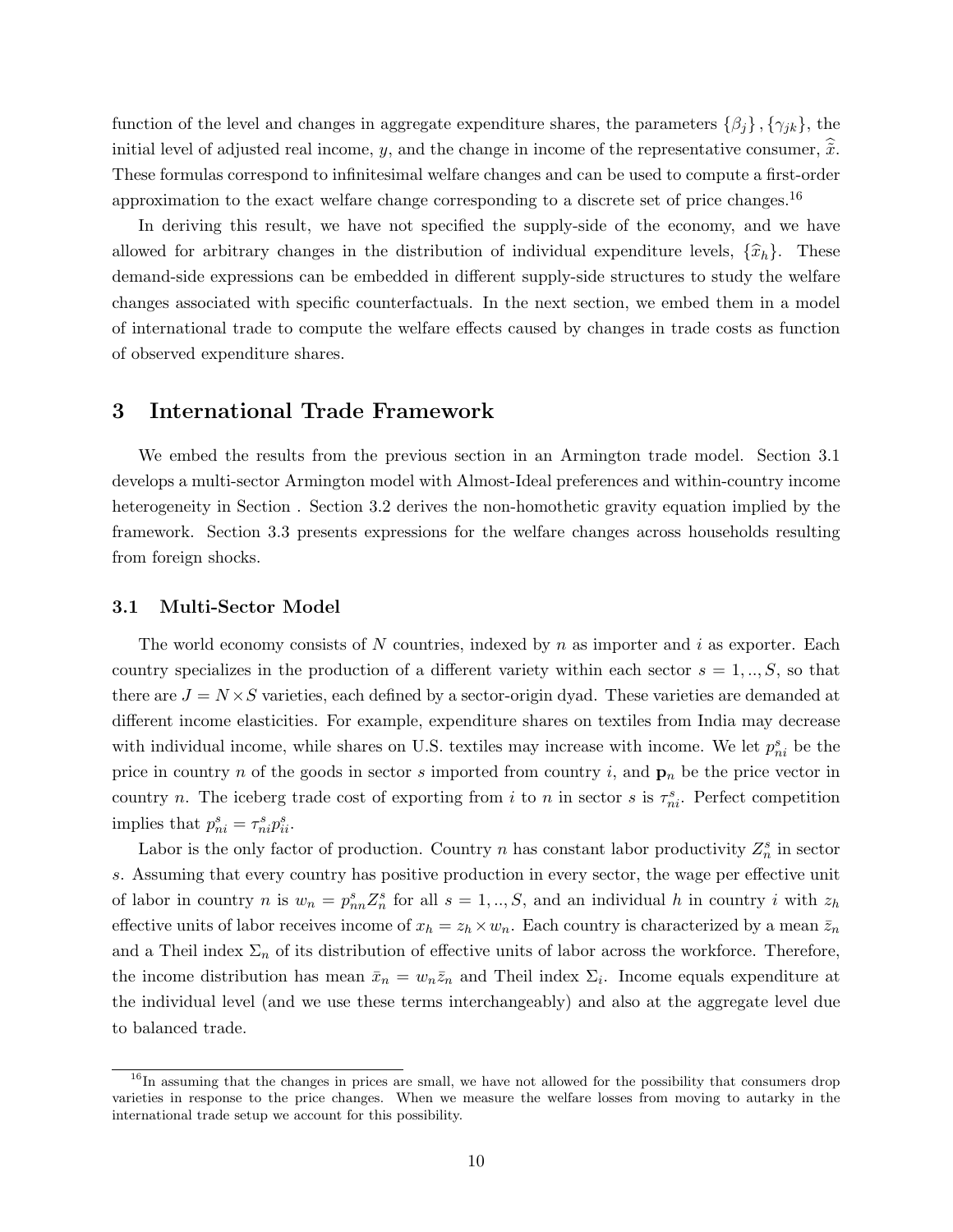We assume Almost-Ideal Demand and reformulate the aggregate expenditure share equation (11) in this context. Let  $X_{ni}^s$  be the value of exports from exporter i to importer n in sector s, and let  $Y_n$  be the total income of the importer. The share of aggregate expenditures in country n devoted to goods from country i in sector s is

$$
S_{ni}^{s} = \frac{X_{ni}^{s}}{Y_n} = \alpha_{ni}^{s} + \sum_{s'=1}^{S} \sum_{i'=1}^{N} \gamma_{ii'}^{ss'} \ln p_{ni'}^{s'} + \beta_{i}^{s} y_{n},
$$
\n(20)

where  $a_n = a(\mathbf{p}_n)$  is the homothetic component of the price index (8) in country n and  $y_n =$  $\ln(\bar{x}_n/a_n) + \sum_n$  is the adjusted real income of the economy. The income elasticity  $\beta_i^s$  is allowed to vary across both sectors and exporters. The richer is the importing country (higher  $\bar{x}_n$ ) or the more unequal it is (higher  $\Sigma_n$ ), the larger is its expenditure share in varieties with positive income elasticity,  $\beta_i^s > 0$ . In turn, the parameter  $\alpha_{in}^s$  may vary across exporters, sectors, and importers, and it captures the overall taste in country  $n$  for the goods exported by country  $i$ in sector s independently from prices or income in the importer. These coefficients must satisfy  $\sum_{i=1}^{N} \sum_{s=1}^{S} \beta_i^s = 0$  and  $\sum_{i=1}^{N} \sum_{s=1}^{S} \alpha_{ni}^s = 1$  for all  $n = 1, ..., N$ .

The coefficient  $\gamma_{ii'}^{ss'}$  is the semi-elasticity of the expenditure share in good  $(i, s)$  with respect to the price of good  $(i', s')$ . We assume no cross-substitution between goods in different sectors  $(\gamma_{ii'}^{ss'}=0 \text{ if } i \neq i')$  and, within each sector s, we assume the same elasticity between goods from different sources  $(\gamma_{ii'}^{ss}$  is the same for all  $i' \neq i$  for each s, but allowed to vary across s). Formally,

$$
\gamma_{ii'}^{ss'} = \begin{cases}\n-(1 - \frac{1}{N})\,\gamma^s & \text{if } s = s' \text{and } i = i', \\
\frac{\gamma^s}{N} & \text{if } s = s' \text{and } i \neq i', \\
0 & \text{if } s \neq s'.\n\end{cases} \tag{21}
$$

This structure on the elasticities is convenient because it simplifies the algebra, but it is not necessary to reach analytic results.<sup>17</sup> It allows us to cast a demand system that looks similar to a two-tier demand system (across sectors in the upper tier and across origins within each sector in the lower tier) and to relate it to homothetic multi-sector gravity models.<sup>18</sup>

Using  $(21)$ , the expenditure share in goods from origin country i in sector s can be simplified to

$$
S_{ni}^{s} = \alpha_{ni}^{s} - \gamma^{s} \left[ \ln \left( p_{ni}^{s} \right) - \frac{1}{N} \sum_{i'=1}^{N} \ln p_{ni'}^{s} \right] + \beta_{i}^{s} y_{n}.
$$
 (22)

<sup>&</sup>lt;sup>17</sup>The normalization by N in (21) only serves the purpose of easing the notation in following derivations.

<sup>&</sup>lt;sup>18</sup>This nesting is a standard approach to the demand structure in multi-sector trade models. For example, see Feenstra and Romalis (2014) or Costinot and Rodriguez-Clare (2014). Imposing symmetry within sectors also allows us to compare results to estimates of gravity equations derived under a translog demand system from the literature (see below).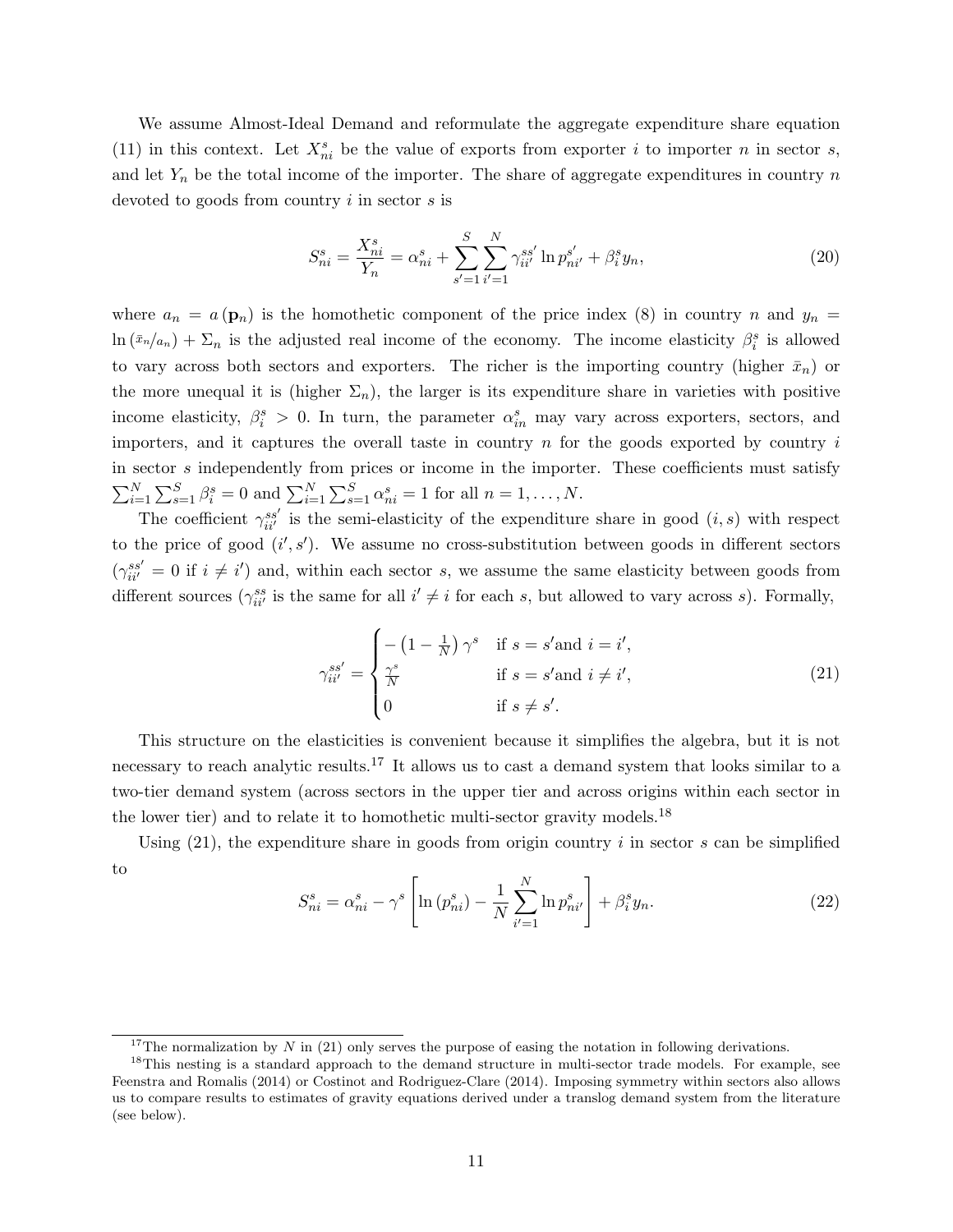The corresponding expenditure share for consumer h in goods from country  $n$  in sector  $s$  is

$$
s_{ni,h}^s = \alpha_{ni}^s - \gamma^s \left[ \ln \left( p_{ni}^s \right) - \frac{1}{N} \sum_{i'=1}^N \ln p_{ni'}^s \right] + \beta_i^s \left( \ln \left( \frac{x_h}{\tilde{x}_n} \right) + y_n \right). \tag{23}
$$

Adding up  $(22)$  across exporters, the share of sector s in the total expenditures of country n is:

$$
S_n^s = \sum_{i=1}^N S_{ni}^s = \overline{\alpha}_n^s + \overline{\beta}^s y_n,
$$
\n(24)

where

$$
\overline{\alpha}_n^s = \sum_{i=1}^N \alpha_{ni}^s,
$$

$$
\overline{\beta}^s = \sum_{i=1}^N \beta_i^s.
$$

In turn, the share of sector  $s$  in total expenditures of consumer  $h$  is

$$
s_{n,h}^s = \sum_{i=1}^N s_{ni,h}^s = \overline{\alpha}_n^s + \overline{\beta}^s \left( y_n + \ln \left( \frac{x_h}{\tilde{x}_n} \right) \right). \tag{25}
$$

Equations (24) and (25) show that the expenditure shares across sectors have an "extended Cobb-Douglas" form, which allows for non-homotheticities across sectors through  $\bar{\beta}^s$  on top of the fixed expenditure share  $\overline{\alpha}_n^s$ . We refer to  $\overline{\beta}^s$  in (24) as the "sectoral betas".<sup>19</sup>

#### 3.2 Non-Homothetic Gravity Equation

The model yields a sectoral non-homothetic gravity equation that depends on aggregate data and the demand parameters. These parameters are the elasticity of substitution  $\gamma^s$  across exporters in sector s and the income elasticity of the goods supplied by each exporter in each sector,  $\{\beta_n^s\}$ . Combining  $(22)$  and the definition of  $y_n$  gives

$$
\frac{X_{ni}^s}{Y_n} = \alpha_{ni}^s - \gamma^s \ln\left(\frac{\tau_{ni}^s p_{ii}^s}{\bar{\tau}_{n}^s \bar{p}^s}\right) + \beta_i^s \left[\ln\left(\frac{\bar{x}_n}{a\left(\mathbf{p}_n\right)}\right) + \Sigma_n\right],\tag{26}
$$

where

$$
\bar{\tau}_n^s = \exp\left(\frac{1}{N} \sum_{i=1}^N \ln\left(\tau_{ni}^s\right)\right)
$$

<sup>&</sup>lt;sup>19</sup>If  $\bar{\beta}^s = 0$  for all s (so that non-homotheticities across sectors are shut down), sectoral shares by importer are constant at  $S_n^s = \overline{\alpha}_n^s$ , as it would be the case with Cobb-Douglas demand across sectors.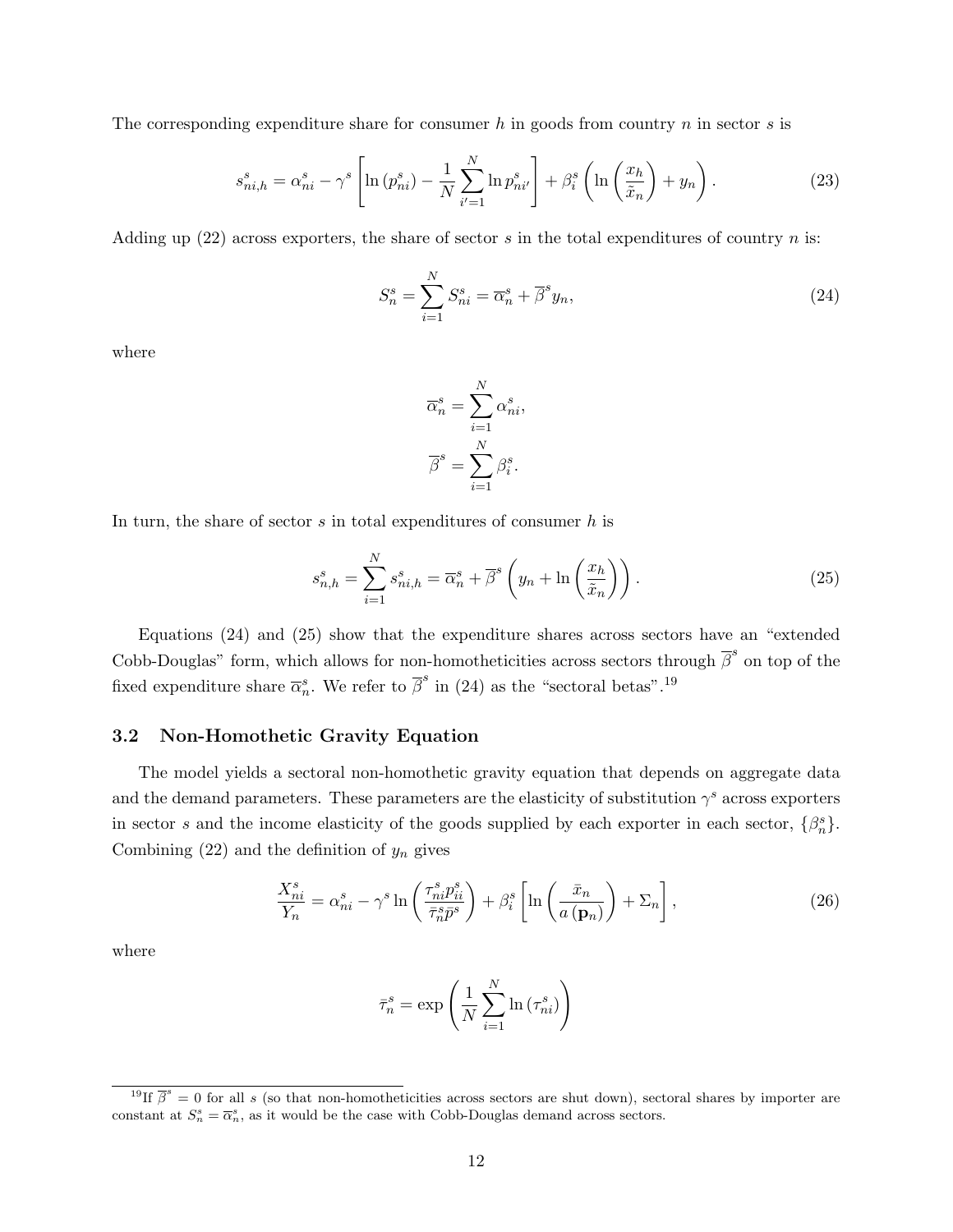and

$$
\bar{p}^s = \exp\left(\frac{1}{N} \sum_{i=1}^N \ln\left(p_{ii}^s\right)\right).
$$

Income of each exporter i in sector s equals the sum of sales to every country,  $Y_i^s = \sum_{n=1}^{N} X_{ni}^s$ . Using this condition and (26) we can solve for  $\gamma^s \ln (p_{ii}^s/\bar{p}^s)$ . Replacing this term back into (26), import shares in country  $n$  can be expressed in the gravity form:

$$
\frac{X_{ni}^s}{Y_n} = A_{ni}^s + \frac{Y_i^s}{Y_W} - \gamma^s T_{ni}^s + \beta_i^s \Omega_n,\tag{27}
$$

where  $Y_W = \sum_{i=1}^{I} Y_i$  stands for world income, and where

$$
A_{ni}^s = \alpha_{ni}^s - \sum_{n'=1}^N \left(\frac{Y_{n'}}{Y_W}\right) \alpha_{n'i}^s,
$$
\n(28)

$$
T_{ni}^s = \ln\left(\frac{\tau_{ni}^s}{\bar{\tau}_n^s}\right) - \sum_{n'=1}^N \left(\frac{Y_{n'}}{Y_W}\right) \ln\left(\frac{\tau_{n'i}^s}{\bar{\tau}_{n'}^s}\right),\tag{29}
$$

$$
\Omega_n = \left[ \ln \left( \frac{\bar{x}_n}{a_n} \right) + \Sigma_n \right] - \sum_{n'=1}^N \left( \frac{Y_{n'}}{Y_W} \right) \left[ \ln \left( \frac{\bar{x}_{n'}}{a_{n'}} \right) + \Sigma_{n'} \right]. \tag{30}
$$

The first term in (27),  $A_{ni}^s$ , captures cross-country differences in tastes across sectors or exporters; this term vanishes if  $\alpha_{ni}^s$  is constant across importers n. The second term,  $Y_i^s/\gamma_w$ , captures relative size of the exporter due to, for example, high productivity relative to other countries. The third term,  $T_{ni}^s$ , measures both bilateral trade costs and multilateral resistance (i.e., the cost of exporting to third countries).

The last term in (27),  $\beta_i^s \Omega_n$ , is the non-homothetic component of the gravity equation. It includes the good-specific Engel curves needed to measure the unequal gains from trade across consumers. This term captures the "mismatch" between the income elasticity of the exporter and the income distribution of the importer. The larger  $\Omega_n$  is, either because average income or inequality in the importing country  $n$  are high relative to the rest of the world, the higher is the share of expenditures devoted to goods in sector  $s$  from country  $i$  when  $i$  sells high income-elastic goods ( $\beta_i^s > 0$ ). If non-homotheticities are shut down, this last terms disappears and the gravity equation in (27) becomes the translog gravity equation.

#### 3.3 Distributional Impact of a Foreign-Trade Shock

Using the results from Section 2, we derive the welfare impacts of a foreign-trade shock across the expenditure distribution. Without loss of generality we normalize the wage in country  $n$  to 1,  $w_n = 1$ . Consider a foreign shock to this country consisting of an infinitesimal change in foreign productivities, foreign endowments or trade costs between any country pair. From the perspective of an individual consumer h in country n, this shock affects welfare through the price changes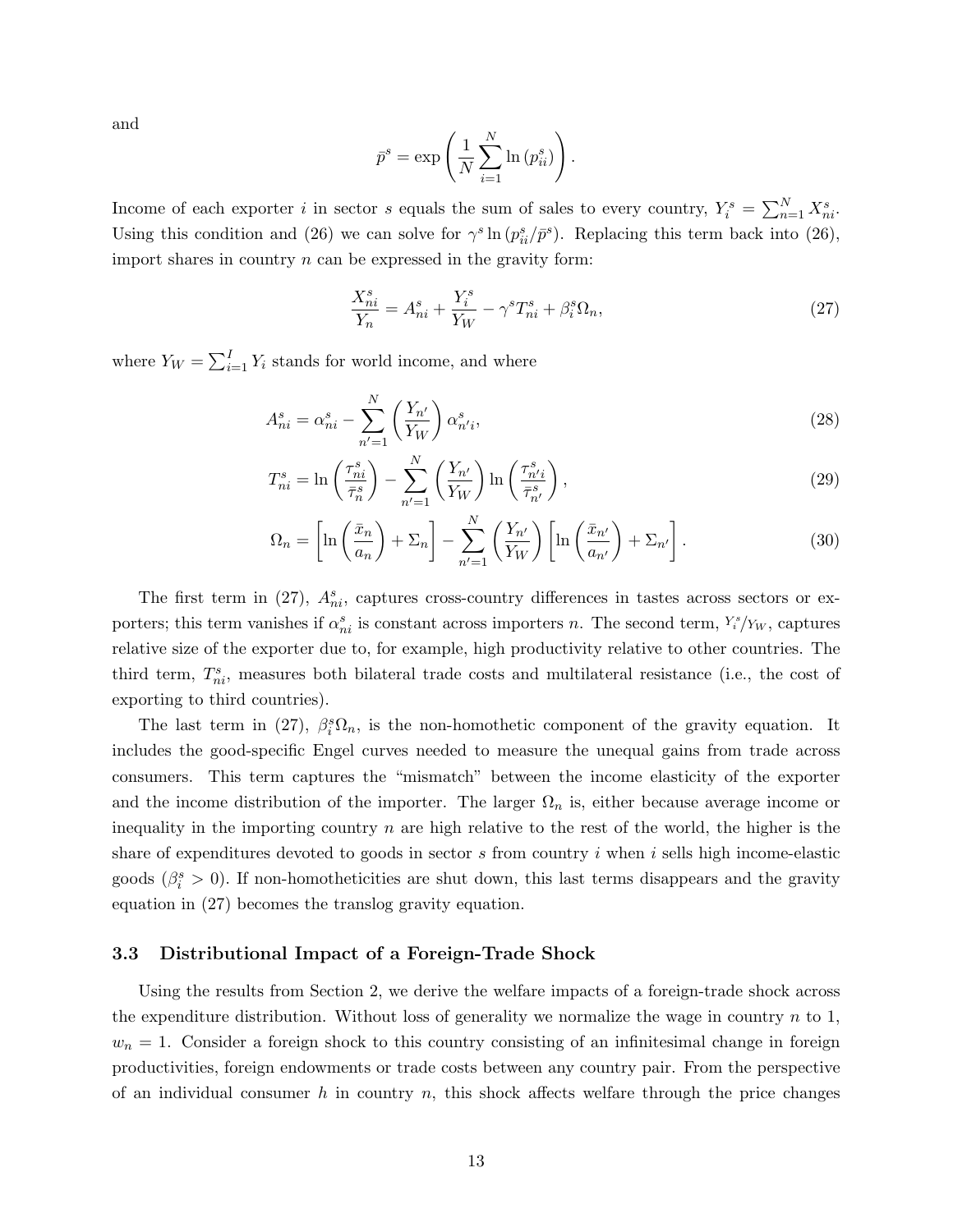${\{\widehat{p}_{ni}^s\}}_{i,s}$  and the income change  $\widehat{x}_h$ . From (21) and (22), the change in the price of imported relative to own varieties satisfies:

$$
\widehat{p}_{ni}^s - \widehat{p}_{nn}^s = -\frac{dS_{ni}^s - dS_{nn}^s}{\gamma^s} + \frac{1}{\gamma^s} \left(\beta_i^s - \beta_n^s\right) dy_n. \tag{31}
$$

Because only foreign shocks are present, the change in income  $\hat{x}_h$  is the same for all consumers and equal to the change in the price of domestic commodities,  $\hat{x}_h = \hat{x} = \hat{p}_{nn}^s = 0$  for all h in country N and for all  $s = 1, ..., S$ <sup>20</sup> Imposing these restrictions, we can re-write (17) as

$$
\widehat{W}_n \equiv \widehat{W}_{H,n} + \widehat{W}_{NH,n},\tag{32}
$$

where

$$
\widehat{W}_{H,n} = \sum_{s=1}^{S} \sum_{i=1}^{N} \frac{1}{\gamma^s} S_{ni}^s \left( d S_{ni}^s - d S_{nn}^s \right),\tag{33}
$$

$$
\widehat{W}_{NH,n} = \sum_{s=1}^{S} \sum_{i=1}^{N} \frac{1}{\gamma^s} S_{ni}^s \left(\beta_n^s - \beta_i^s\right) dy_n.
$$
\n(34)

Using these restrictions, we can also rewrite the slope of the individual effect in (18) as

$$
\widehat{b}_n = \sum_{s=1}^{S} \sum_{i=1}^{N} \frac{\beta_i^s}{\gamma^s} \left( dS_{nn}^s - dS_{ni}^s + (\beta_i^s - \beta_n^s) \, dy_n \right),\tag{35}
$$

and the change in the adjusted real income from equation (19) as

$$
dy_n = \frac{\sum_{s=1}^{S} \sum_{i=1}^{N} \frac{1}{\gamma^s} \left( S_{ni}^s - \beta_{ni}^s y_n \right) \left( d S_{ni}^s - d S_{nn}^s \right)}{1 - \sum_{s=1}^{S} \sum_{i=1}^{N} \frac{1}{\gamma^s} \left( S_{ni}^s - \beta_i^s y_n \right) \left( \beta_n^s - \beta_i^s \right)}.
$$
(36)

Expressions (32) to (36) provide a closed-form characterization of the welfare effects of a foreigntrade shock that includes three novel margins. First, preferences are non-homothetic with goodspecific income elasticities. Second, the formulas accommodate within-country inequality through the Theil index of expenditure distribution  $\Sigma_n$ , which enters through the level of  $y_n$ . Third, and key for our purposes, the expressions characterize the welfare change experienced by individuals at each income level, so that the entire distribution of welfare changes across consumers  $h$  in country  $n$  can be computed from  $(14)$  using:

$$
\widehat{\omega}_h = \widehat{W}_n - \widehat{b}_n \times \ln\left(\frac{x_h}{\widetilde{x}}\right). \tag{37}
$$

The aggregate expenditure effect,  $\widehat{W}_n$ , includes a homothetic part  $\widehat{W}_{H,n}$  independent from the  $\beta_n^s$ 's. When non-homotheticities are shut down, this term corresponds to the aggregate gains under

 $^{20}$ Note that because of the Ricardian supply-side specification there is no change in the relative price across domestic goods or in relative incomes across consumers.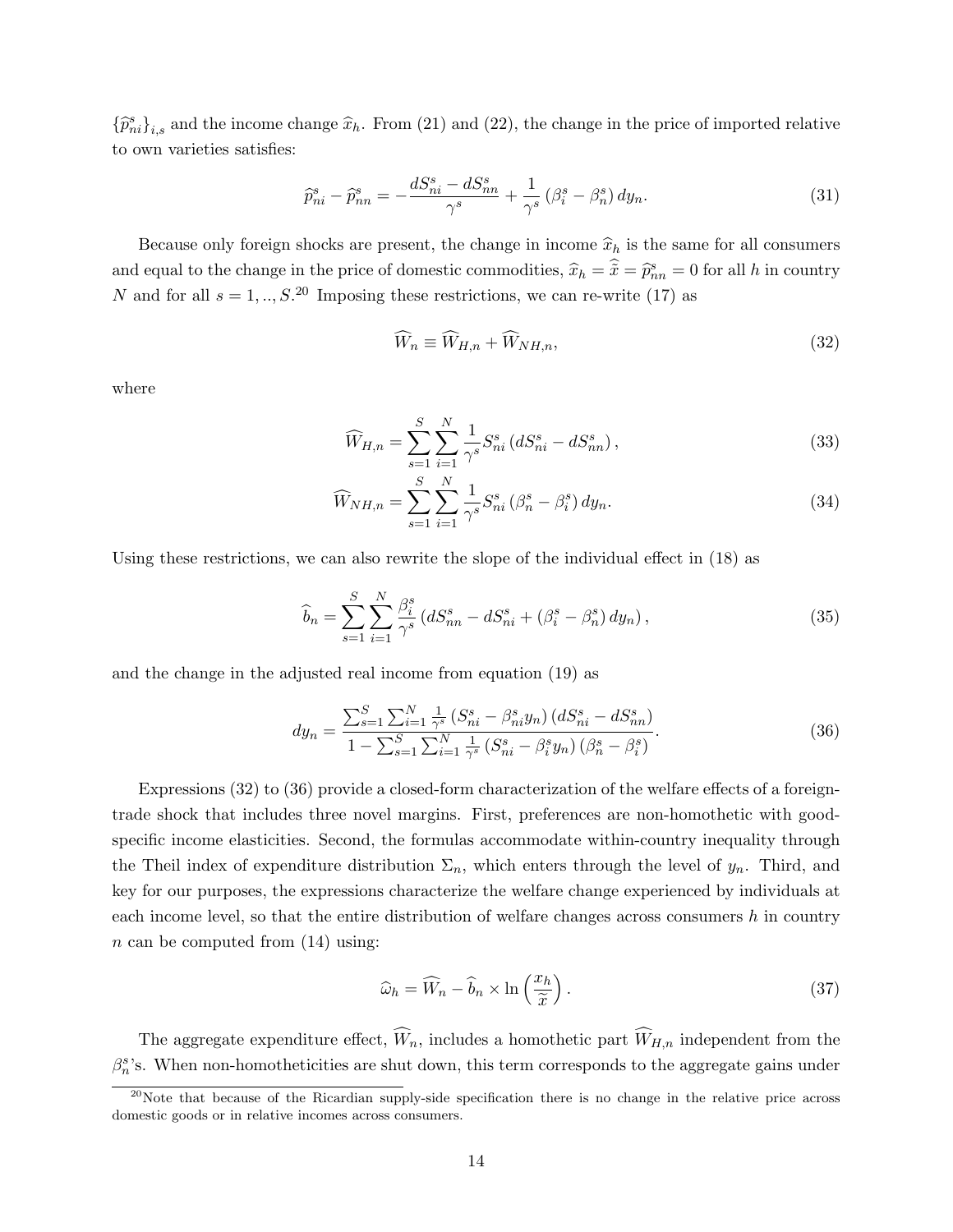translog demand.<sup>21</sup> The aggregate effect also includes and a non-homothetic part,  $\widehat{W}_{NH,n}$ , which adjusts for the country's pattern of specialization in high- or low-income elastic goods and for the change in adjusted real income.

The key term for measuring unequal welfare effects is the change in the non-homothetic component  $\hat{b}_n$ . As we have established,  $\hat{b}_n < 0$  implies a decrease in the relative price of high income-elastic goods, which favors high-income consumers. To develop an intuition for how observed trade shares and parameters map to  $\hat{b}_n$ , consider the single-sector version of the model. Setting  $S = 1$  and omitting the s superscript from every variable, equation (35) can be written as

$$
\widehat{b}_n = \frac{1}{\gamma} \left( \sigma_\beta^2 dy_n - d\bar{\beta}_n \right),\tag{38}
$$

where  $\sigma_{\beta}^2 = \sum_{i=1}^N \beta_i^2$ , and where

$$
\bar{\beta}_n = \sum_{i=1}^N \beta_i S_{ni}.\tag{39}
$$

The parameter  $\sigma_{\beta}^2$  is proportional to the variance of the  $\beta_n$ 's and captures the strength of nonhomotheticities across goods from different origins. The term  $\bar{\beta}_n$  is proportional to the covariance between the  $S_{ni}$ 's and the  $\beta_i$ 's, and measures the bias in the composition of aggregate expenditure shares of country i towards goods from high- $\beta$  exporters. The larger is  $\bar{\beta}_n$ , the relatively more economy n spends in goods that are preferred by high-income consumers. Suppose that  $d\bar{\beta}_n > 0$ , i.e., a movement of aggregate trade shares towards high- $\beta_i$  exporters; if  $\gamma > 0$  and the aggregate real income of the economy stays constant  $(dy_n = 0)$ , this implies a reduction in the relative price of imports from high- $\beta_i$  exporters, and a positive welfare impact on consumers who are richer than the representative consumer.<sup>22</sup>

Equations (32) to (36) express changes in individual welfare as the equivalent variation of a consumer that corresponds to an infinitesimal change in prices caused by foreign shocks. To obtain the exact change in real income experienced by an individual with expenditure level  $x_h$  in country n between an initial scenario under trade  $(tr)$  and a counterfactual scenario  $(cf)$  we integrate  $(37)$ ,  $^{23}$ 

$$
\omega_{n,h}^{tr \to cf} = \left(\frac{W_n^{cf}}{W_n^{tr}}\right) \left(\frac{x_h}{\tilde{x}_n}\right)^{-\ln\left(b_n^{cf}/b_n^{tr}\right)},\tag{40}
$$

where  $W_n^{cf}/W_n^{tr}$  and  $b_n^{cf}/b_n^{tr}$  correspond to integrating (32) to (36) between the expenditure shares

 $^{21}$ Feenstra and Weinstein (2010) measures the aggregate gains from trade in the U.S. under translog preferences in a context with competitive effects, and Arkolakis et al. (2010) study the aggregate gains from trade with competitive effects under homothetic translog demand and Pareto distribution of productivity. The AIDS nests the demand systems in these papers, but we abstract from competitive effects. With a single sector, the translog term in (33) becomes  $\widehat{W}_{H,n} = \sum_{i=1}^{N} \frac{1}{\gamma} S_{ni} (dS_{ni} - dS_{nn}).$  Under CES preferences with elasticity  $\sigma$ , the equivalent term is  $\frac{1}{1-\sigma} \widehat{S}_{nn}$ , which depends on just the own trade share. See Arkolakis et al. (2012).

<sup>&</sup>lt;sup>22</sup>At the same time, keeping prices constant,  $dy_n > 0$  would imply a movement of aggregate shares to high- $\beta_i$  exporters  $(d\bar{\beta}_n > 0)$ . Therefore, conditioning on  $d\bar{\beta}_n$ , a larger  $dy_n$  implies an increase in the relative price of high-income elastic goods.

 $^{23}$ An expression similar to (40) appears in Feenstra et al. (2009).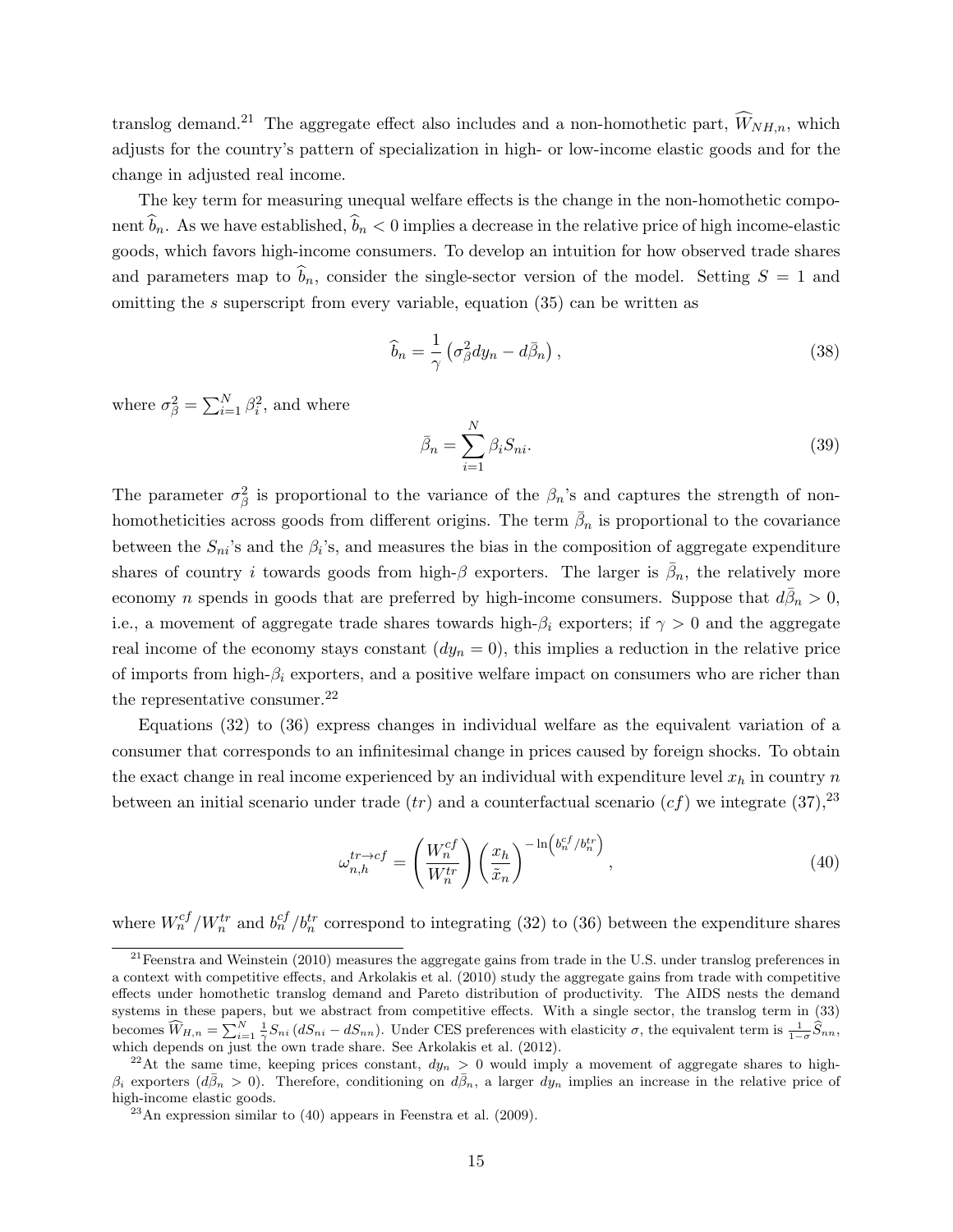in the initial and counterfactual scenarios. If  $\omega_{n,h}^{tr\to cf} < 1$ , individual h is willing to pay a fraction  $1 - \omega_{n,h}^{tr \to cf}$  of her income in the initial trade scenario to avoid the movement to the counterfactual scenario.

In Section 5 we perform the counterfactual experiment of bringing each country to autarky, and also simulate partial changes in the trade costs. In each case, we compute (40) using the changes in expenditure shares that take place between the observed and counterfactual scenarios. For that, we need the income elasticities  $\{\beta_n^s\}$  and the substitution parameters  $\{\gamma^s\}$ . The next section explains the estimation of the gravity equation to obtain these parameters.

## 4 Estimation of the Gravity Equation

In this section, we estimate the non-homothetic gravity derived in Section 3.<sup>24</sup> Section 4.1 describes the data, and Section 4.2 presents the estimation results.

#### 4.1 Data

To estimate the non-homothetic gravity equation we use data compiled by World Input-Output Database (WIOD). The database records bilateral trade flows and production data by sector for 40 countries (27 European countries and 13 other large countries) across 35 sectors that cover food, manufacturing and services (we take an average of flows between 2005-2007 to smooth out annual shocks). The data record total expenditures by sector and country of origin, as well as final consumption; we use total expenditures as the baseline and report robustness checks that restrict attention to final consumption. We obtain bilateral distance, common language and border information from CEPII's *Gravity* database. Price levels, adjusted for cross-country quality variation, are obtained from Feenstra and Romalis (2014). Income per capita and population are from the Penn World Tables, and we obtain gini coefficients from the World Income Inequality Database (Version 2.0c, 2008) published by the World Institute for Development Research.<sup>25</sup>

The left-hand-side of (27),  $\frac{X_{ni}^{s}}{Y_i}$ , can be directly measured using the data from sector s and exporter is share in country n's expenditures. Similarly, we use country is sales in sector s to construct  $\frac{Y_i^s}{Y_W}$ .

The term  $T_{ni}^s$  in (27) captures bilateral trade costs between exporter i and importer n in sector s relative to the world. Direct measures of bilateral trade costs across countries are unavailable so we proxy them with bilateral observables. Specifically we assume  $\tau_{ni}^s = d_{ni}^{\rho^s} \Pi_j g_{j,ni}^{-\delta_j^s} \tilde{\epsilon}_{ni}^s$ , where  $d_{ni}$ stands for distance,  $\rho^s$  reflects the elasticity between distance and trade costs in sector s, the g's

<sup>&</sup>lt;sup>24</sup>In principle, one could obtain the parameters from other data sources, such as household surveys, that record consumption variation across households within countries. We have chosen to use cross-country data because it is internally consistent within our framework, and it is a common approach taken in the literature. In Section 5.4, we explore results that use parameters estimated from the U.S. consumption expenditure microdata.

<sup>&</sup>lt;sup>25</sup>The World Income Inequality Database provides gini coefficients from both expenditure and income data. Ideally, we would use ginis from only the expenditure data, but this is not always available for some countries during certain time periods. We construct a country's average gini using the available data between 2001-2006.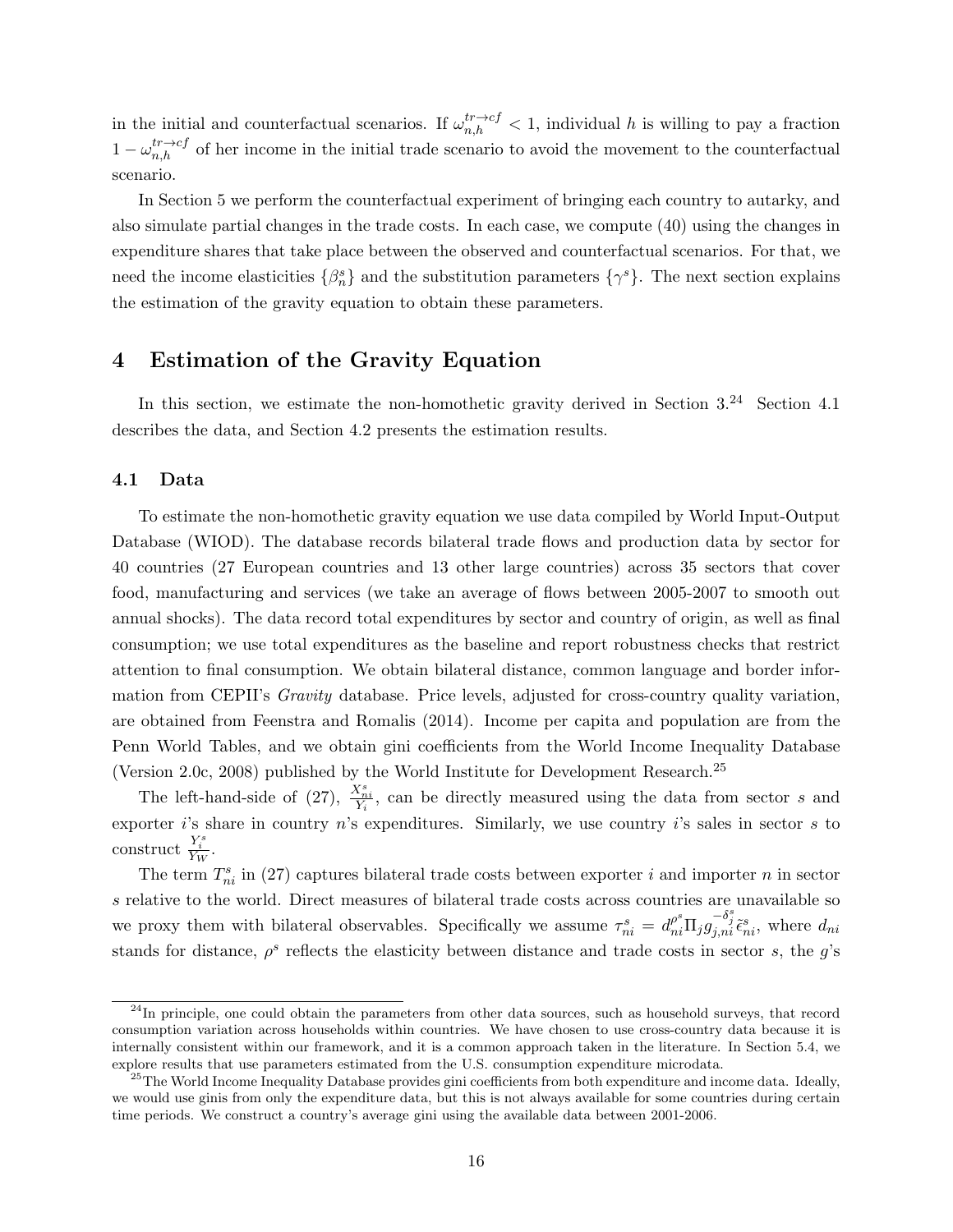are other gravity variables (common border and common language),<sup>26</sup> and  $\tilde{\epsilon}_{ni}^s$  is an unobserved component of the trade cost between i and n in sector  $s$ <sup>27</sup>. This allows us to re-write the gravity equation as

$$
\frac{X_{ni}^s}{Y_n} = A_{ni}^s + \frac{Y_i^s}{Y_W} - (\gamma^s \rho^s) D_{ni} + \sum_j (\gamma^s \delta_j^s) G_{j,ni} + \beta_i^s \Omega_n + \epsilon_{ni}^s,
$$
\n(41)

where, letting  $\bar{d}_n = \frac{1}{N}$  $\frac{1}{N} \sum_{i=1}^{N} \ln (d_{ni}),$ 

$$
D_{ni} = \ln\left(\frac{d_{ni}}{\bar{d}_n}\right) - \sum_{n'=1}^{N} \left(\frac{Y_{n'}}{Y_W}\right) \ln\left(\frac{d_{n'i}}{\bar{d}_{n'}}\right). \tag{42}
$$

and where  $G_{j,ni}$  is defined in the same way as 42 but with  $g_{j,ni}$  instead of  $d_{ni}$ .<sup>28</sup> As seen from (45), because we do not directly observe trade costs we cannot separately identify  $\gamma^s$  and  $\rho^s$ . Following Novy (2012) we set  $\rho^s = \rho = 0.177$  for all s.<sup>29</sup>

The term  $\Omega_n$  in (41) captures importer n's inequality-adjusted real income relative to the world. To construct this variable, we assume that the distribution of efficiency units in each country *n* is log-normal, ln  $z_h \sim \mathcal{N}(\mu_n, \sigma_n^2)$ . This implies a log-normal distribution of expenditures with Theil index equal to  $\sigma_n^2/2$  where  $\sigma_n^2 = 2 \left[ \Phi^{-1} \left( \frac{ginin+1}{2} \right) \right]$  $\left(\frac{i_n+1}{2}\right)^2$ . We construct  $\bar{x}_n$  from total expenditure and total population of country n. We follow Deaton and Muellbauer (1980a), and more recently Atkin (2013), to proxy the homothetic component  $a_n$  with a Stone index, for which we use  $a_n = \sum_i S_{ni} \ln(p_{nn} d_{ni}^{\rho}),$  where  $p_{nn}$  are the quality-adjusted prices estimated by Feenstra and Romalis (2014). The obvious advantage of this approach is that it avoids the estimation of the  $\alpha_{ni}^s$ , which enter the gravity specification non-linearly and are not required for our welfare calculations. The measure of real spending per capita divided by the Stone price index,  $\bar{x}_i/a_i$ , is strongly correlated with countries' real income per capita; this suggests that  $\Omega_i$  indeed captures the relative difference in real income across countries.

To measure  $A_{ni}^s$ , we decompose  $\alpha_{ni}^s$  into an exporter effect  $\alpha_i$ , a sector-specific effect  $\alpha^s$ , and an importer-specific taste for each sector  $\varepsilon_n^s$ :

$$
\alpha_{ni}^s = \alpha_i \left( \alpha^s + \varepsilon_n^s \right). \tag{43}
$$

We further impose the restriction  $\sum_{i=1}^{N} \alpha_i = 1$ . Under the assumption (43), the sectoral expenditure

<sup>28</sup>From the structure of trade costs it follows that the error term is  $\epsilon_{ni}^s = -\gamma^s \left( \ln \left( \frac{\tilde{\epsilon}_{ni}^s}{\tilde{\epsilon}_{ni}^s} \right) \right)$  $\Big) - \sum_{n'=1}^N \left(\tfrac{Y_{n'}}{Y_W}\right) \ln \left( \tfrac{\tilde{\epsilon}_{n'j}^s}{\tilde{\epsilon}_{n'}^s} \right)$  $\setminus$ 

where  $\overline{\tilde{\epsilon}_n^s} = \exp\left(\frac{1}{N}\sum_{n'=1}^N \ln(\tilde{\epsilon}_{n'i}^s)\right)$ .

 $^{26}$ Since bilateral distance is measured between the largest cities in each country using population as weights, it is defined when  $i = n$ ; see Mayer and Zignago (2011). Note that we parametrize trade costs such that a positive effect of common language and common border on trade is reflected in  $\delta_j^s > 0$ .

 $27$ Waugh (2010) includes exporter effects in the trade-cost specification. The gravity equation (27) would be unchanged in this case because the exporter effect would wash out from  $T_{ni}^s$  in (29).

 $^{29}$ Below we explore the sensitivity of the results to alternative values of this parameter.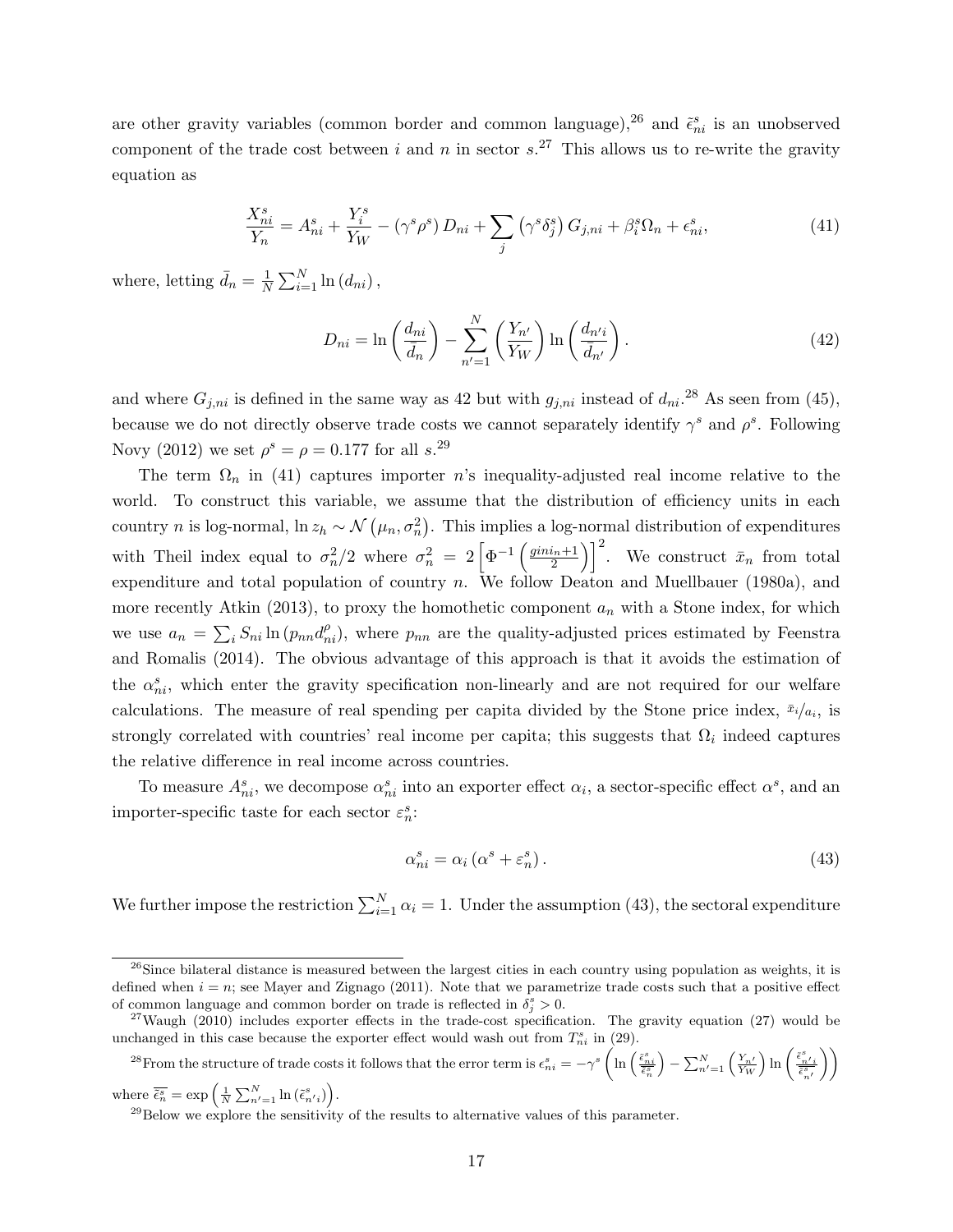shares from the upper-tier equation (24) becomes:

$$
S_n^s = \alpha^s + \overline{\beta}^s y_n + \varepsilon_n^s. \tag{44}
$$

This equation is an Engel curve that projects expenditure shares on the adjusted real income.<sup>30</sup> Specifically, it regresses sector expenditure shares on sector dummies and the importer's adjusted real income interacted with sector dummies. The interaction coefficients will have the structural interpretation as the sectoral betas  $\bar{\beta}^{s}$ .<sup>31</sup> Using (28), (43), and (44) we can write  $A_{ni}^s = \alpha_i \left( S_n^s - S_W^s - \overline{\beta}^s \Omega_n \right)$ , where  $S_W^s$  is the share of sector s in world expenditures. Combining this with the gravity equation in  $(41)$ , we reach the following estimating equation:

$$
\frac{X_{ni}^s}{Y_n} = \frac{Y_i^s}{Y_W} + \alpha_i \left( S_n^s - S_W^s \right) - \left( \gamma^s \rho^s \right) D_{ni} + \sum_j \left( \gamma^s \delta_j^s \right) G_{j,ni} + \left( \beta_i^s - \alpha_i \bar{\beta}^s \right) \Omega_n + \epsilon_{ni}^s,\tag{45}
$$

The gravity equation (45) identifies  $(\beta_i^s - \alpha_i \bar{\beta}^s)$  using the variation in  $\Omega_n$  across importers for each exporter. Using the  $\bar{\beta}^s$  estimated from the sectoral Engel curve in (44) and the  $\alpha_i$  estimated from (45) we can recover the  $\beta_i^s$  (which is needed to perform the counterfactuals). Since the market shares sum to one for each importer, it is guaranteed that  $\sum_i \sum_s \beta_i^s = 0$  in the estimation, as the theory requires. We cluster the estimation at the importer level to allow for correlation in the errors across exporters.

The sectoral gravity equation aggregates to the gravity equation of a single-sector model. Summing  $(45)$  across sectors s gives the total expenditure share dedicated to goods from i in the importing country n,

$$
\frac{X_{ni}}{Y_n} = \frac{Y_i}{Y_W} - (\gamma \rho) D_{ni} + \sum_j (\gamma \delta_j) G_{j,ni} + \beta_i \Omega_n + \epsilon_{ni},
$$
\n(46)

where  $\gamma \rho \equiv \sum_{s=1}^S \gamma^s \rho^s$ ,  $\beta_i \equiv \sum_{s=1}^S \beta_i^s$ , and  $\epsilon_{ni} \equiv \sum_{s=1}^S \epsilon_{ni}^s$ . We can readily identify (46) as the gravity equation that would arise in a single-sector model  $(S = 1)$ . Thus, summing our estimates on the gravity terms from (45) will match the gravity coefficients from a single-sector model. Likewise, the sum of the sector-specific income elasticities by exporter  $\sum_{s} \beta_i^s$  estimated from (45) matches the income elasticity  $\beta_i$  estimated from (46).

 $30$ Note that sectoral shares in value added and efficiency units are allowed to vary independently from expenditure shares depending on the distribution of sectoral productivities  $Z_n^s$  and trade patterns. The sectoral productivities are not estimated and are not needed to perform the counterfactuals.

<sup>&</sup>lt;sup>31</sup>The term  $\varepsilon_i^s$  captures cross-country differences in tastes across sectors that are not explained by differences in income or inequality levels. As in Costinot et al. (2012) or Caliendo and Parro (2012), this flexibility is needed for the model to match sectoral shares by importer. This approach to measuring taste differences is also in the spirit of Atkin (2013), who attributes regional differences in tastes to variation in demand that is not captured by observables.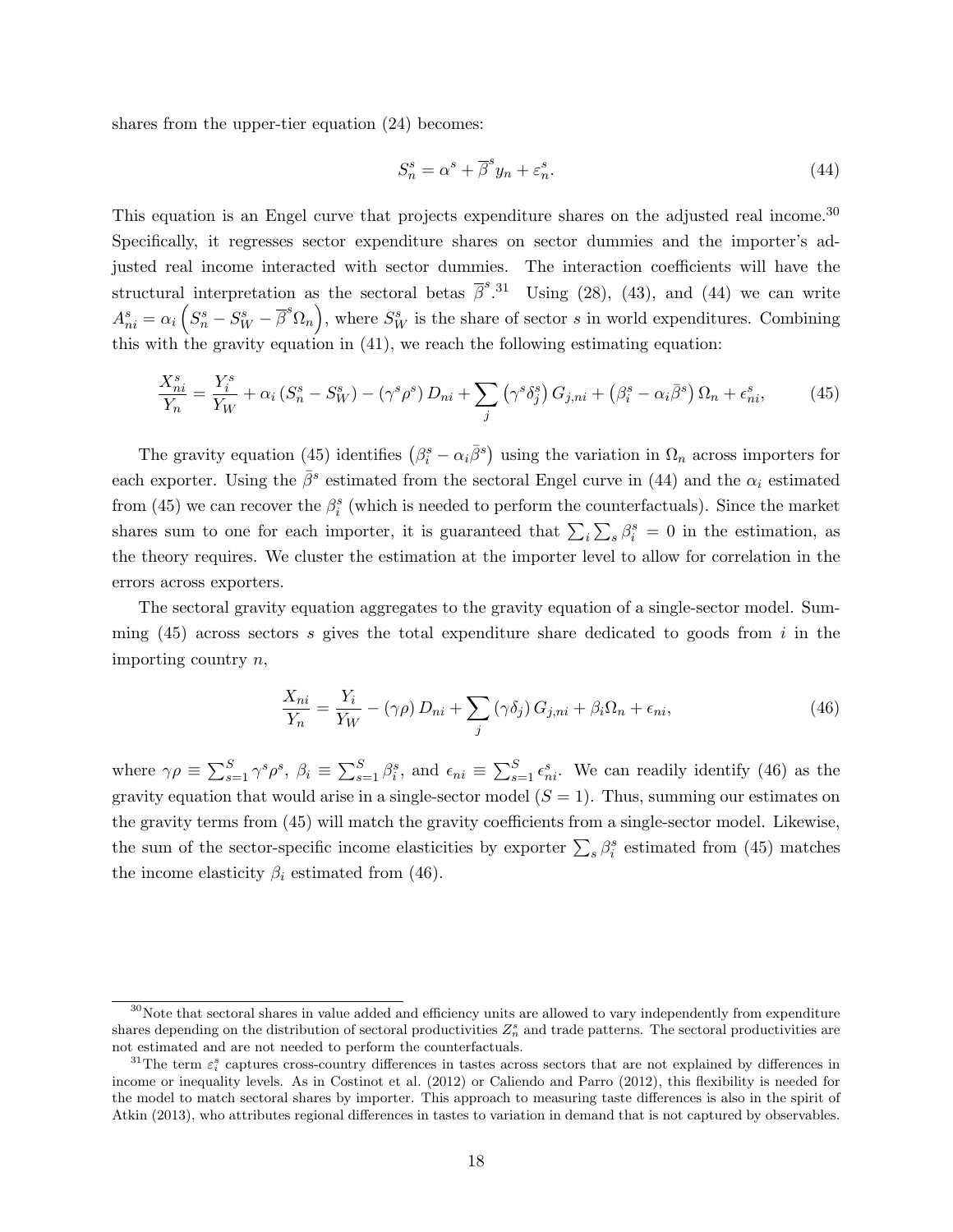#### 4.2 Estimation Results

We begin by estimating the single-sector gravity model in equation (46). This regression aggregates across the sectors in the data, and as illustrated in (46), the baseline multi-sector gravity equation aggregates exactly to this single-sector gravity equation. The results are reported in Table 1. Consistent with the literature, we find that bilateral distance reduces trade flows between countries, which is captured by the statistically significant coefficient on  $D_{ni}$ . Under the assumption that  $\rho = 0.177$ , the estimate implies  $\gamma = 0.24$  (=.043/.177).<sup>32</sup> The additional trade costs–common language and a contiguous border term–also have the intuitive signs.

The table also reports estimates of the 40  $\beta_i$  parameters, one corresponding to each exporter, in the subsequent rows. The exporters with the highest  $\beta$ 's are the U.S. and Japan, while Indonesia and India have the lowest  $\beta$ 's. This means that U.S. and Japan export goods that are preferred by richer consumers, while the latter export goods that are preferred by poorer consumers. To visualize the  $\beta$ 's, we plot them against the per capita income in Figure 1. The relationship is strongly positive and statistically significant. We emphasize that this relationship is *not* imposed by the estimation. Rather, these coefficients reflect that richer countries are more likely to spend on products from richer countries, conditional on trade costs. We also note that the  $\beta$ 's are fully flexible, which is why the coefficients are often not statistically significant, but the null hypothesis that all income elasticities are zero is rejected.<sup>33</sup> Moreover, the finding that a subset are statistically significant is sufficient to reject homothetic preferences in the data, and is consistent with the existing literature who finds that richer countries export goods with higher income elasticities.<sup>34</sup>

We next report the results for the multi-sector estimation. As noted earlier, the analysis involves estimating the Engel curve in (44), which projects sectoral expenditure shares on adjusted real income across countries. Table 2 reports the sectoral betas,  $\bar{\beta}^s$ . Compared to food and manufacturing sectors (listed in column 1A), service sectors (listed in column 1B) tend to be high-income elastic.<sup>35</sup> This pattern can be visualized by plotting countries' expenditure shares in these three broad categories against their income per capita in Figure 2: the Engel curve for services is positively sloped, while it is negatively sloped for food and manufacturing.<sup>36</sup> These sectoral elasticities

<sup>&</sup>lt;sup>32</sup>This estimate is close to the translog gravity equation estimate of  $\gamma = 0.167$  estimated by Novy (2012). Feenstra and Weinstein (2010) report a median  $\gamma$  of 0.19 using a different data, level of aggregation and estimation procedure, so our estimate is in line with the few papers that have run gravity regressions with the translog specification.

<sup>&</sup>lt;sup>33</sup>If we reduce the number of estimated parameters by imposing a relationship between income elasticities and exporter income, we find a positive and statistically significant relationship between the two variables. Specifically, we can impose that  $\beta_i = B_0 + B_1 y_i$ , which is similar to how Feenstra and Romalis (2014) allow for non-homotheticities. The theoretical restriction  $\sum_i \beta_i = 0$  implies that  $B_0 = -B_1 \frac{1}{N} \sum_i y_i$ , transforming this linear relationship to  $\beta_i =$  $B_1(y_i - \frac{1}{N} \sum_{i'} y_{i'})$  and reducing the number of income elasticity parameters to be estimated from 40 to 1. If we impose this to estimate the gravity equation, we find  $B_1 = 0.0057$  (standard error of 0.0026). This estimate is very close to regressing our estimated  $\beta_i$ 's reported in Table 1 on  $(y_i - \frac{1}{N} \sum_{i'} y_{i'})$ , which yields a coefficient of 0.008 (standard error of 0.0035).

 $34$ See Hallak (2006), Khandelwal (2010), Hallak and Schott (2011), and Feenstra and Romalis (2014).

<sup>&</sup>lt;sup>35</sup>To see this, we aggregate the  $\bar{\beta}^s$  into three categories: food includes "Agriculture" and "Food, Beverages and Tobacco", manufacturing includes the remaining sectors listed in column 1A of Table 2, and services is comprised of the 19 sectors in column 1B. The corresponding elasticities for food, manufacturing and services are -0.0343, -0.0410, and 0.0753, respectively. (Again, the sum of these three broad classifications is zero.)

 $36$ This is consistent with the literature on structural transformation; see Herrendorf et al. (2014).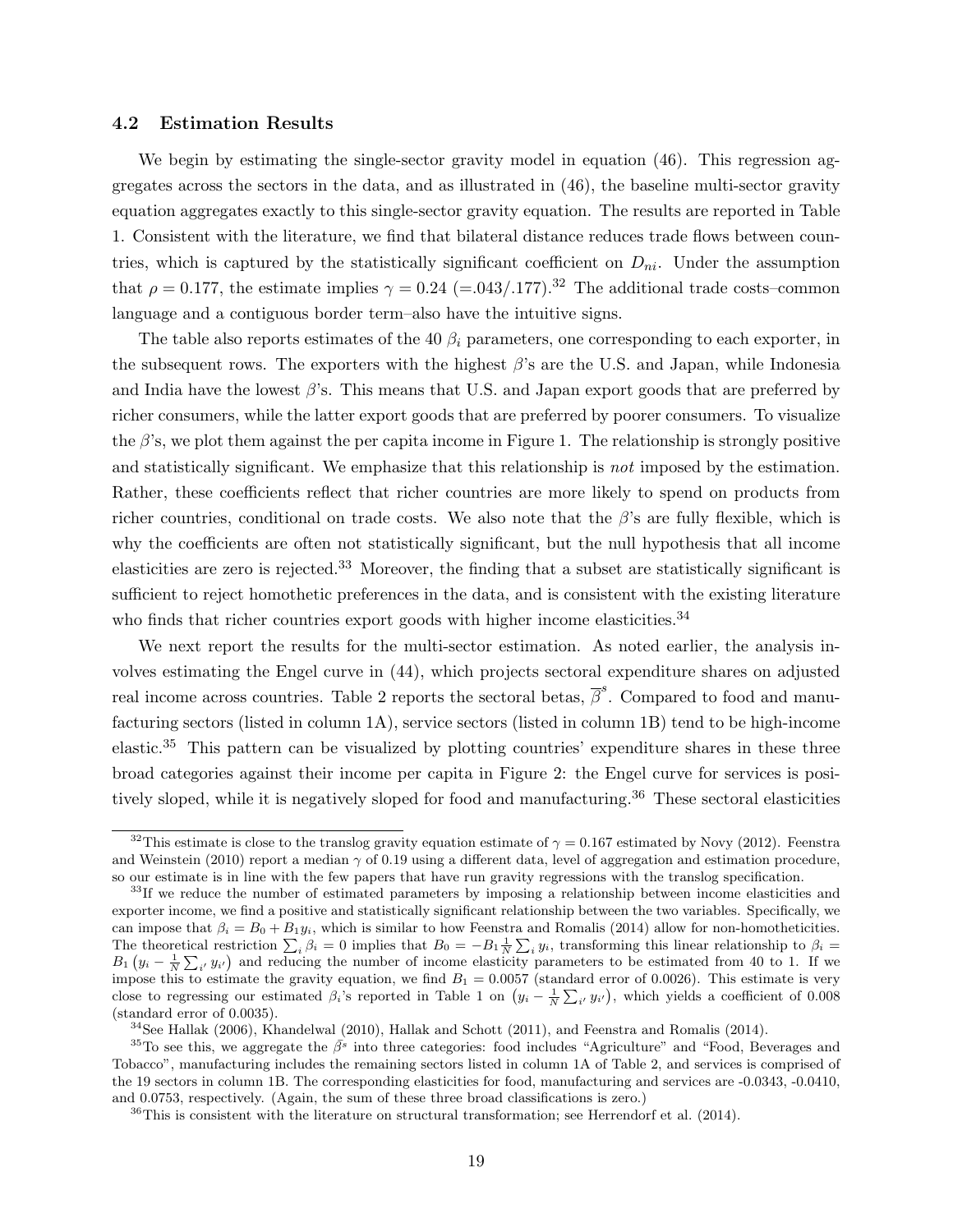are highly correlated with sectoral elasticities estimated using a different non-homothetic framework on different data by Caron et al. (2014); see Appendix Figure A.1 which plots the two sets of elasticities against each other.<sup>37</sup>

The results of the sectoral gravity equation in (45) is reported in Table 3. Columns 1A and 1B report the 35 sector-specific distance coefficients,  $\rho \gamma^s$  (where  $\rho = .177$  as before). Recall, these these coefficients sum to coefficient on distance from the single-sector model (See Table 1). Likewise, the sector-specific language and border coefficients in columns 2 and 3 of Table 3 sum exactly to the corresponding coefficients in the single-sector estimation.

We suppress the estimates of  $\{\beta_n^s\}$  for readability purposes, but recall that  $\sum_s \beta_i^s$  equals the exporter income elasticities  $\beta_i$  reported in the single-sector gravity equation. Also note that by construction,  $\sum_n \beta_n^s$  equals the sectoral elasticities  $\bar{\beta}^s$  displayed in Table 2. To see how  $\beta_n^s$  relate to exporter income per capita, we aggregate these coefficients to three broad classifications–food, manufacturing and services–and report the plot in Figure 3. Analogous to the single-sector estimates in Figure 1, we find that the positive relationship between exporter income per capita and income elasticities holds within sectors as well.

# 5 The Unequal Gains from Trade

This section conducts counterfactual analyses to measure the distributional consequences of trade. Section 5.1 explains how we numerically implement the expressions from Section 3.3. Section 5.2 shows the results of autarky counterfactuals in the single-sector version of our model. Section 5.3 presents the main results: the autarky counterfactuals in the baseline multi-sector model. Section 5.4 presents a series of robustness checks. In Section 5.5, we conduct counterfactuals of partial changes in foreign trade costs.

#### 5.1 Computing Consumer-Specific Welfare Changes

To measure the unequal distribution of the gains from trade across consumers, we perform the counterfactual experiment of changing trade costs. The main results bring consumers in each country to autarky, and we also simulate partial changes in trade costs. Because we know the changes in expenditure shares that take place between the observed trade shares and the counterfactual scenarios, we can use the results from Section 3.3 to measure the welfare change experienced by consumers at each income level. But before applying these results, a few considerations are in order.

First, we highlight that throughout the analysis we take as given the specialization pattern of countries across goods with different income elasticity. That is, the  $\beta_n^s$  are not allowed to change in counterfactual scenarios. These patterns could change as trade costs change, but we note that

<sup>&</sup>lt;sup>37</sup>Caron et al. (2014) estimate sectoral income elasticities on GTAP data using constant relative income preferences. We match GTAP sector classifications with WIOD sector classifications to produce the scatter plot.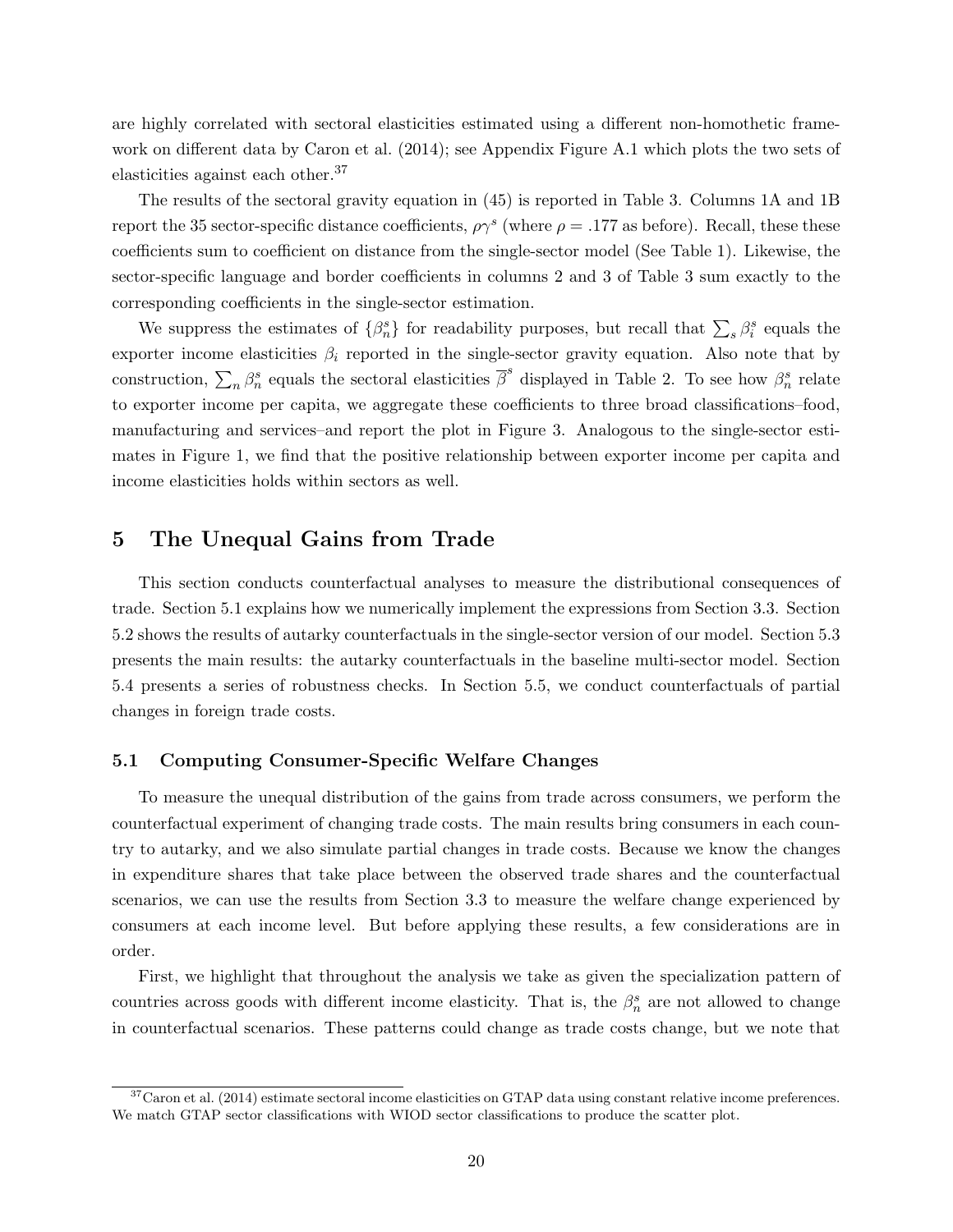the direction of the change will depend on what forces determine specialization across goods with different income elasticity.<sup>38</sup>

Second, the restriction to non-negative individual expenditure shares may bind in some instances. Therefore, to compute expression (40) for the welfare change  $\omega_{n,h}^{tr\to cf}$  of each consumer h from country n between the initial scenario under trade  $(tr)$  and each counterfactual scenario  $(cf)$ , we must first compute consumer-specific reservation prices. Following Feenstra (2010), this amounts to setting the individual expenditure shares of dropped varieties to zero according to (23), and substituting reservation prices back into the consumed varieties. We then numerically integrate equations (32) to (36) between the aggregate expenditure shares for country n in (22) evaluated at those reservation prices. As this procedure is done for each consumer h separately, we add a subscript h to the terms in (40) to denote that the aggregate expenditure shares used to construct the welfare change of each consumer are consumer-specific:

$$
\omega_{n,h}^{tr \to cf} = \left(\frac{W_{n,h}^{cf}}{W_{n,h}^{tr}}\right) \left(\frac{x_h}{\tilde{x}_n}\right)^{-\ln\left(b_{n,h}^{cf}/b_{n,h}^{tr}\right)}.
$$
\n(47)

We describe these steps formally in Appendix A.

Finally, we assume, as with the gravity estimation, that the expenditure distribution in country n is lognormal with variance  $\sigma_n^2$ . This allows mapping the observed gini coefficient to the Theil index. Henceforth, we index consumers by their percentile in the income distribution, so that  $h \in (0, 1)$ . Under the log-normal distribution, the expenditure level of a consumer at percentile h in country *i* is  $e^{z_h \sigma_i + \mu_i}$ , where  $z_h$  denotes the value from a standard normal z-table at percentile h, and  $\tilde{x}_i = e^{\sigma_i + \mu_i}$ . We can therefore re-write (47) as:

$$
\omega_{n,h}^{tr \to cf} = \left(\frac{W_{n,h}^{cf}}{W_{n,h}^{tr}}\right) \left(\frac{b_{n,h}^{cf}}{b_{n,h}^{tr}}\right)^{\sigma_n(1-z_h)}.\tag{48}
$$

Consumers at percentile h are willing to pay a fraction  $1 - \omega_{n,h}^{tr \to cf}$  of their income under trade to avoid the movement from the trade to the counterfactual scenario when  $\omega_{n,h}^{tr\to cf} < 1$ .

#### 5.2 Single-Sector Analysis

To convey some intuition, we first report results from the single-sector version of the model using the parameters from Table 1. Figure 4 plots the gains from trade by percentile of the income distribution for all the countries in our data (i.e., it plots  $1 - \omega_{n,h}^{tr \to cf}$  for  $\omega_{n,h}^{tr \to cf}$  defined in (48) for all n and  $h = \{0.01, ..., 0.99\}$  when each country is moved to autarky). To facilitate the comparisons across countries, we express the gains from trade of each percentile as difference from the gains

 $38$ If specialization is demand-driven by home-market effects, as in Fajgelbaum et al. (2011), poor countries would specialize less in low-income elastic goods as trade costs increase. However, if specialization is demand-driven in a neoclassical environment as in Mitra and Trindade (2005), or determined by relative factor endowments, as in Schott (2004) or Caron et al. (2014), the opposite would happen. To our knowledge, no study has established the relative importance of these forces for international specialization patterns in goods with different income elasticity.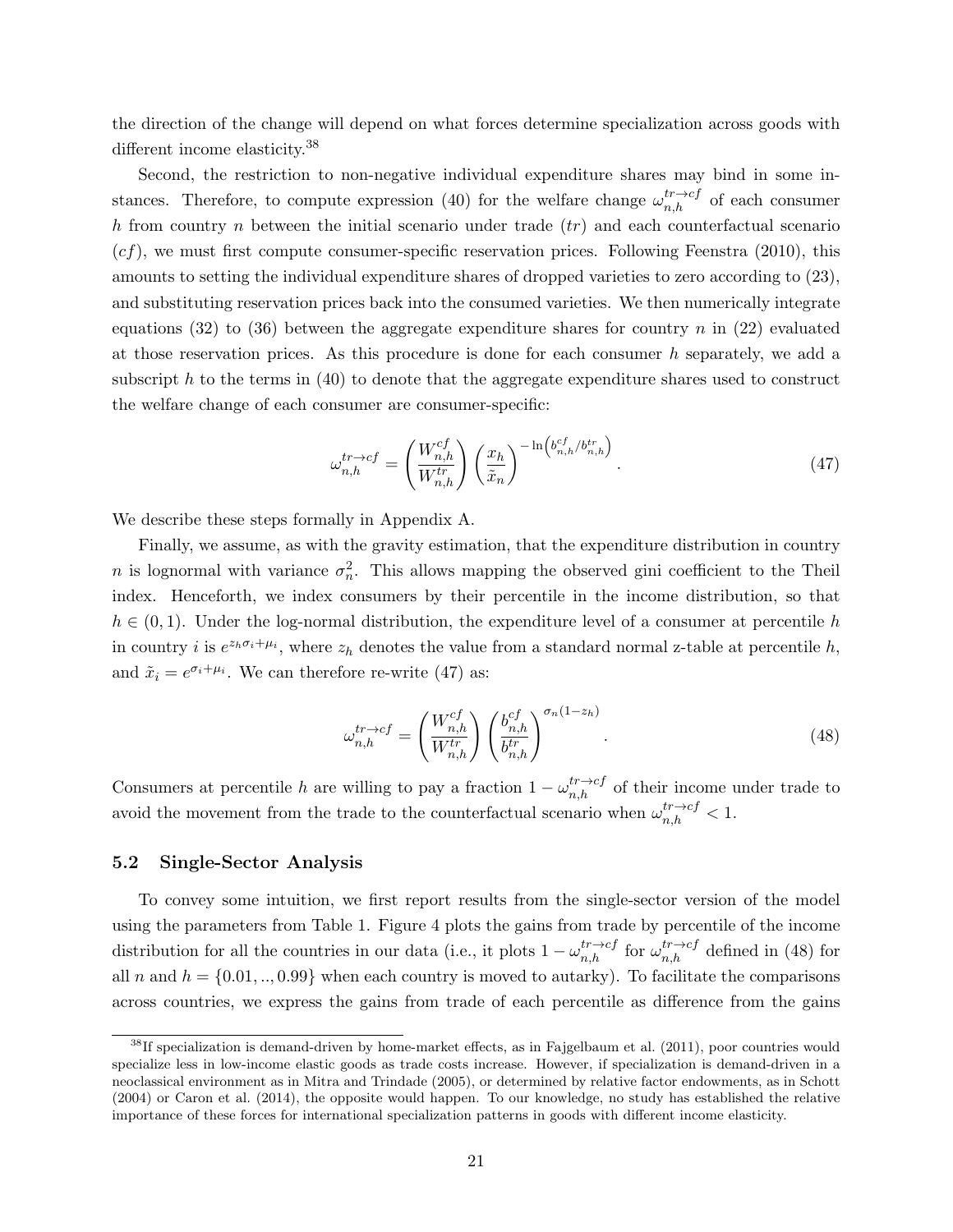of the 50th percentile in each country. The solid red line in the figure shows the average for each percentile across the 40 countries in our sample.

The typical U-shape relationship between the gains from trade and the position in the income distribution implies that poor and rich consumers within each country tend to reap larger benefits from trade compared to middle-income consumers. The reason for these patterns is intuitive in the light of the earlier discussion of equation (38) for the change in the relative price of high-income elastic goods. In a movement to autarky, the change in the relative price of high income-elastic goods experienced by the representative agent of country  $n$  is:

$$
\ln\left(\frac{b_n^{cf}}{b_n^{tr}}\right) = \frac{1}{\gamma} \left(\sigma_\beta^2 \left(y_n^{cf} - y_n^{tr}\right) - \left(\beta_n - \bar{\beta}_n\right)\right). \tag{49}
$$

The formula reveals that a key determinant of the bias of trade is the income elasticity of each country's exports relative to each country's imports, captured by  $\beta_n - \bar{\beta}_n$ <sup>39</sup> A positive  $\beta_n - \bar{\beta}_n$ implies that expenditures move towards higher income elastic goods in a movement to autarky, potentially implying a reduction in their relative price. Therefore, for low-income (high-income) countries which tend to be exporters of low (high) income-elastic goods as shown in Figure 1, trade openness relatively favors rich (poor) individuals.<sup>40</sup> In countries that export products with intermediate income elasticities, middle-income consumers benefit the least from trade because their home country already supplies these goods; at the same time, opening to trade supplies both the rich and poor with products that better match their tastes. This creates a U-shaped pattern of the gains from trade for the typical country in the single-sector model.

#### 5.3 Multi-Sector Analysis

We now present the baseline results from the multi-sector model. We first report the aggregate gains from trade, defined as the gains for the representative agent in each country. Columns 1A and 1B of Table 4 report the real income loss for the representative consumer in each country.<sup>41</sup> We compare these results to a homothetic case by setting  $\beta_n^s = 0$  for all n and s in the gravity estimation and re-estimating the remaining parameters; this amounts to estimating a translog multi-sector gravity equation. The translog gravity estimates are reported in Appendix Table A.1; the results reveal that the estimated gravity coefficients hardly change under the constraint that preferences are homothetic (compare Table 3 with Appendix Table A.1). As a result, the aggregate gains under the translog specification, reported in Columns 2A and 2B of Table 4, are very similar to the aggregate gains under the non-homothetic AIDS. This suggests that, in our context, non-

 $39A$  decomposition of (49) reveals that the second term inside the parenthesis accounts for majority of the variation, 80.7 percent. The first term accounts for only 13.9 percent, and the covariance for the remaining 5.4 percent.

<sup>&</sup>lt;sup>40</sup>When the economy is in autarky, all foreign goods are dropped and demand for the domestic variety corresponds to a single-good AIDS with unitary income elasticity; see Feenstra (2010). However, the parameter  $\beta_n$  still enters in (49) because it measures the difference in relative prices between the actual trade scenario and the autarky prices.

 $41$ The aggregate gains from trade in the multi-sector setting are higher than the single-sector case. This is consistent with Ossa (2015) and Costinot and Rodriguez-Clare (2014) who show that allowing for sectoral heterogeneity leads to larger measurement of the aggregate gains from trade in CES environments.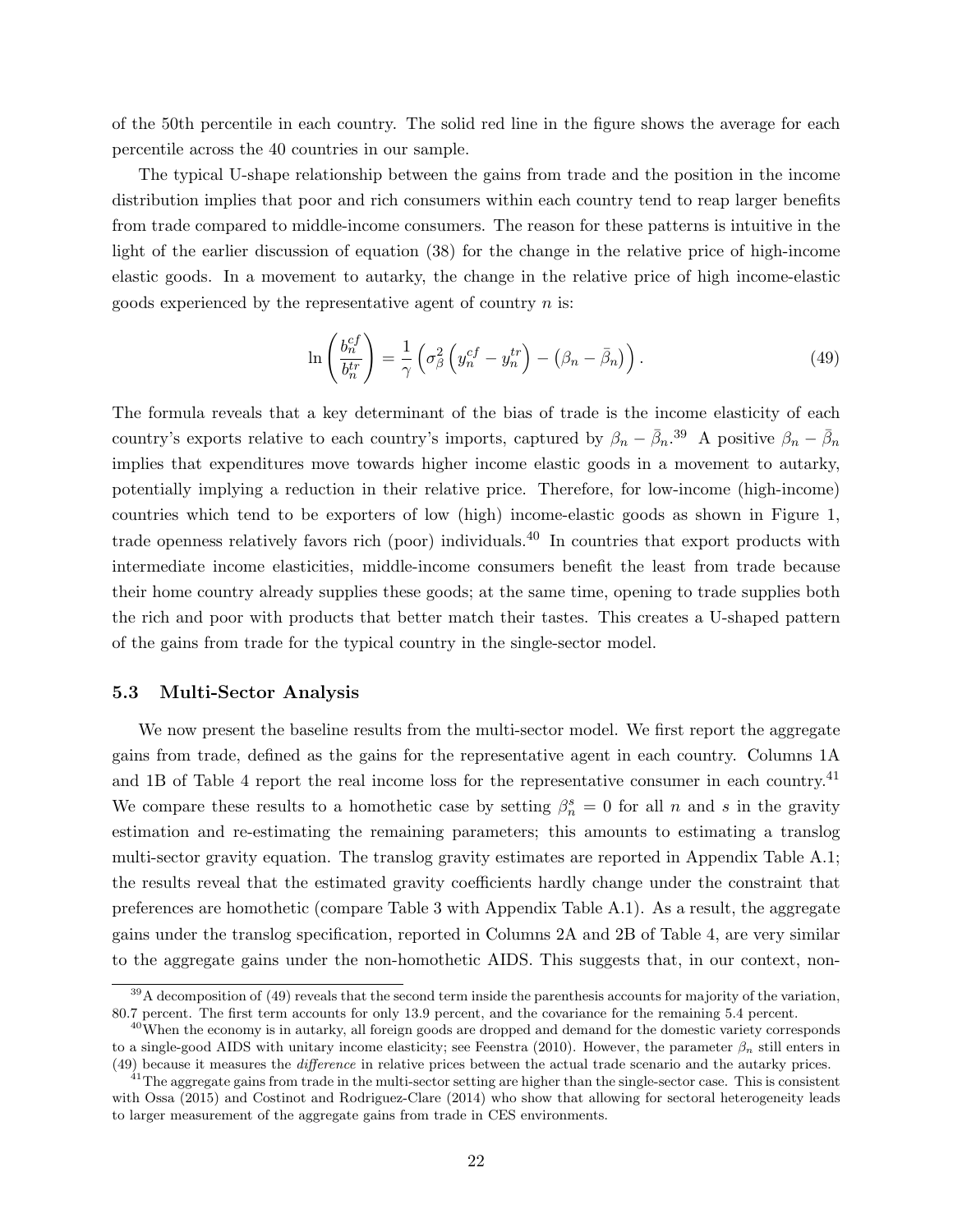homotheticities do not fundamentally change the estimates of the *aggregate* gains from trade.<sup>42</sup> However, as we discuss next, they have a strong impact on the bias of the gains from trade across consumers.

Figure 5 reports the unequal gains from trade with multiple sectors across percentiles using the parameters from Tables 2 and 3. As before, the figure shows the gains from trade for each percentile in each country as a difference from the median percentile of each country. Table 5 reports the absolute gains from trade at the 10th, median, and 90th percentile, as well as for the representative consumer of each country (which is identical to Column 1 of Table 4).

There are two important differences between the results under the single- and under the multisector frameworks. First, the relative effects across percentiles are considerably larger. In the single-sector case from Figure 4, the gains from trade (relative to the median) lie within the -5 percent to 10 percent band across most countries and percentiles, while in the multi-sector case the range increases to -40 percent to 60 percent. Second, poor consumers are now predicted to gain more from trade than rich consumers in every country. Every consumer below the median income gains more from trade than every consumer above the median. On average across the countries in our sample, the gains from trade are 63 percent at the 10th percentile of the income distribution and 28 percent at the 90th percentile.

Why do the results for the multi-sector analysis differ from the single-sector analysis? The multi-sector model allows for two key additional margins that influence the pro-poor bias of trade: heterogeneity in the elasticity of substitution  $\{\gamma_s\}$  and in the sectoral betas  $\{\bar{\beta}^s\}$ . By construction, if we restricted the  $\{\gamma_s\}$  and  $\{\beta_n^s\}$  to be constant across sectors in the multi-sector estimation, we would recover the same unequal gains from trade as in the single-sector estimation, and Figure 5 would look identical to Figure 4. To gauge the importance of each of these margins in shaping the unequal gains, Figure 6 shows the average gains from trade by percentile across all countries for four models: 1) the single-sector model (which is equal to the solid red curve in Figure 4); 2) a multi-sector model with homothetic sectors that imposes  $\bar{\beta}^s = 0$  for all s but allows for heterogeneous  $\gamma$ 's; 3) a multi-sector model that imposes symmetric  $\gamma$ 's ( $\gamma_s = \frac{1}{J}$  $(\frac{1}{J}\gamma)$  but allows for non-homothetic sectors; and 4) the baseline multi-sector model that allows for non-homothetic sectors and sector-specific  $\gamma' s$  (which is equal to the solid red curve in Figure 5).

We find that including non-homotheticities across sectors (i.e., comparing models 1 versus 3 or models 2 versus 4) is crucial for the strongly pro-poor bias of trade. The reason is that lowincome consumers spend relatively more on sectors that are more traded, whereas high-income consumers spend relatively more on services, which are among the least internationally traded sectors. Recall from Figure 2 that the income elasticities of the service sectors are higher than non-service sectors; in addition, the average import share among the service sectors is 6.4 percent compared to 20 percent and 48 percent for food and manufacturing sectors, respectively. We also

<sup>&</sup>lt;sup>42</sup>We note that this statement relies on defining the aggregate gains as those of the representative consumer. An alternative, which we do not pursue here, would be to define the aggregate gains as the average change in real income,  $\frac{1}{H} \sum_{h} \omega_{n,h}^{tr \to cf} x_h$ . This would correspond to the amount of income per capita needed to leave every consumer indifferent between trade and autarky.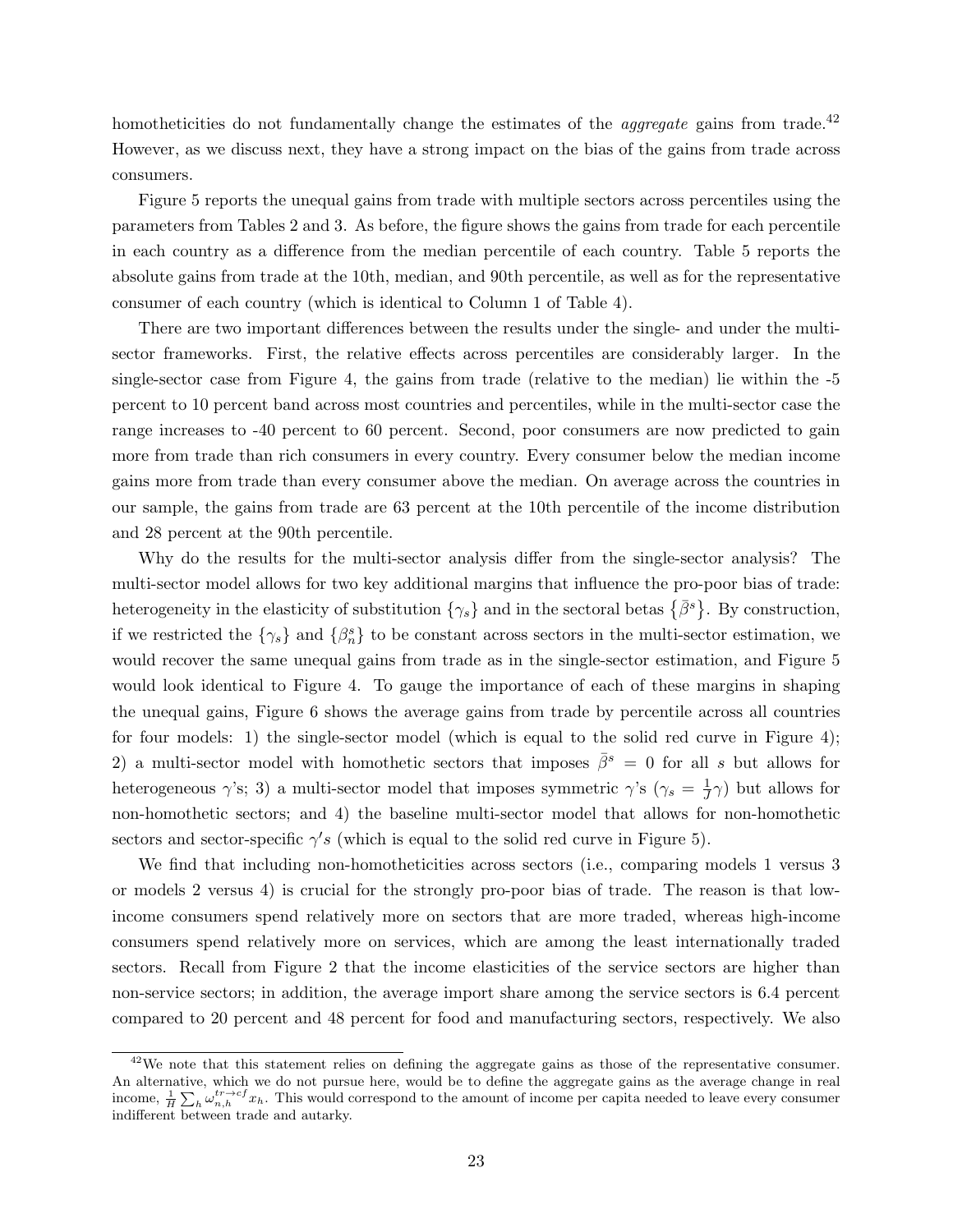find that including heterogeneity in  $\gamma_s$  across sectors (i.e., comparing models 1 versus 2, or models 3 versus 4) slightly biases the gains from trade towards poor consumers. The reason is that lowincome consumers concentrate spending on sectors with a lower substitution parameter  $\gamma_s$ . To see this, we construct, for each percentile in each country, an expenditure-share weighted average of the sectoral gammas. Then, we average across all countries and report the results in Appendix Figure A.2. The figure reveals that higher percentiles concentrate spending in sectors where exporters sell more substitutable goods. In sum, larger expenditures in more tradeable sectors and a lower rate of substitution between imports and domestic goods lead to larger gains from trade for the poor than the rich.

While the gains from trade are larger for the poor in every country, we also observe cross-country heterogeneity in the difference between the gains from trade of poor and rich consumers. What determines the strength in the pro-poor bias of trade? As in the single-sector case the answer lies in part in the income elasticity of each country's products vis- $\hat{a}$ -vis its natural trade partners. In countries that export relatively low income-elastic goods, such as India, the gains from trade are relatively less biased to poor consumers. In these countries, opening to trade increases the relative price of low-income elastic goods (which are exported), or decreases that of high-income elastic goods (which are imported). This can be seen in Figure 7, which plots the difference between the gains from trade of the 90th and 10th percentiles against each country's income elasticity  $(\beta_n = \sum_s \beta_n^s)$ . The difference between the gains from trade of the 90th and 10th percentiles is more negative in countries with higher income elasticity of exports. However, the income elasticity of the goods exported by each country is not sufficient to determine the bias of trade, which also depends on the distribution of expenditures across goods with different income elasticity, as implied by  $(35).^{43}$ 

#### 5.4 Robustness

This subsection examines the robustness of our baseline results to alternative specifications.

# 5.4.1 Sectoral Income Elasticities  $\overline{\beta}^s$

The first set of robustness checks examines the robustness of estimating the  $\overline{\beta}^s$  using the Engel curve regression in (44).

An assumption in our framework is that individual preferences are identical across countries.<sup>44</sup> This assumption is standard in models of international trade and in quantitative analyses of these models. A second assumption, that results from the structure of the price elasticities in (21), is that relative prices do not affect sectoral expenditure shares in (44) other than through the homothetic component  $a(p)$  (and only so if non-homotheticities are present). As a result, equation (44) for

<sup>&</sup>lt;sup>43</sup>If the U.S. and India are excluded from the figure, the relationship remains negative but not significant. This suggests that although the income elasticity of a country's products matters, the other terms in (35) also influence the overall bias of trade.

<sup>&</sup>lt;sup>44</sup>Note that we do allow for some heterogeneity in preferences across countries through the parameter  $\alpha_{in}^s$ , which is reflected in the term  $\varepsilon_n^s$  of the Engel curve (44).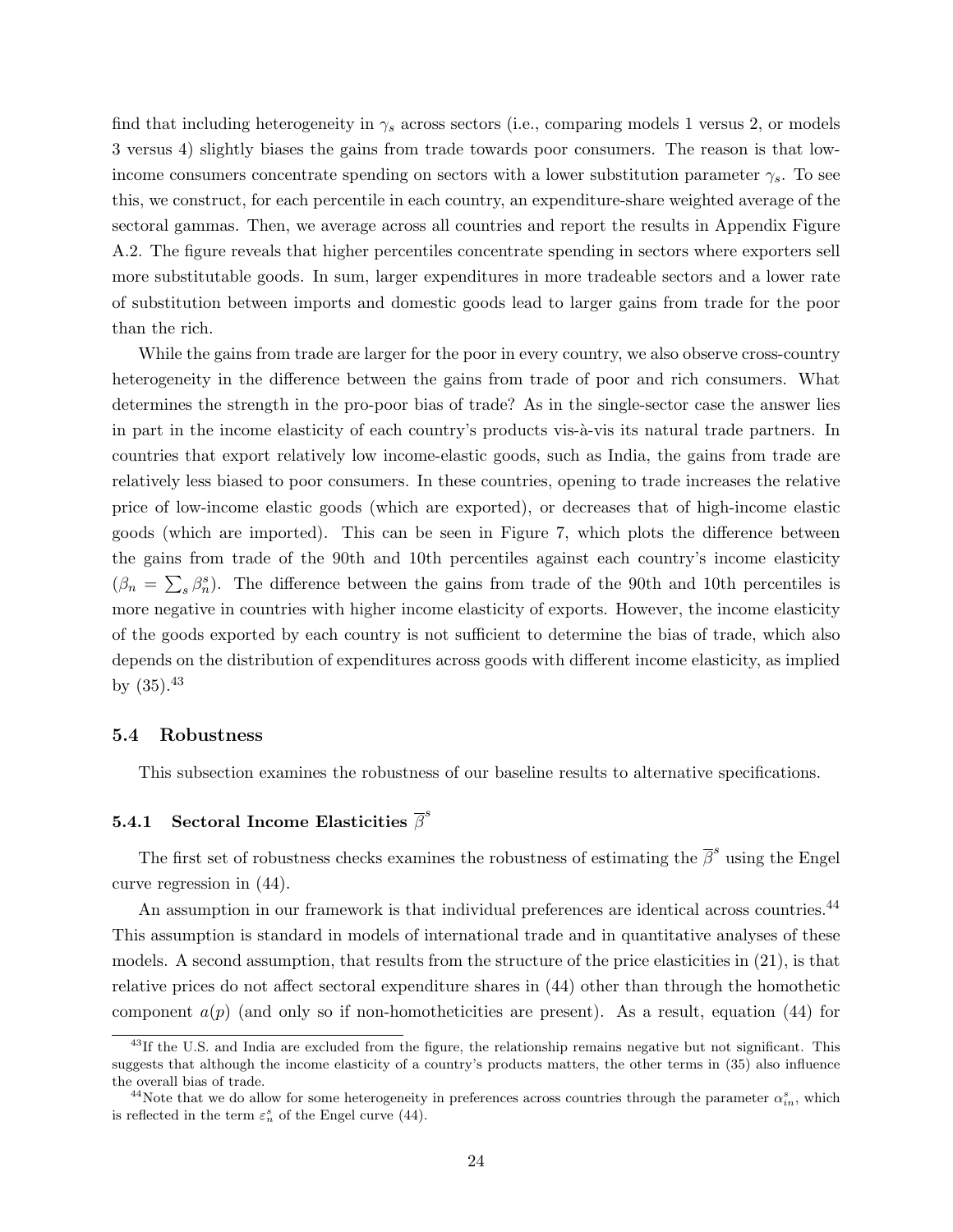the aggregate shares has an "extended Cobb-Douglas" form consisting of a constant plus a slope with respect to income. This property of the model is also similar to the majority of multi-sector trade models that assume Cobb-Douglas preferences across sectors. Our approach to estimating the Engel curves using cross-country data is consistent with these assumptions. Under these two assumptions, the slopes of Engel curves across consumers within a country are the same as the slopes of the Engel curves that we estimate using aggregate data across countries. This motivates the following two robustness checks.

First, we re-estimate the Engel curve slopes from equation (44) using variation over time by including country-sector fixed effects, rather than just sector fixed effects. This specification controls for time invariant differences in country characteristics, and in principle, may result in very different estimates of the  $\bar{\beta}^s$  parameters.<sup>45</sup> However, the  $\bar{\beta}^s$  estimated using the specification with countrysector fixed effects are positively correlated with the baseline estimates (the correlation between the estimates is 0.68). Figure 8 compares the welfare gains, averaged across countries, using these alternative sectoral elasticities with the baseline results, resulting in very similar patterns.

As a second robustness check, we estimate the sectoral elasticities relying on consumer-level microdata. This check addresses the concern that variation in consumer expenditures within countries may not be accurately reflected in aggregate expenditures across countries.<sup>46</sup> We use the  $2013$ U.S. Consumer Expenditure Survey (CE) microdata that records expenditures to estimate the  $\bar{\beta}^s$ from the consumer-level version of  $(44)$  implied by the model,  $47$ 

$$
s_{n,h}^s = \zeta_n^s + \overline{\beta}^s \ln(x_h) + \varepsilon_n^s,
$$

where  $\zeta_n^s \equiv \alpha^s - \overline{\beta}^s \ln(a_n)$  and h refers to a household in the CE data. To cleanly map the categories in the CE with the sectors in the aggregate data, we classify household expenditures into three broad categories—food, manufacturers and services.<sup>48</sup> We find  $\overline{\beta}^{food, CE} = -0.057$  (s.e.  $= 0.00009$ ,  $\overline{\beta}^{mfg,CE} = 0.0375$  (s.e.  $= 0.0012$ ), and  $\overline{\beta}^{service,CE} = 0.0197$  (s.e.=0.001). Compared to baseline Engel curves, the microdata reveal a positive income elasticity for manufactures, and a somewhat flatter (though still positive) income elasticity for services. We then re-estimate the remaining parameters of the model from the gravity equation in (27) imposing these sectoral betas, and recompute the gains from trade using the same aggregate data as in the baseline case.

The results are presented in Figure 8. Consistent with the baseline results, the poorest consumers gain more from trade than the median. The reason is that in both the CE and aggregate

<sup>45</sup>We use an average of bilateral flows between 1995-1997 as the initial year to smooth out annual shocks.

<sup>46</sup>For example, Bee et al. (2012) discusses inconsistencies between aggregation of consumer expenditure surveys and national accounts data in the U.S.

 $47$ If the CE recorded expenditures by country of origin and/or prices, it would be possible to use these data to estimate obtain estimates of  $\beta_n^s$  and/or  $\gamma^s$ .

<sup>48</sup>We use the 2013 quarterly-level summary expenditure files: fmli132.dta, fmli133.dta, fmli134.dta, and fmli141.dta. We analyze consumption in the current quarter, and construct the categories as follows. Food is the sum of {foodcq alcbevcq, tobacccq}. Manufactured goods is the sum of {apparcq, cartkncq, cartkucq, othvehcq, gasmocq, tvrdiocq, otheqcq, predrqcq, medsupcq, houseqcq, misccq}. Services is the sum of {vehfincq, mainrpcq, vehinscq, vrntlocq, pubtracq, feeadmcq, hlthincq, medsrvcq, sheltcq, utilcq, housopcq, perscacq, readcq, educacq, cashcocq, perinscq}.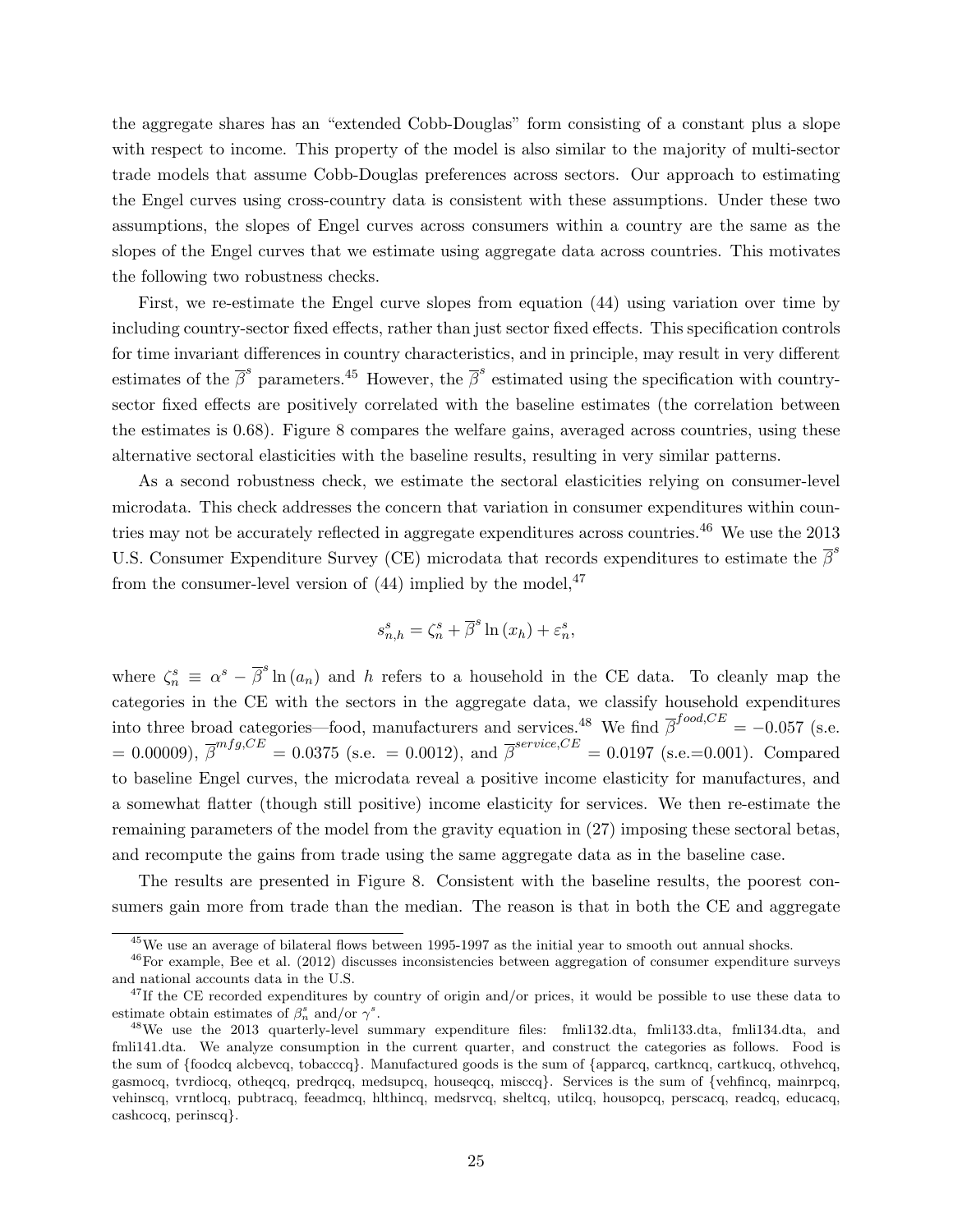data, the Engel curve on food sectors is negative and has low  $\gamma^s$ . The main difference is revealed at the top of the expenditure distribution. In the baseline results, we generally find that the rich gain less than the median-income consumer. But when we estimate the sectoral income elasticities using the the CE data, the average curve bends upward at higher income levels. This is because manufacturing sectors have a higher income elasticity in the CE data and are also more tradeable (relative to services). As a result, using sectoral income elasticities from microdata reveals a slightly different bias of trade relative to the baseline case.

#### 5.4.2 Price Elasticity of Service Sectors and Non-Tradeability

The second set of robustness checks alter the assumptions on the degree of tradeability of some of the service sectors in the data. As discussed earlier, the high elasticity parameters  $\gamma^s$  in service sectors partly affect the bias of the unequal gains. These parameters were obtained by first identifying  $\rho^s \gamma^s$  from the semi-elasticity of trade with respect to distance in the gravity equation 45, and then setting  $\rho^s = 0.177$  for all sectors. However, one might expect  $\rho^s$  to be higher for some service sectors that are essentially non-traded, which would lead us to over-estimate the value of  $\gamma^s$  these sectors.<sup>49</sup>

We perform two robustness checks to address this concern. In a first robustness check, we increase the value of  $\rho$  by 25 percent to 0.221 for the 12 service sectors that have, on average across countries, expenditures on imports of less than 10 percent.<sup>50</sup> By increasing  $\rho$  for these sectors, we lower their corresponding  $\gamma$ 's by 20 percent. In a second robustness check, we treat these 12 service categories as non-tradeable. Appendix B shows that the equations (32) to (36) for the welfare effects of a foreign-trade shock carry over exactly in the presence of non-traded sectors, the only difference being that these sectors must be excluded from the computations.

We re-compute the gains from trade in each of these two cases, and compare the results, averaged across countries, to the baseline result in Figure 9. The three curves are very similar; this reassures us that the main results are not sensitive to the value of  $\rho$  in sectors that plausibly have higher price elasticities. The high similarity across these cases is not surprising since the sectors affected by each robustness check features little trade, so that their inclusion in the baseline model does not considerably affect the computations.

#### 5.4.3 Additional Checks

Finally, we present additional robustness checks. As noted earlier, the parameter  $\rho$  cannot be separately identified in the data. We therefore re-run the counterfactuals assuming a  $\rho = 0.221$ , or a 25 percent increase from the baseline value. This implies reducing of the estimate of  $\gamma$ , and as a result, increases the gains from trade according to equation (32). While the welfare estimates

<sup>&</sup>lt;sup>49</sup>Anderson et al. (2012) show that geographic barriers are a stronger deterrent of trade of some services trade than of goods trade.

<sup>&</sup>lt;sup>50</sup>These sectors are: electricity, gas and water; construction; motor vehicle sales and maintenance; wholesale trade; retail trade; hotels and restaurants; telecommunications; real estate; public administration and defense; education; health; and other personal services.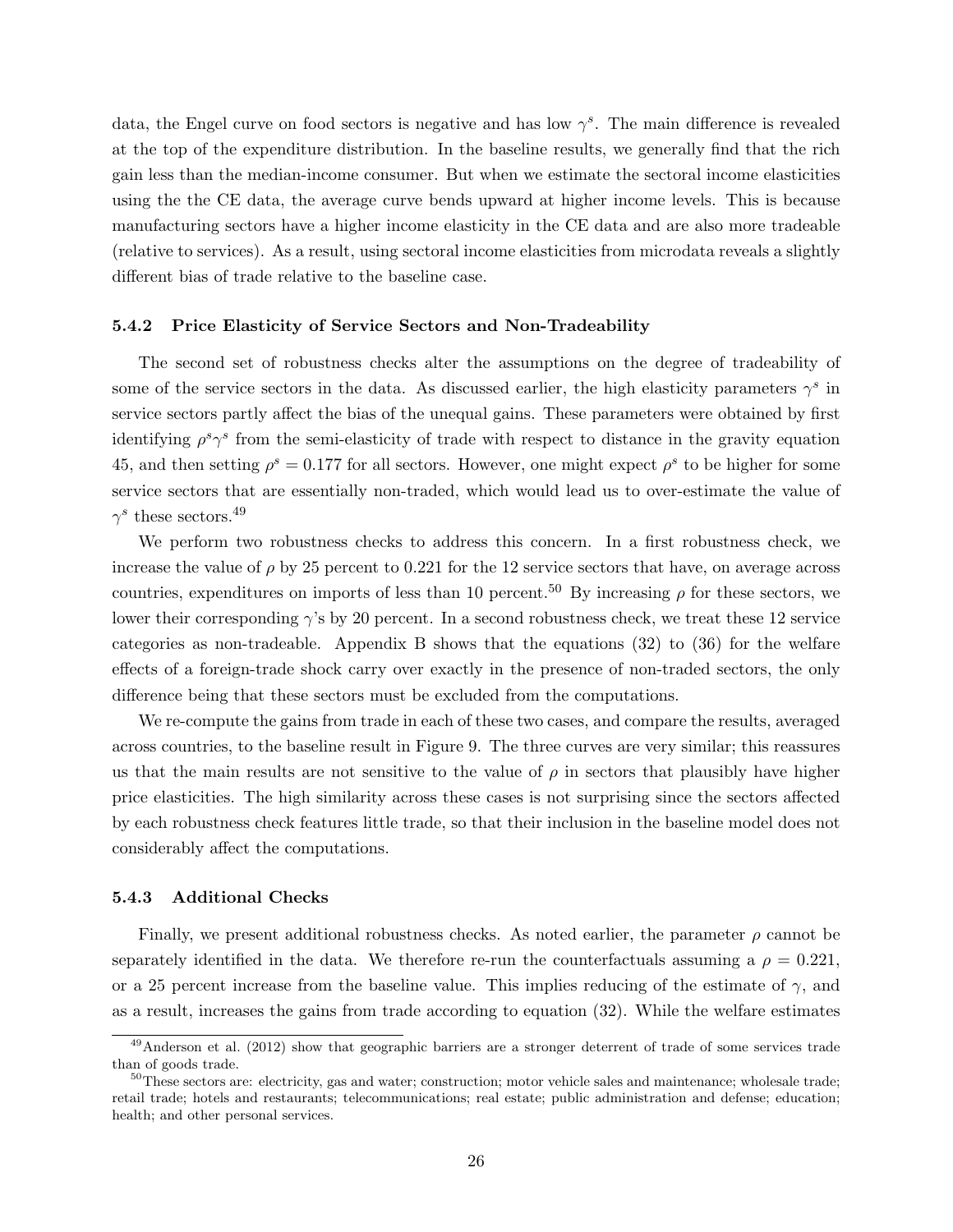in levels increase, Figure 10 shows that the relative gains from trade across percentiles are largely unaffected. The figure also reports the results from setting  $\rho = 0.133$ , a 25 percent decrease in the baseline value, and again the results are qualitatively unchanged. Hence, while  $\rho$  affects the level of the gains from trade predicted by the model, it does not affect the distributional bias.<sup>51</sup>

Next, we examine the sensitivity of our analysis by using final rather than total expenditures.52As mentioned earlier, the WIOD allow us to separate final expenditures from total expenditures, and we use these data to re-estimate the main results. See Appendix Tables A.2 and A.3 for the parameter estimation results. Figure 11 reports the welfare gains, averaged across countries, against the baseline results, and the results are similar.

The last robustness checks implements a more flexible version of the gravity equation in (45) by replacing  $Y_n^s/Y_W$  with exporter-sector pair fixed effects. This specification is more flexible in that it does not rely on the full structure of the model. We report the results of the sectoral gravity equation in Appendix Table A.4 (the Engel-curve estimates of the  $\overline{\beta}^s$  are the same as those reported in Table 2), and find a correlation of the income elasticities with the baseline coefficients of 0.90. Figure 11 compares the welfare gains with the baseline results, and once again the message remains unchanged.

#### 5.5 Partial Changes in Trade Costs

The welfare changes implied by the trade-to-autarky counterfactual are special in two ways. First, the magnitude of the shock is larger than what is typically experienced by countries that enact trade reforms. Second, trade reforms often target specific sectors rather than all sectors at the same time; as such, the clear pro-poor bias of trade may not be present when a trade liberalization only affects specific sectors. In this sub-section, we examine the welfare implications of partial reductions in trade costs involving specific sectors.

We consider a 5 percent reduction in the cost of importing in specific sectors:  $\Delta \ln \tau_{ni}^s = -5$ percent for all  $i \neq n$  and for all s in some subset of all sectors, and  $\Delta \ln \tau_{ni}^s = 0$  otherwise. We separately simulate the welfare impact of this shock for each country  $n$  at a time treating each country as a small open economy, so that changes in trade costs have a negligible impact on wages in foreign countries. The change in the price of goods in sector  $s$  imported from  $i$  relative to domestically produced goods is then  $\Delta \ln (p_{ni}^s/p_{nn}^s) = \Delta \ln \tau_{ni}^s$  for all *i*, *s*. Feeding these price changes to the aggregate demand system (20) we find the aggregate shares in the final scenario, and then follow the steps in Section 5.1 to measure welfare changes by percentile.

We first compare the welfare change of the representative consumer implied by this shock for manufacturing sectors with the welfare changes implied by a standard multi-sector Armington trade

<sup>&</sup>lt;sup>51</sup>When  $\rho = 0.133$ , the aggregate gain from trade, averaged across countries, is 25 percent. When  $\rho = 0.221$ , the average is 37 percent.

 $52\,\text{We work with total expenditures as the baseline because separating final expenditures requires taking a stand on$ the end use on products (see Dietzenbacher et al. 2013). The most accurate way to account for intermediate inputs would be to enrich the supply-side structure to account for input-output linkages, but we do not pursue this route here.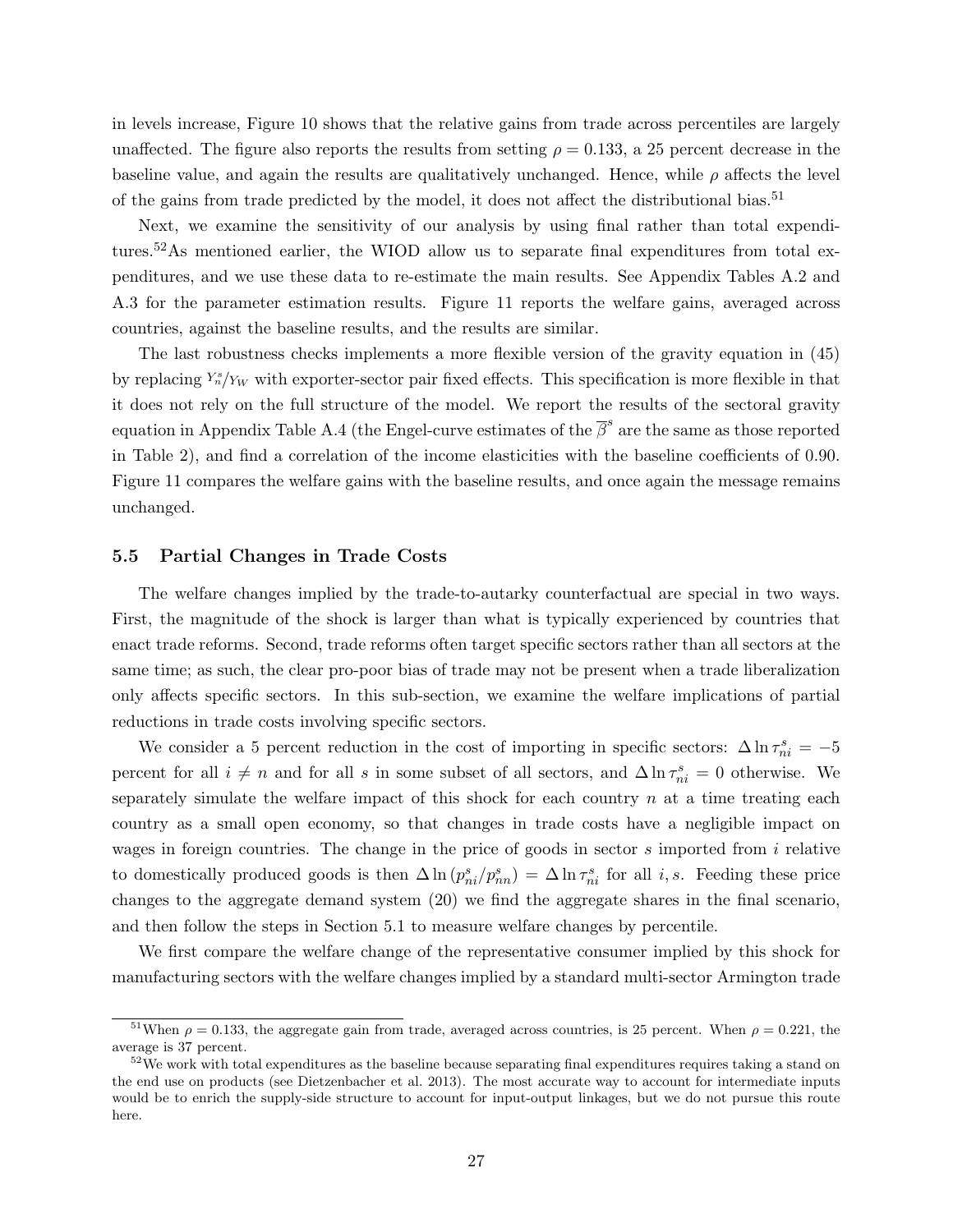model with Cobb-Douglas preferences across sectors and CES preferences across origins within sectors (e.g, Ossa 2015).<sup>53</sup> Appendix Table A.5 shows that the aggregate gains estimates are very similar between the two models (correlation of 0.98). The 5 percent reduction in the cost of all manufacturing imports increases welfare of the representative consumer by between 0.2 percent and 1.3 percent across countries.

Figure 12 displays three panels that report the average welfare change across countries corresponding to the 5 percent trade cost decrease in the food sectors, the manufacturing sectors, and the service sectors. Given the smaller shock to prices, the differences in the gains from trade across percentiles are, of course, smaller than in the case of moving to autarky. A pro-poor bias of trade still results when sectors within food or manufacturing, which are typically negative-income elastic, experience a decline in foreign trade costs. Alternatively, when only the service sectors, which are typically positive-income elastic, experience a decline in the cost of importing, we see an overall U-shaped pattern, with the very rich gaining relatively more.

# 6 Conclusion

This paper develops a methodology to measure the distribution of welfare changes across heterogeneous consumers through the expenditure channel for many countries over time. The approach has broad applicability as it is based on aggregate statistics and model parameters that can be estimated from readily available bilateral trade and production data. This is possible by using the AIDS demand structure which allows for non-homotheticities and has convenient aggregation properties.

We estimate a non-homothetic gravity equation generated by the model to obtain the key parameters required by the approach, and identify the effect of trade on the distribution of welfare changes through counterfactual changes in trade costs. The estimated parameters suggest large differences in how trade affects individuals along the income distribution in different countries. The multi-sector analysis reveals that the gains from trade are typically biased towards the poor. This is because the poor tend to concentrate expenditures in sectors that are more traded, and because these sectors have lower price elasticities. Heterogeneity in the pro-poor bias of trade is driven, in part, by a country's pattern of specialization relative to its trading partners.

While our goal in this paper is to demonstrate the importance of demand heterogeneity across consumers for the distributional effects of trade, we believe that a promising avenue lies in integrating this approach with a richer supply-side structure to measure jointly the impact of trade through both the expenditure and income channels across consumers. We leave this for future work.

<sup>&</sup>lt;sup>53</sup>In this case, the indirect utility of the representative consumer in country n is  $w_n * \Pi_s^S \left( \sum (p_{ni}^s)^{1-\sigma_s^s} \right)^{-\alpha_n^s/(1-\sigma_s^s)}$ , where  $\alpha_n^s$  is the expenditure share of country n in sector s and  $\sigma^s > 1$  is the elasticity of substitution across origins within sector s. The change in real income due to the partial change in trade costs in a subset of sectors  $s \in shocked$ is  $\prod_{s \in shocked} \left( \frac{S_{nn}^{s,trade}}{\alpha_n^s} + \sum_{i \neq n}$  $\Bigg(e^{\left(1-\sigma^{s}\right)\Delta\ln\tau_{ni}^{s}}\frac{S_{ni}^{s,trade}}{\alpha_{n}^{s}}$  $\sum_{n=1}^{\infty}$   $-\frac{\alpha_n^s}{1-\sigma^s}$ − 1. The case of going to autarky is nested in this expression when  $\Delta \ln \tau_{ni}^s = \infty$  for all s and  $i \neq n$ . We use the elasticities reported by Ossa (2015) and match them to the WIOD sector classification to compute the welfare gains.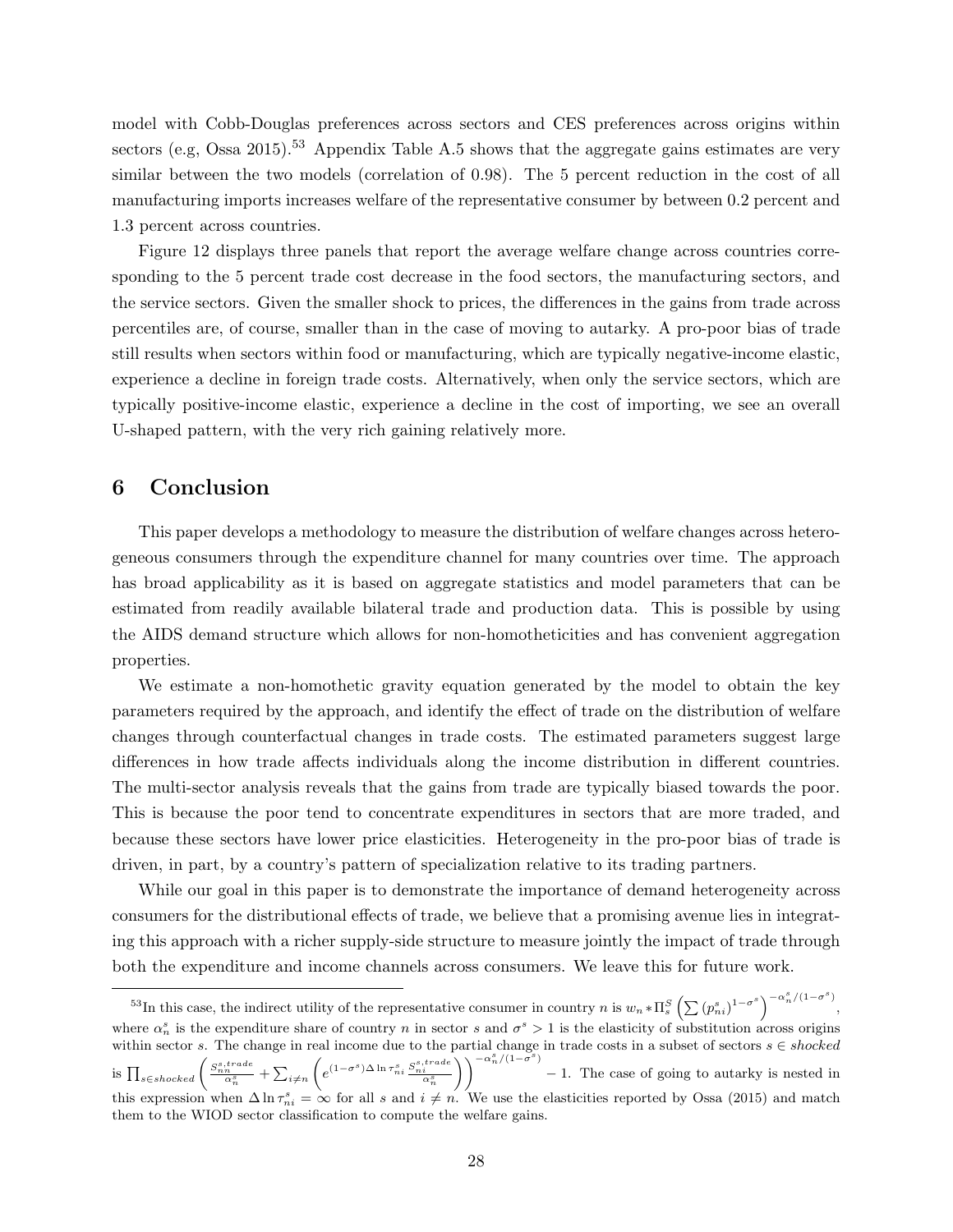# References

- Aguiar, M. A. and M. Bils (2015). Has consumption inequality mirrored income inequality? American Economic Review, forthcoming.
- Anderson, J., C. Milot, and Y. Yotov (2012). How much does geography deflect services trade? Technical report, LeBow College of Business, Drexel University.
- Arkolakis, C., A. Costinot, and A. Rodriguez-Clare (2010). Gains from trade under monopolistic competition: A simple example with translog expenditure functions and pareto distributions of firm-level productivity. Manuscript, available at http://economics.mit.edu/files/5876 .
- Arkolakis, C., A. Costinot, and A. Rodriguez-Clare (2012). New trade models, same old gains? The American Economic Review 102 (1), 94–130.
- Atkin, D. (2013). Trade, tastes and nutrition in india. The American Economic Review 103(5), 1629–1663.
- Atkin, D., B. Faber, and M. Gonzalez-Navarro (2015). Retail globalization and household welfare: Evidence from mexico. Technical report, National Bureau of Economic Research.
- Banks, J., R. Blundell, and A. Lewbel (1997). Quadratic engel curves and consumer demand. Review of Economics and Statistics 79 (4), 527–539.
- Bee, A., B. D. Meyer, and J. X. Sullivan (2012). The validity of consumption data: Are the consumer expenditure interview and diary surveys informative? NBER Working Paper 18308.
- Brambilla, I., D. Lederman, and G. Porto (2012). Exports, export destinations, and skills. American Economic Review 102 (7), 3406–3438.
- Burstein, A., J. Cravino, and J. Vogel (2013). Importing skill-biased technology. American Economic Journal: Macroeconomics 5(2), 32–71.
- Burstein, A. and J. Vogel (2012). International trade, technology, and the skill premium. Manuscript, Columbia University and UCLA.
- Caliendo, L. and F. Parro (2012). Estimates of the trade and welfare effects of NAFTA. NBER Working Paper 8508.
- Caron, J., T. Fally, and J. R. Markusen (2014). International trade puzzles: A solution linking production and preferences. The Quarterly Journal of Economics 129 (3), 1501–1552.
- Chaudhuri, S., P. K. Goldberg, and P. Gia (2006). Estimating the effects of global patent protection in pharmaceuticals: A case study of quinolones in india. American Economic Review  $96(5)$ , 1477–1514.
- Costinot, A., D. Donaldson, and I. Komunjer (2012). What goods do countries trade? a quantitative exploration of ricardo's ideas. The Review of Economic Studies  $79(2)$ , 581–608.
- Costinot, A. and A. Rodriguez-Clare (2014). Trade theory with numbers: Quantifying the consequences of globalization. In E. H. Gita Gopinath and K. Rogoff (Eds.), Handbook of International Economics, Volume 4 of Handbook of International Economics, pp. 197 – 261. Elsevier.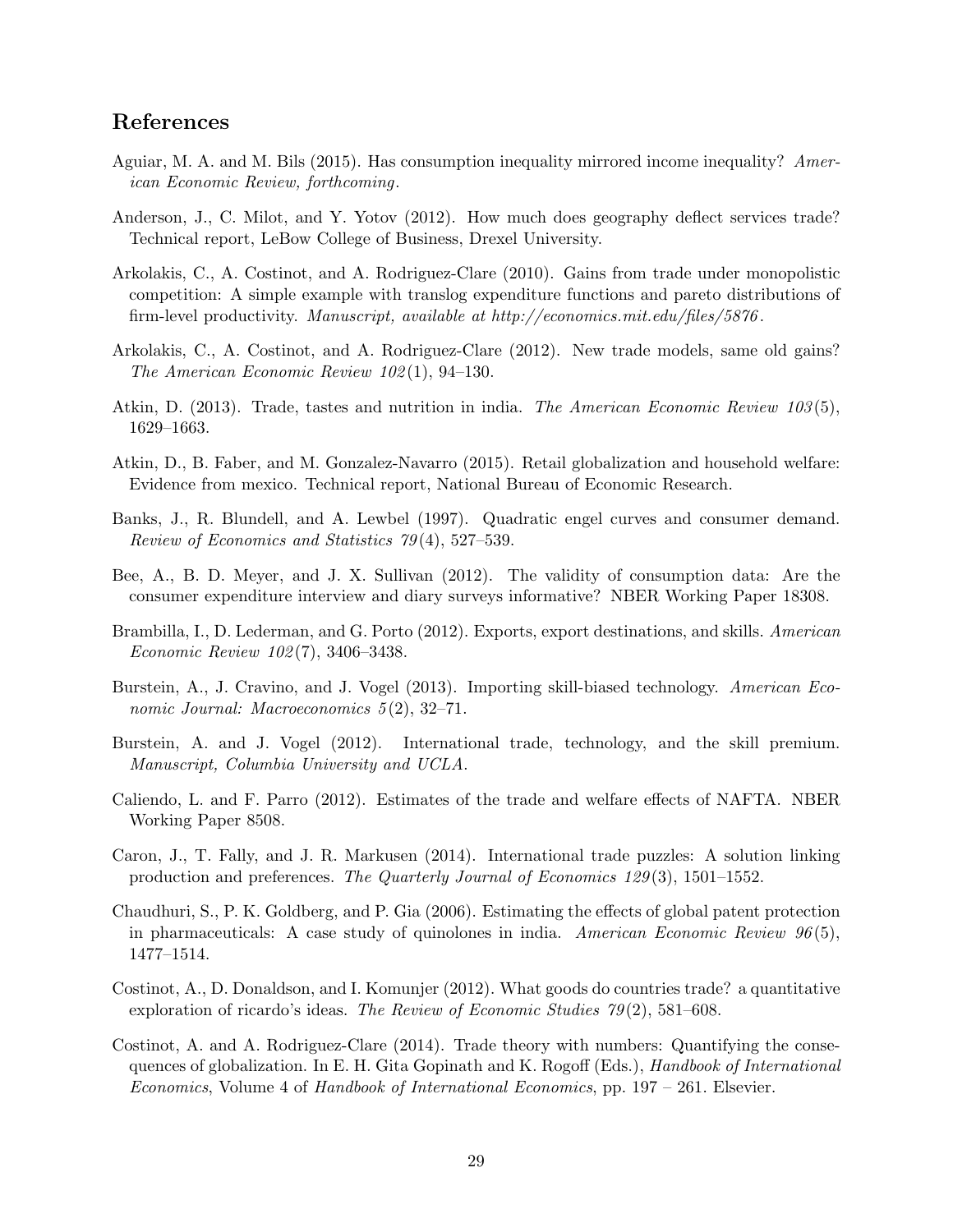- Deaton, A. and J. Muellbauer (1980a). An almost ideal demand system. The American Economic Review 70(3), 312-326.
- Deaton, A. and J. Muellbauer (1980b). *Economics and consumer behavior*. Cambridge, UK: Cambridge University Press.
- Dietzenbacher, E., B. Los, R. Stehrer, M. Timmer, and G. de Vries (2013). The construction of world input-output tables in the wiod project. *Economic Systems Research*  $25(1)$ , 71–98.
- Faber, B. (2013). Trade liberalization, the price of quality, and inequality: Evidence from mexican store prices. Mimeo, University of California at Berkeley.
- Fajgelbaum, P., G. M. Grossman, and E. Helpman (2011). Income distribution, product quality, and international trade. Journal of Political Economy 119(4),  $721-765$ .
- Feenstra, R. C. (2010). New products with a symmetric aids expenditure function. Economics Letters  $106(2)$ , 108-111.
- Feenstra, R. C. and G. Hanson (1996). Globalization, outsourcing, and wage inequality. American Economic Review 86 (2), 240–245.
- Feenstra, R. C., H. Ma, and D. Rao (2009). Consistent comparisons of real incomes across time and space. *Macroeconomic Dynamics*  $13(S2)$ , 169–193.
- Feenstra, R. C. and M. B. Reinsdorf (2000). An exact price index for the almost ideal demand system. Economics Letters  $66(2)$ , 159–162.
- Feenstra, R. C. and J. Romalis (2014). International prices and endogenous quality. The Quarterly Journal of Economics.
- Feenstra, R. C. and D. E. Weinstein (2010). Globalization, markups, and the u.s. price level. NBER Working Paper 15749.
- Fieler, A. C. (2011). Nonhomotheticity and bilateral trade: Evidence and a quantitative explanation. *Econometrica*  $79(4)$ , 1069–1101.
- Flam, H. and E. Helpman (1987). Vertical product differentiation and north-south trade. The American Economic Review, 810–822.
- Frias, J., D. Kaplan, and E. Verhoogen (2012). Exports and within-plant wage distributions: Evidence from mexico. American Economic Review 102 (3), 435–40.
- Galle, S., A. Rodrıguez-Clare, and M. Yi (2014). Slicing the pie: Quantifying the aggregate and distributional effects of trade. Unpublished manuscript, UC Berkeley.
- Goldberg, P. K. and N. Pavcnik (2007). Distributional effects of globalization in developing countries. Journal of Economic Literature  $\frac{45(1)}{39-82}$ .
- Hallak, J. C. (2006). Product quality and the direction of trade. Journal of International Economics  $68(1)$ , 238-265.
- Hallak, J. C. (2010). A product-quality view of the linder hypothesis. Review of Economics and Statistics 92(3), 453-466.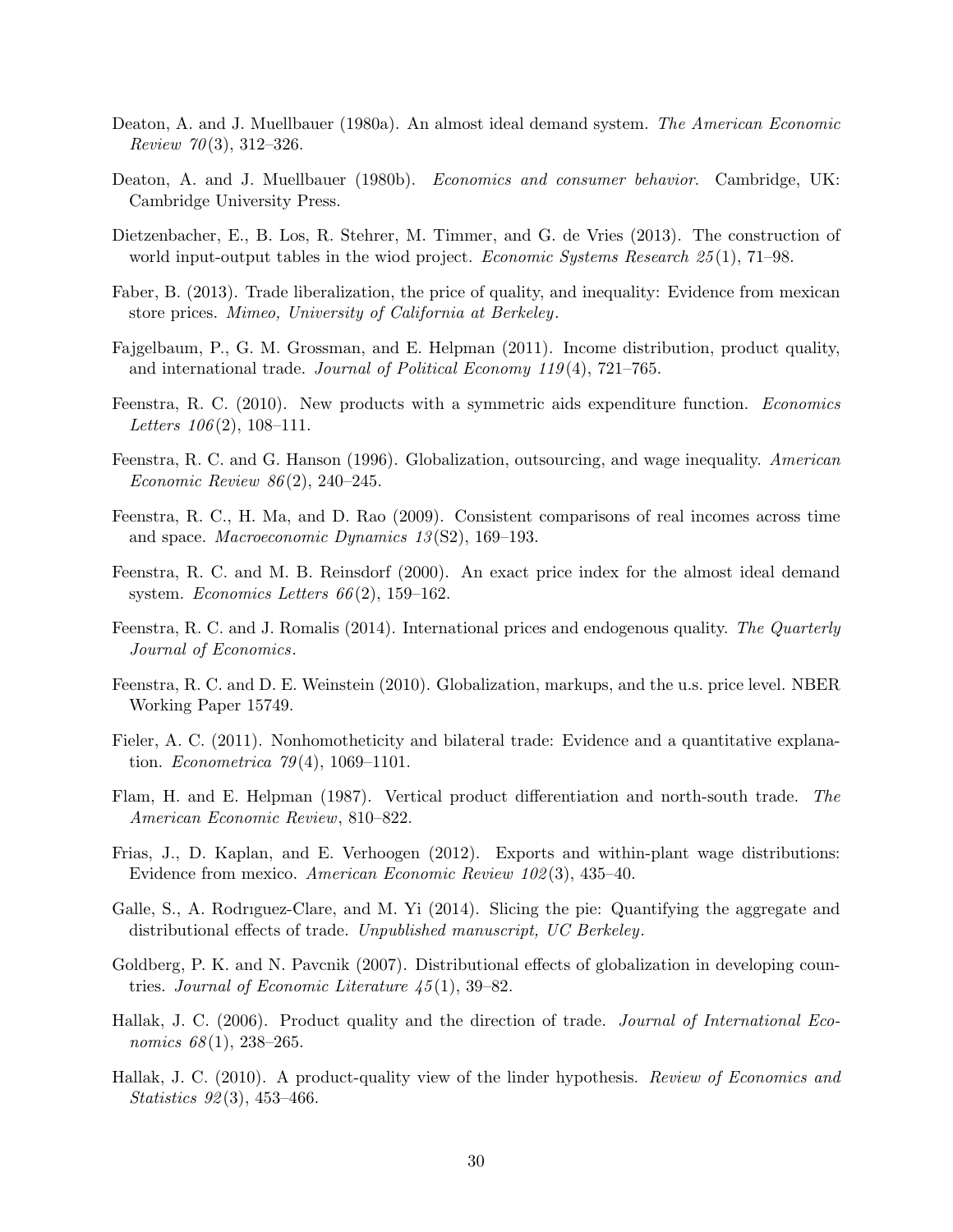- Hallak, J. C. and P. K. Schott (2011). Estimating cross-country differences in product quality. The Quarterly Journal of Economics 126 (1), 417–474.
- Helpman, E., O. Itskhoki, M.-A. Muendler, and S. Redding (2012). Trade and inequality: From theory to estimation. NBER Working Paper No. 17991.
- Herrendorf, B., R. Rogerson, and Á. Valentinyi (2014). Growth and structural transformation. Handbook of Economic Growth 2, 855–941.
- Kee, H. L., A. Nicita, and M. Olarreaga (2008). Import demand elasticities and trade distortions. The Review of Economics and Statistics  $90(4)$ , 666–682.
- Khandelwal, A. K. (2010). The long and short (of) quality ladders. Review of Economic Studies  $77(4)$ , 1450–1476.
- Lewbel, A. and K. Pendakur (2009). Tricks with hicks: The easi demand system. American Economic Review 99 (3), 827–63.
- Markusen, J. R. (1986). Explaining the volume of trade: an eclectic approach. The American Economic Review, 1002–1011.
- Matsuyama, K. (2000). A ricardian model with a continuum of goods under nonhomothetic preferences: Demand complementarities, income distribution, and north-south trade. Journal of Political Economy 108 (6), 1093–1120.
- Mayer, T. and S. Zignago (2011, December). Notes on CEPII distances measures: The GeoDist database. Working Papers 2011-25, CEPII Research Center.
- Melitz, M. and S. Redding (2014). New trade models, new welfare implications. Mimeo, Princeton University.
- Mitra, D. and V. Trindade (2005). Inequality and trade. Canadian Journal of Economics/Revue canadienne d'économique  $38(4)$ , 1253-1271.
- Muellbauer, J. (1975). Aggregation, income distribution and consumer demand. The Review of Economic Studies 42 (4), 525–543.
- Neary, J. P. (2004). Rationalizing the penn world table: true multilateral indices for international comparisons of real income. American Economic Review, 1411–1428.
- Novy, D. (2012). International trade without ces: Estimating translog gravity. Journal of International Economics  $89(2)$ , 271–282.
- Ossa, R. (2015). Why trade matters after all. Journal of International Economics.
- Porto, G. G. (2006). Using survey data to assess the distributional effects of trade policy. Journal of International Economics  $70(1)$ , 140-160.
- Schott, P. K. (2004). Across-product versus within-product specialization in international trade. The Quarterly Journal of Economics 119 (2), 647–678.
- Stolper, W. and P. A. Samuelson (1941). Protection and real wages. Review of Economics and Statistics  $9(1)$ , 58–73.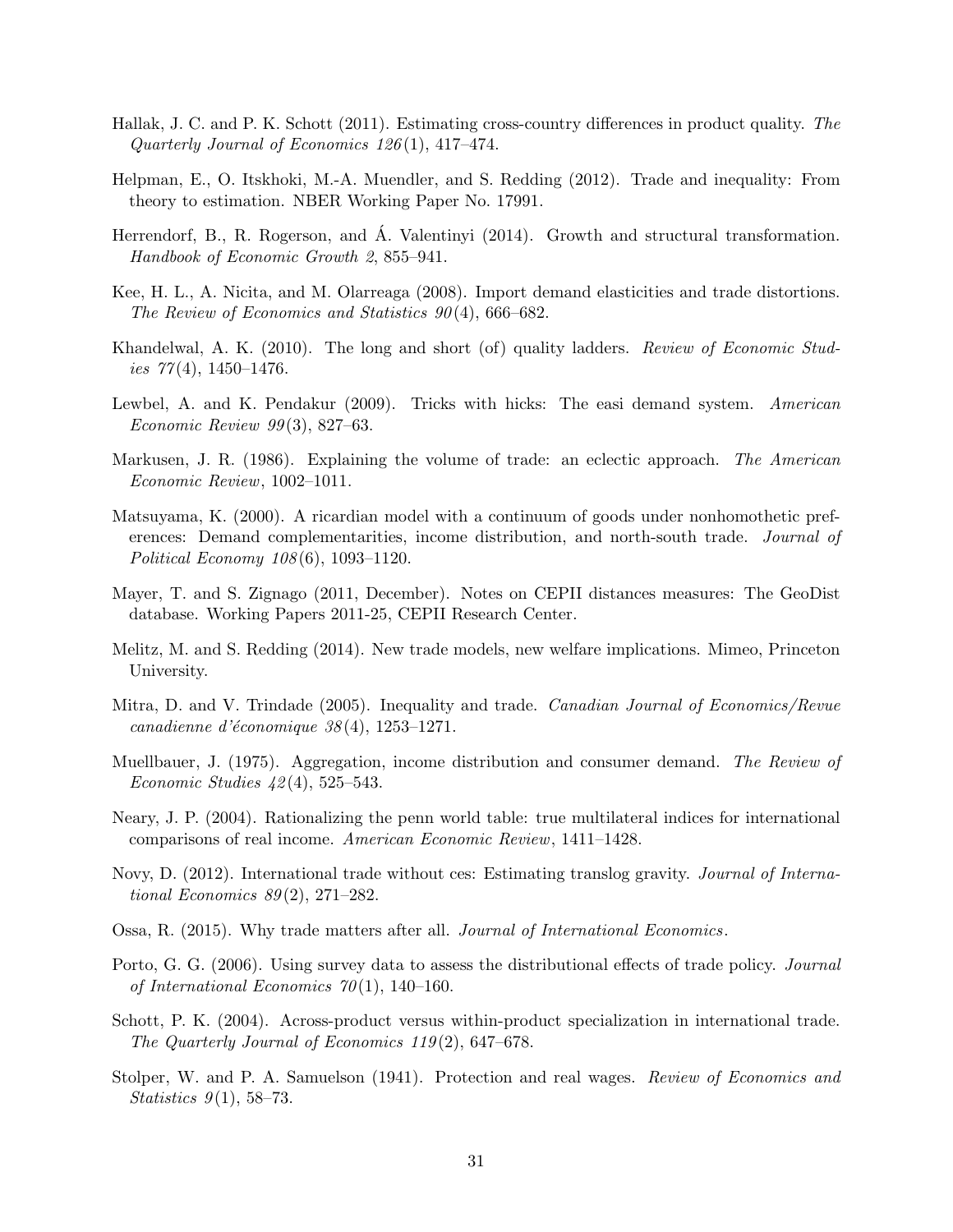- Theil, H. (1975). Theory and measurement of consumer demand, Volume 1. Amsterdam, The Netherlands: North-Holland Publishing Company.
- Waugh, M. (2010). International trade and income differences. American Economic Review  $100(5)$ , 2093–2124.

# A Appendix to Section 5

This appendix provides the details to implement the counterfactuals in Section 5.

#### A.1 Reservation Prices

The restriction to non-negative individual expenditure shares may bind in the counterfactuals. In these cases, we find consumer-specific reservation prices that set the individual shares of dropped varieties to zero, and adjust the remaining individual shares using these reservation prices. Let  $N_{n,h}^{s,j}$  be the number of varieties not consumed by percentile h from country n in sector s at prices  $\{p_{ni}^{s,j}\}$  under scenario j,  $I_{n,h}^{s,j}$  be the set of such varieties, and  $\{p_{ni,h}^{s,j}\}$ be the reservation prices of consumer h. The notation j may correspond to the initial scenario under trade  $(j = tr)$ or to a counterfactual  $(j = cf)$ .

For each percentile h in country n, we have that  $p_{ni,h}^{s,j} = p_{ni}^{s,j}$  for all  $i \notin I_{n,h}^{s,j}$  and  $s_{ni,h}^{s,j} = 0$  for all  $i \in I_{n,h}^{s,j}$ . From (23), the reservation prices  $p_{ni,h}^{s,j}$  for  $i \in I_{n,h}^{s,j}$  and the individual shares  $s_{ni,h}^{s,j}$  for  $i \notin I_{n,h}^{s,j}$  satisfy:

$$
s_{ni,h}^{s,j} = \alpha_{ni}^s - \gamma^s \ln p_{ni}^{s,j} + \frac{\gamma^s}{N} \left( \sum_{i' \notin I_{n,h}^s} \ln \left( p_{ni'}^{s,j} \right) + \sum_{i' \in I_{n,h}^s} \ln \left( p_{ni',h}^{s,j} \right) \right) + \beta_i^s \left( \ln \left( \frac{x_h}{\tilde{x}_h} \right) + y_{n,h}^j \right), \quad i \notin I_{n,h}^{s,j}, \tag{A.1}
$$

$$
0 = \alpha_{ni}^s - \gamma^s \ln p_{ni,h}^{s,j} + \frac{\gamma^s}{N} \left( \sum_{i' \notin I_{n,h}^s} \ln \left( p_{ni'}^{s,j} \right) + \sum_{i' \in I_{n,h}^s} \ln \left( p_{ni',h}^{s,j} \right) \right) + \beta_i^s \left( \ln \left( \frac{x_h}{x_n} \right) + y_{n,h}^j \right), \quad i \in I_{n,h}^{s,j} \tag{A.2}
$$

for  $s = 1, ..., S$ , where  $y_{n,h}^j \equiv \ln \left( \tilde{x_n}/a_{n,h}^j \right)$  and  $a_{n,h}^j = a \left( \left\{ p_{ni,h}^{s,j} \right\}_{i,s} \right)$  is the homothetic component of the price index. Assuming that not every variety in sector  $s$  is dropped,  $(A.2)$  implies

$$
\sum_{i' \in I^{s,j}_{n,h}} \gamma^s \ln p^{s,j}_{ni',h} = \frac{N^{s,j}_{n,h}}{N - N^{s,j}_{n,h}} \gamma^s \sum_{i' \notin I^{s}_{n,h}} \ln \left( p^{s,j}_{ni'} \right) + \frac{N}{N - N^{s,j}_{n,h}} \left( \sum_{i' \in I^{s,j}_{n,h}} \alpha^s_{ni'} + \sum_{i' \in I^{s,j}_{n,h}} \beta^s_{i'} \left( \ln \left( \frac{x_h}{\tilde{x}_n} \right) + y^j_{n,h} \right) \right). \tag{A.3}
$$

Replacing this back into (A.2) gives the reservation prices of the dropped varieties in sector s:

$$
\ln p_{ni,h}^{s,j} = \frac{1}{\gamma^s} \left[ \alpha_{ni}^s + \frac{1}{N - N_{n,h}^{s,j}} \sum_{i' \in I_{n,h}^{s,j}} \alpha_{ni'}^s + \left( \beta_i^s + \frac{1}{N - N_{n,h}^{s,j}} \sum_{i' \in I_{n,h}^{s,j}} \beta_{i'}^s \right) \left( \ln \left( \frac{x_h}{\tilde{x}_n} \right) + y_{n,h}^j \right) \right]
$$
  
+ 
$$
\frac{1}{N - N_{n,h}^{s,j}} \sum_{i' \notin I_{n,h}^s} \ln \left( p_{ni'}^{s,j} \right), \quad i \in I_{n,h}^{s,j}.
$$
 (A.4)

#### A.2 Aggregate Expenditure Shares Used in the Counterfactuals

Let  $\left\{S_{ni,h}^{s,j}\right\}_{i,s}$  be the expenditure shares that result from evaluating the aggregate-share equation (23) from country n at the reservation prices for consumer h under scenario j,  $\left\{p_{ni,h}^{s,j}\right\}_{i,s}$ ,  $^{54}$  In the counterfactuals, to measure

<sup>&</sup>lt;sup>54</sup>We note that these are neither the aggregate shares nor the shares chosen by the representative agent at prices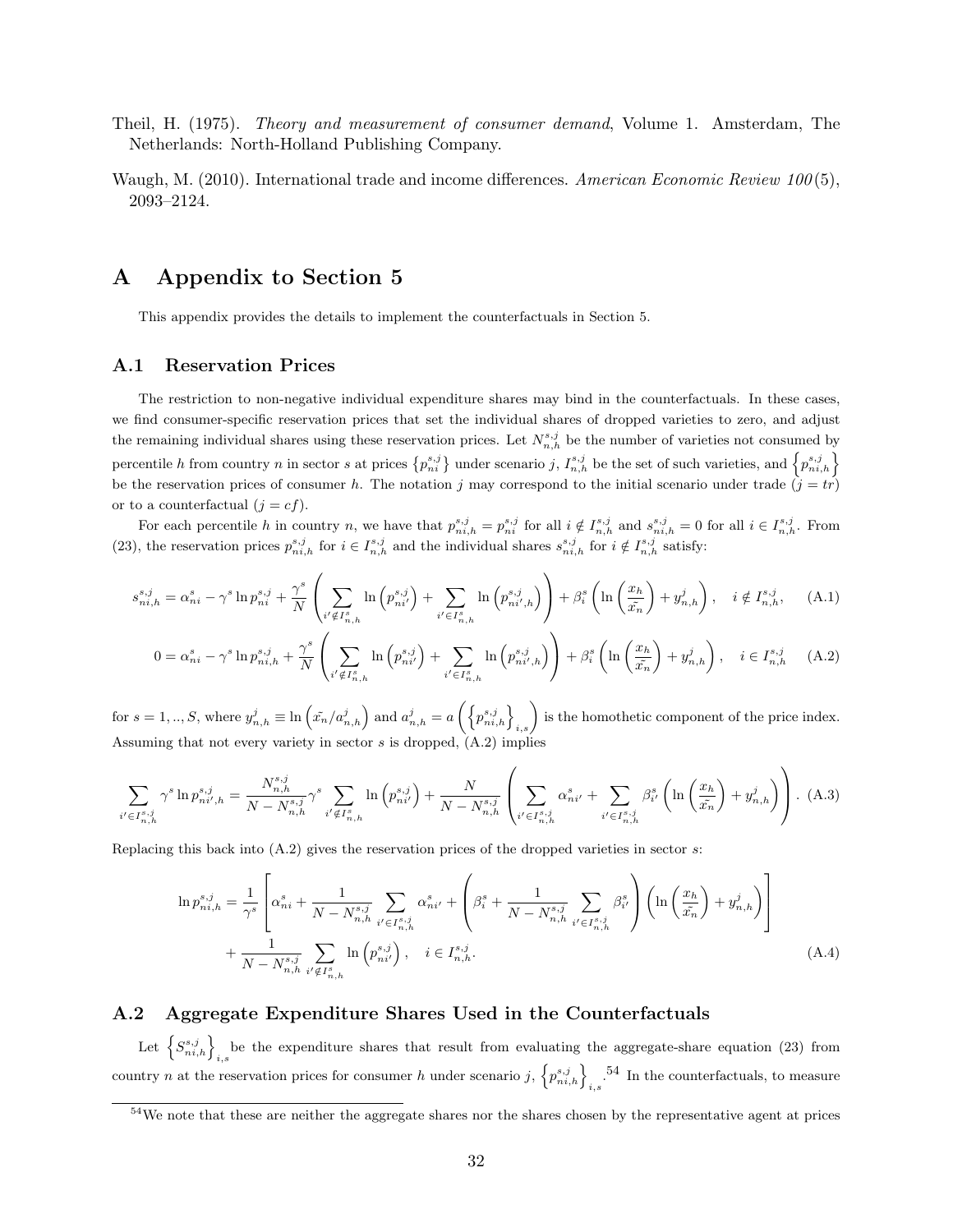welfare changes by percentile we integrate equations (32) to (36) between  $\left\{S_{ni,h}^{s,tr}\right\}_{i,s}$  and  $\left\{S_{ni,h}^{s,cf}\right\}_{i,s}$ . To construct  $\left\{S_{ni,h}^{s,j}\right\}_{i,s}$  we combine (22), (23), and (A.4) to obtain:

$$
S_{ni,h}^{s,j} = \begin{cases} s_{ni,h}^{s,j} - \beta_i^s \ln\left(\frac{x_h}{\tilde{x}_n}\right), & i \notin I_{n,h}^{s,j}, \\ -\beta_i^s \ln\left(\frac{x_h}{\tilde{x}_n}\right), & i \in I_{n,h}^{s,j}.\end{cases}
$$
(A.5)

Equation (A.5) relies on the individual shares  $s_{ni,h}^{s,j}$  for  $i \notin I_{n,h}^{s,j}$  defined in (A.1). We next explain how to construct these individual shares in each of the different counterfactual scenarios.

Initial Trade Scenario For the initial trade scenario  $(j = tr)$  we combine (22) and (A.3) to obtain

$$
s_{ni,h}^{s,tr} = \left( S_{ni}^{s,tr} + \frac{1}{N - N_{n,h}^{s,tr}} \sum_{i' \in I_{n,h}^{s,tr}} S_{ni'}^{s,tr} \right) + \left( \beta_i^s + \frac{1}{N - N_{n,h}^{s,tr}} \sum_{i' \in I_{n,h}^{s,tr}} \beta_{i'}^s \right) \left( \ln \left( \frac{x_h}{\tilde{x_n}} \right) + y_{n,h}^{tr} - y_n^{tr} \right), \quad i \notin I_{n,h}^{s,tr}.
$$
\n(A.6)

The aggregate shares  $S_{ni}^{s,tr}$  are observed. The set  $I_{n,h}^{s,tr}$  in (A.6) is determined by iteration: starting from  $I_{n,h}^{s,tr} = \emptyset$ , we  $\left\{s^{s,tr}_{ni,h}\right\}_{i\notin I^{s,tr}_{n,h}}$ and if  $s_{ni,h}^{s,tr} < 0$  we include n in the set  $I_{n,h}^{s,tr}$  of the next iteration; since  $y_{n,h}^{tr}$  is not observed, we approximate its value using  $y_n^{tr}$ . It can be shown that this procedure is formally equivalent to evenly redistributing the shares of varieties predicted to be negative at the actual prices among the remaining varieties within each sector.<sup>55</sup>

Autarky For the counterfactuals that move consumers to autarky in Sections 5.2 and 5.3, only own-country varieties are consumed; this implies  $I_{n,h}^{s,cf} = \{i : i \neq n\}$ . Equations (23) and (25) then imply:

$$
s_{nn,h}^{s,cf} = \overline{\alpha}_n^s + \overline{\beta}^s \left( \ln \left( \frac{x_h}{\tilde{x}_n} \right) + y_{n,h}^{cf} \right),
$$
  
\n
$$
s_{ni,h}^{s,cf} = 0, \quad i \neq n.
$$
\n(A.7)

To measure these individual autarky shares we use the values of  $\beta_i^s$  and  $\overline{\beta}^s$  estimated in Section (4.2). From (24), we compute  $\overline{\alpha}_n^s = S_n^s - \overline{\beta}^s y_n^{tr}$ . To compute  $y_{n,h}^{cf}$  we initially guess its value, then use (A.5) to compute  $\left\{S_{ni,h}^{s,cf}\right\}$ , and then integrate  $dy_n$  using (36) between  $\{S_{ni}^{s,tr}\}$  and  $\{S_{ni,h}^{s,cf}\}$  starting from the initial condition  $y_n^{tr}$ . These steps yield an updated value of  $y_{n,h}^{cf}$  that is then used as a guess for the next iteration, and the procedure continues until convergence. This procedure achieves convergence to the same  $y_{n,h}^{cf}$  from multiple initial guesses for each percentile-country pair for all but a handful of cases which are excluded from the figures and tables referenced in Section  $5.56$ 

Partial Changes in Trade Costs For the counterfactuals involving partial changes in foreign-trade costs (Section 5.5) we construct individual shares following steps similar to the initial trade scenario using the aggregate final shares

 $\left\{p_{ni,h}^{s,j}\right\}_{i,s}$ . These shares result from evaluating equation (23) at the h-specific reservation prices, and they are not restricted to be between 0 and 1.

<sup>&</sup>lt;sup>55</sup>We note that these adjustments do not affect the aggregate predictions of the model: the observed aggregate expenditure shares under trade  $\{S_{ni}^{s,tr}\}$  have a correlation of 0.99 with the aggregate expenditure shares  $\left\{\sum_h \left(\frac{x_h}{\sum_{h'} x_{h'}}\right) s_{ni,h}^{s,tr}\right\}$  resulting from adding up the expenditures shares of each percentile h at the reservation prices  $\left\{p_{ni,h}^{s,tr}\right\}$ .

 $^{56}$ In the baseline multi-sector counterfactual there are 3,960 (=40 countries\*99 percentiles) combinations and we do not obtain convergence in 20 of these cases corresponding to extreme percentiles.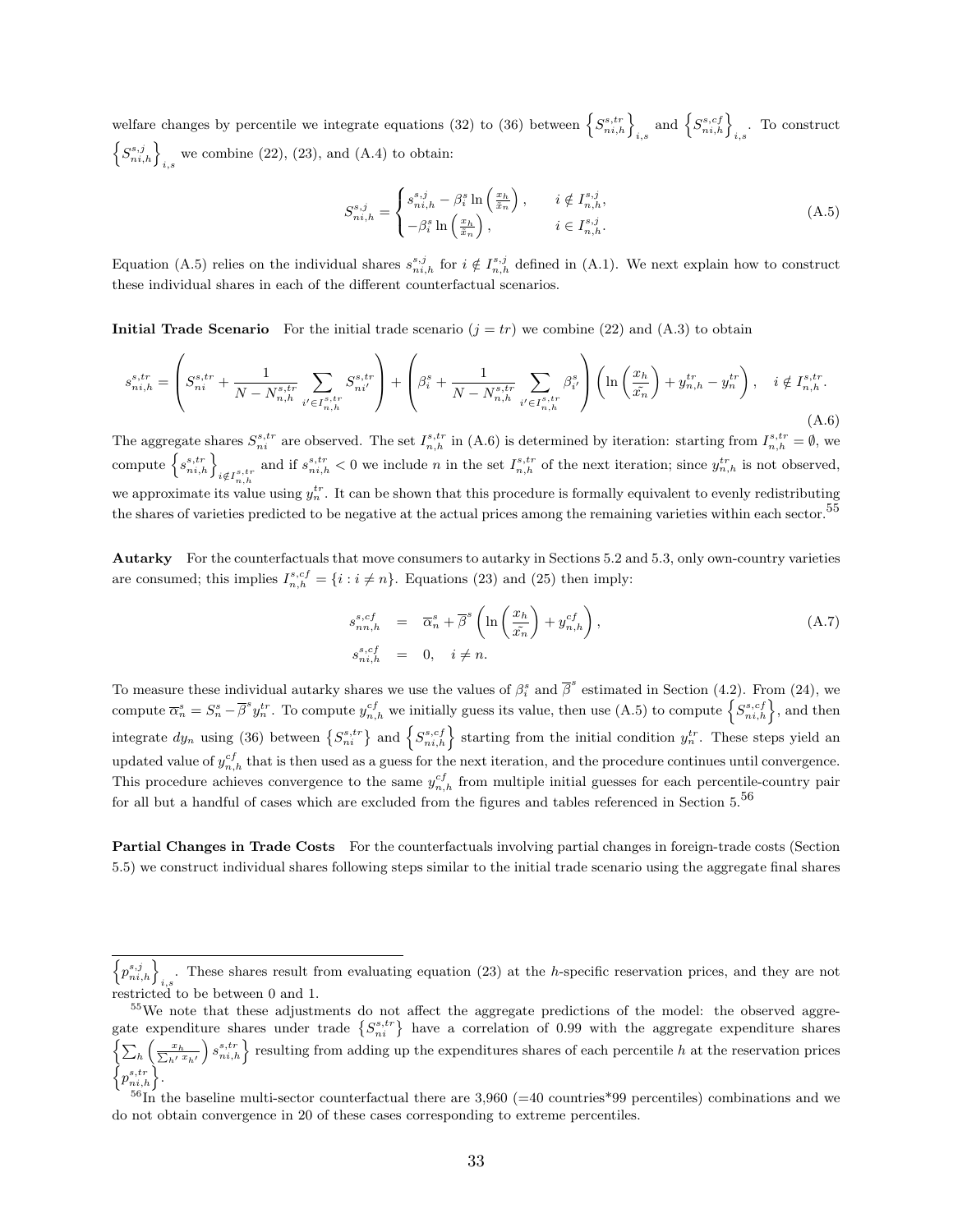$S_{in}^{s,cf} = S_{in}^{s,tr} + \Delta S_{ni}^{s}$ . The term  $\Delta S_{ni}^{s}$  can be computed from (22), which implies

$$
\Delta S_{ni}^s = -\gamma^s \left[ \Delta \ln \tau_{ni}^s - \frac{1}{N} \sum_{i'=1}^N \Delta \ln \tau_{ni'}^s \right] + \beta_i^s \Delta y_n.
$$
 (A.8)

We integrate  $dy_n = -\sum_s \sum_i (S_{ni}^s - \beta_i^s y_n) \hat{\tau}_{ni}^s$  (which follows from Shepard's Lemma) and  $dS_{ni}^s = -\gamma^s \left[ \hat{\tau}_{ni}^s - \frac{1}{N} \sum_{i'=1}^N \hat{\tau}_{ni'}^s \right] +$  $\beta_i^s dy_n$  (which follows from (A.8)) to obtain  $\Delta y_n$ .

# B Computing Welfare Changes with a Non-Traded Sector

We derive the welfare results assuming that a subset of sectors are non-traded. Assume that  $s = NT$  is a nontraded sector. We show that equations (32) to (36) for the welfare effects of a foreign-trade shock remain the same with the only difference being that the non-traded sector is excluded from the expressions.

In sector  $s = NT$ , the preferences of country n are only defined over the variety produced by country n. We let  $\beta^{NT}$  be the income elasticity corresponding to the non-traded sector. The adding-up constrain then implies  $\gamma^{NT} = 0$ ,  $\beta^{NT} = -\sum_{s \neq NT} \sum_{i=1}^{N} \beta_i^s$ , and  $\alpha_{nn}^{NT} = \overline{\alpha}_n^{NT} = 1 - \sum_{s \neq NT} \overline{\alpha}_n^s$ . Letting  $S_n^{NT}$  be the share of expenditures in non-traded goods, the aggregate expenditure shares (22) in country  $n$  are now defined as follows:

$$
S_{ni}^s = \alpha_{ni}^s - \gamma^s \left[ \ln \left( \frac{p_{ni}^s}{p_{nn}^s} \right) - \frac{1}{N} \sum_{i'=1}^N \ln \left( \frac{p_{ni'}^s}{p_{nn}^s} \right) \right] + \beta_i^s y_n \text{ for } s \neq NT,
$$
\n(A.9)

$$
S_n^{NT} = \overline{\alpha}_n^{NT} + \beta^{NT} y_n. \tag{A.10}
$$

In changes, equation (A.9) can be written as:

$$
\hat{p}_{ni}^s - \hat{p}_{nn}^s = -\frac{dS_{ni}^s - dS_{nn}^s}{\gamma^s} + \frac{1}{\gamma^s} \left(\beta_i^s - \beta_n^s\right) dy_n.
$$
\n(A.11)

Additionally, we have that:

$$
\hat{p}_{nn}^s = \hat{p}_{nn}^{NT} = \hat{w}_n.
$$
\n(A.12)

Since  $\hat{x}_h = \hat{w}_n$ , the welfare change of consumer h defined in (4) is:

$$
\widehat{\omega}_h = \widehat{W}_n - \widehat{b}_n \times \ln\left(\frac{x_h}{\widetilde{x}}\right) + \widehat{w}_n.
$$
\n(A.13)

where, using  $(5)$  and  $(13)$ , we have

$$
\widehat{W}_n = \sum_{s \neq NT} \sum_i \left( -\widehat{p}_{ni}^s \right) S_{ni}^s - \widehat{p}_{nn}^{NT} S_n^{NT}, \tag{A.14}
$$

$$
\widehat{b}_n = \sum_{s \neq NT} \sum_i \widehat{p}_{ni}^s \beta_i^s + \widehat{p}_{nn}^{NT} \beta^{NT}.
$$
\n(A.15)

Combining (A.11) to (A.15), and using the normalization of the own wage  $(\hat{w}_n = 0)$ , leads to:

$$
\widehat{W}_n = \sum_{s \neq NT} \sum_i \left( dS_{ni}^s - dS_{nn}^s + (\beta_n^s - \beta_i^s) dy_n \right) \frac{S_{ni}^s}{\gamma^s},
$$
  

$$
\widehat{b}_n = \sum_{s \neq NT} \sum_i \frac{\beta_i^s}{\gamma^s} \left( dS_{nn}^s - dS_{ni}^s + (\beta_i^s - \beta_n^s) dy_n \right),
$$

which correspond to (32) to (35) when all sectors are traded. To characterize welfare changes it remains to solve for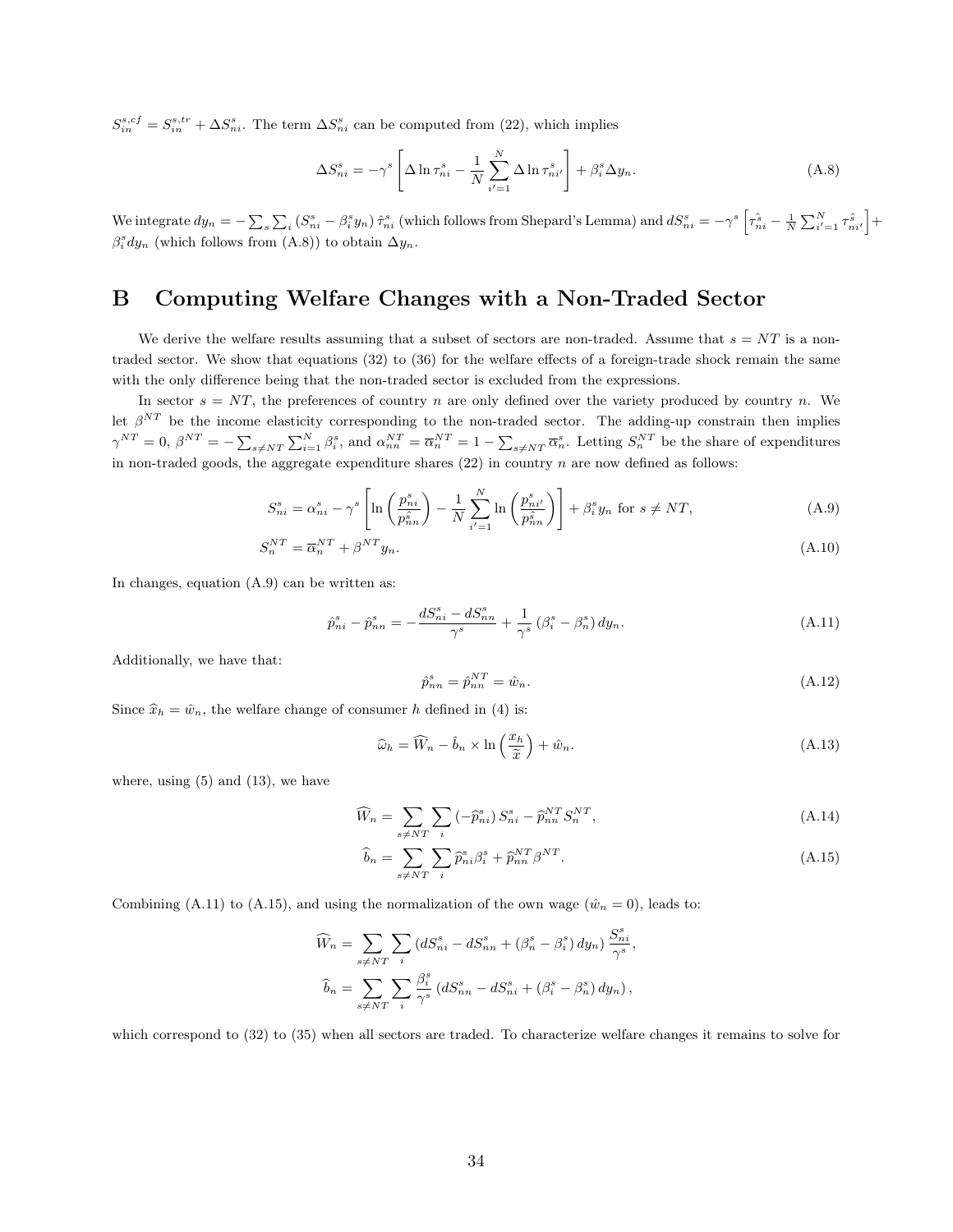$\emph{dy. From Shephard's Lemma},$ 

$$
\hat{a}_n \equiv \sum_{s \neq NT} \sum_i \frac{\partial \ln a}{\partial \ln p_{ni}^s} \hat{p}_{ni}^s + \frac{\partial \ln a}{\partial \ln p_n^{NT}} \hat{p}_n^{NT},
$$
  

$$
= \sum_{s \neq NT} \sum_i \left( S_{ni}^s - \beta_{ni}^s y_n \right) \hat{p}_{ni}^s + \left( S_n^{NT} - \beta_n^{NT} y_n \right) \hat{p}_n^{NT}.
$$

Combining this expression with (A.11) to (A.15), using that  $dy_n = \hat{w}_n - \hat{a}_n$  and solving for  $dy_n$  yields

$$
dy_n = \frac{\sum_{s \neq NT} \sum_i \frac{1}{\gamma^s} \left( S_{ni}^s - \beta_{ni}^s y_n \right) \left( d S_{ni}^s - d S_{nn}^s \right)}{1 - \sum_{s \neq NT} \sum_i \frac{1}{\gamma^s} \left( S_{ni}^s - \beta_i^s y_n \right) \left( \beta_n^s - \beta_i^s \right)},
$$

which corresponds to (36) when all sectors are traded.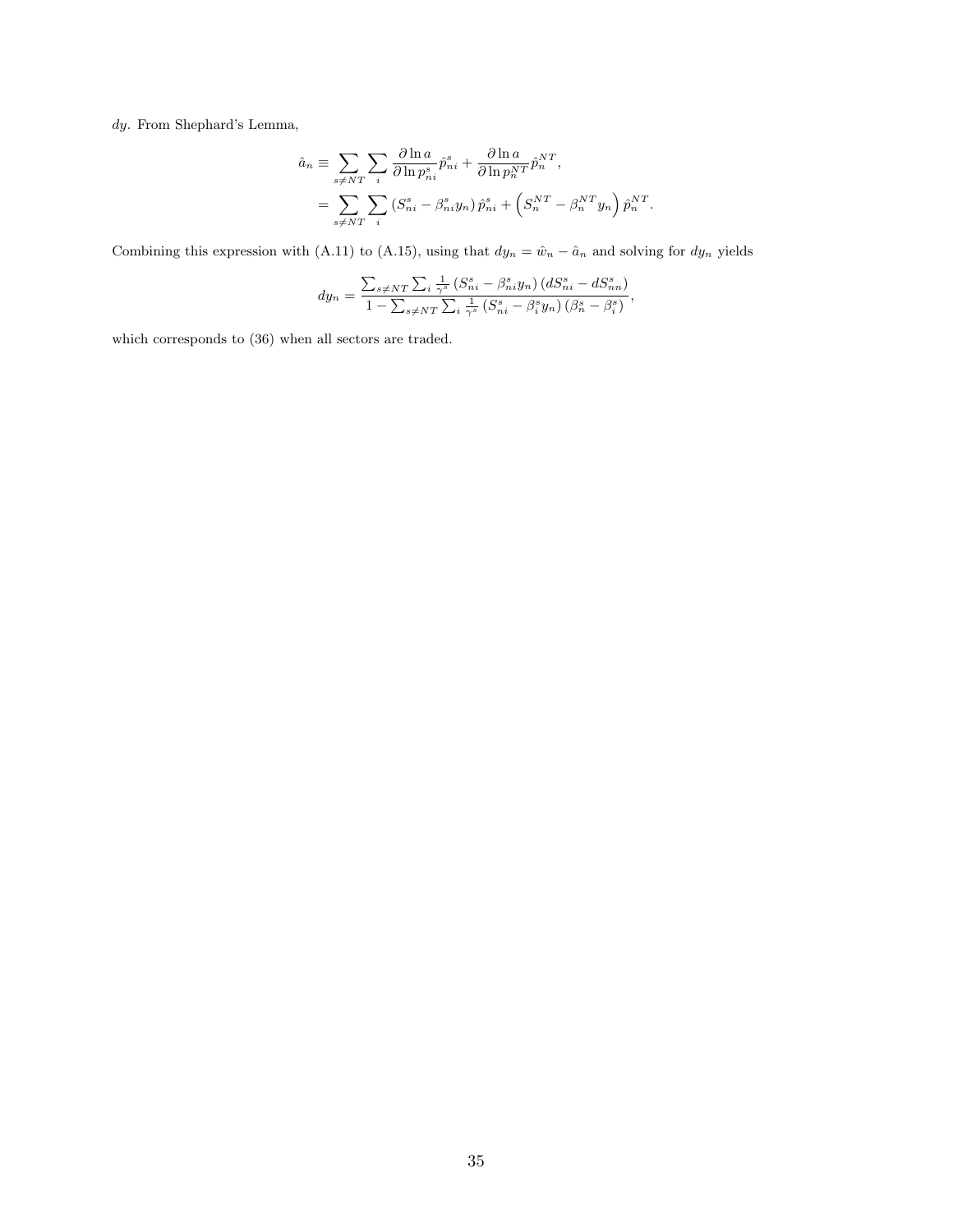# Tables and Figures

|                                        | Table 1: Gravity Estimates: Single Sector    |       |                                    |                       |
|----------------------------------------|----------------------------------------------|-------|------------------------------------|-----------------------|
| Variables                              | (1A)                                         |       |                                    | (1B)                  |
| -Distance <sub>ni</sub>                | $0.043$ ***<br>(0.005)                       |       |                                    |                       |
| Language <sub>ni</sub>                 | $0.131$ ***<br>(0.021)                       |       |                                    |                       |
| Border <sub>ni</sub>                   | $0.135$ ***<br>(0.023)                       |       |                                    |                       |
| $\Omega_{\scriptscriptstyle{\rm n}}$ x |                                              |       | $\Omega_{\scriptscriptstyle{n}}$ x |                       |
|                                        |                                              |       |                                    | $-0.001$              |
| $\beta$ -USA                           | $0.052$ **<br>(0.022)                        |       | $\beta$ -POL                       | (0.011)               |
| $\beta$ -JPN                           | $0.028$ ***<br>(0.008)                       |       | $\beta$ -IDN                       | $-0.023$<br>(0.032)   |
| $\beta$ -CHN                           | 0.008<br>(0.031)                             |       | $\beta$ -AUT                       | $-0.001$<br>(0.009)   |
| $\beta$ -DEU                           | $-0.015$<br>(0.013)                          |       | $\beta$ -DNK                       | 0.003<br>(0.009)      |
| $\beta$ -GBR                           | 0.005<br>(0.013)                             |       | $\beta$ -GRC                       | $0.018*$<br>(0.009)   |
| β-FRA                                  | $-0.013$<br>(0.011)                          |       | $\beta$ -IRL                       | $-0.009$<br>(0.013)   |
| $\beta$ -ITA                           | 0.006<br>(0.006)                             |       | $\beta$ -FIN                       | 0.013<br>(0.010)      |
| $\beta$ -ESP                           | $-0.004$<br>(0.006)                          |       | $\beta$ -PRT                       | $-0.001$<br>(0.005)   |
| $\beta$ -CAN                           | $-0.017$<br>(0.015)                          |       | $\beta$ -CZE                       | $-0.003$<br>(0.006)   |
| β-KOR                                  | 0.006<br>(0.012)                             |       | $\beta$ -ROM                       | 0.003<br>(0.015)      |
| $\beta$ -IND                           | $-0.048$<br>(0.042)                          |       | β-HUN                              | 0.008<br>(0.012)      |
| $\beta$ -BRA                           | $-0.010$<br>(0.017)                          |       | $\beta$ -SVK                       | 0.005<br>(0.010)      |
| $\beta$ -RUS                           | $-0.003$<br>(0.022)                          |       | $\beta$ -LUX                       | $-0.012$ *<br>(0.007) |
| $\beta$ -MEX                           | $-0.029$ *<br>(0.017)                        |       | $\beta$ -SVN                       | $-0.002$<br>(0.005)   |
| $\beta$ -AUS                           | 0.011<br>(0.012)                             |       | $\beta$ -BGR                       | 0.004<br>(0.016)      |
| $\beta$ -NLD                           | $-0.008$<br>(0.009)                          |       | $\beta$ -LTU                       | 0.004<br>(0.010)      |
| $\beta$ -TUR                           | 0.006<br>(0.016)                             |       | $\beta$ -LVA                       | 0.006<br>(0.009)      |
| β-BEL                                  | $-0.025$ **<br>(0.011)                       |       | $\beta$ -EST                       | 0.007<br>(0.007)      |
| $\beta$ -TWN                           | 0.017<br>(0.011)                             |       | $\beta$ -CYP                       | $0.016$ **<br>(0.008) |
| $\beta$ -SWE                           | 0.006<br>(0.008)                             |       | β-MLT                              | $-0.006$<br>(0.010)   |
|                                        | Joint F-test p-value for income elasticities | 0.00  |                                    |                       |
| R <sub>2</sub>                         |                                              | 0.47  |                                    |                       |
| Observations                           |                                              | 1,600 |                                    |                       |
| Implied γ                              |                                              | 0.24  |                                    |                       |

Notes: Table reports the estimates of the single-sector gravity equation that aggregates the data across the 35 sectors. There are 40 income elasticity parameters  $β_i$ . We assume that  $p=0.177$ , and the implied  $\gamma$ ={coefficient on -Distance<sub>ni</sub>}/ $\rho$  is noted at the bottom of the table. Standard errors are clustered by importer. Significance \* .10; \*\* .05; \*\*\* .01.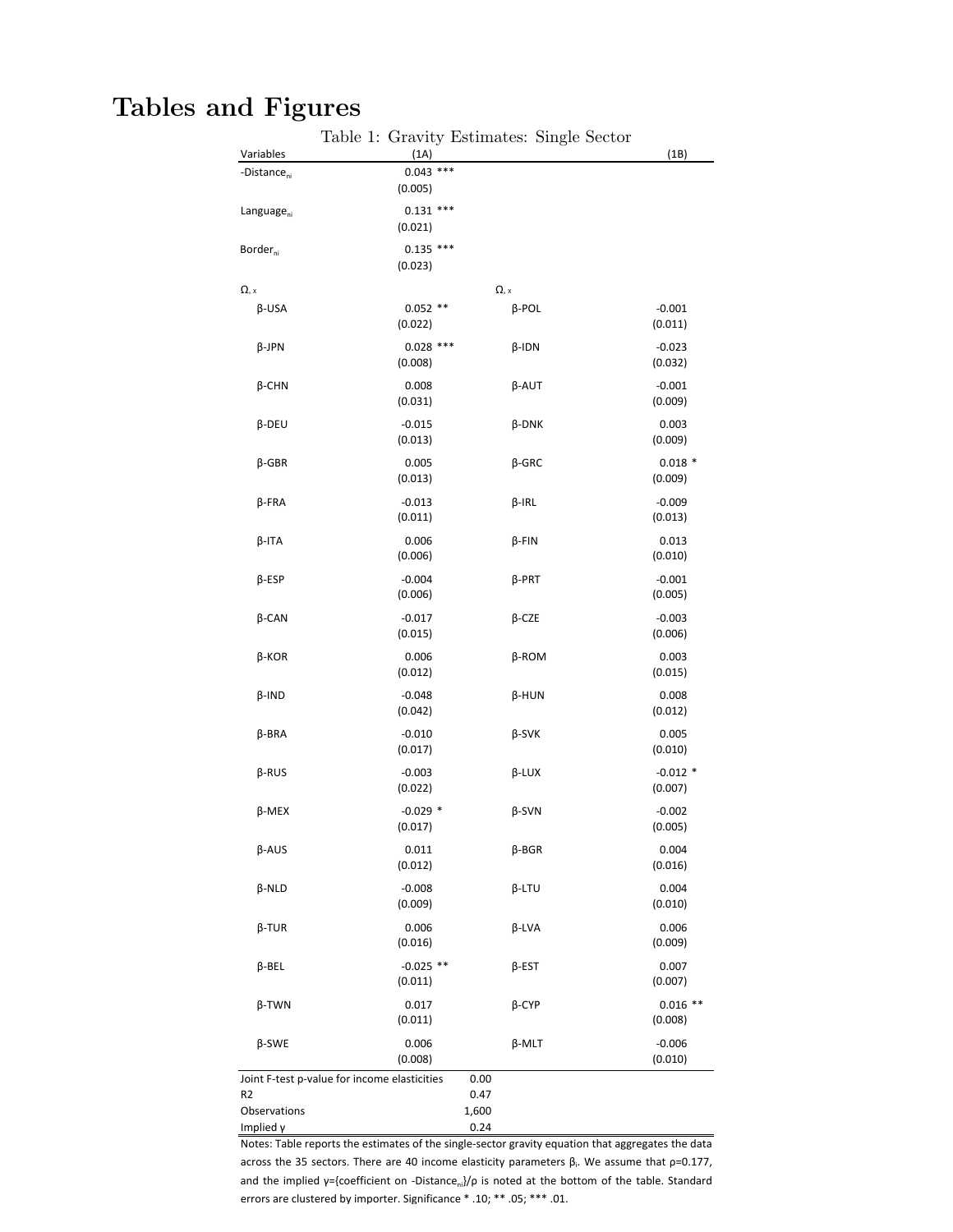| Variables                                                                 | (1A)                     |                                             | (1B)                     |
|---------------------------------------------------------------------------|--------------------------|---------------------------------------------|--------------------------|
| Agriculture                                                               | $-0.0218$ ***<br>(0.002) | Electricity, Gas and Water Supply           | $-0.0033$<br>(0.002)     |
| Mining                                                                    | $-0.0080$ ***<br>(0.002) | Construction                                | $-0.0053$<br>(0.003)     |
| Food, Beverages and Tobacco                                               | $-0.0125$ ***<br>(0.003) | Sale, Repair of Motor Vehicles              | $0.0027$ ***<br>(0.001)  |
| <b>Textiles</b>                                                           | $-0.0063$ ***<br>(0.001) | Wholesale Trade and Commission Trade        | 0.0010<br>(0.003)        |
| Leather and Footwear                                                      | $-0.0009$ ***<br>(0.000) | <b>Retail Trade</b>                         | $-0.0020$<br>(0.002)     |
| <b>Wood Products</b>                                                      | $-0.0008$<br>(0.001)     | <b>Hotels and Restaurants</b>               | 0.0021<br>(0.001)        |
| Printing and Publishing                                                   | $0.0014$ *<br>(0.001)    | <b>Inland Transport</b>                     | $-0.0089$ ***<br>(0.003) |
| Coke, Refined Petroleum, Nuclear Fuel                                     | $-0.0056$ ***<br>(0.002) | <b>Water Transport</b>                      | $-0.0007$<br>(0.001)     |
| <b>Chemicals and Chemical Products</b>                                    | $-0.0046$ ***<br>(0.001) | Air Transport                               | $0.0007*$<br>(0.000)     |
| <b>Rubber and Plastics</b>                                                | $-0.0016$ *<br>(0.001)   | <b>Other Auxiliary Transport Activities</b> | $0.0038$ ***<br>(0.001)  |
| <b>Other Non-Metallic Minerals</b>                                        | $-0.0027$ ***<br>(0.001) | Post and Telecommunications                 | 0.0012<br>(0.001)        |
| <b>Basic Metals and Fabricated Metal</b>                                  | $-0.0031$<br>(0.004)     | Financial Intermediation                    | 0.0280<br>(0.018)        |
| Machinery                                                                 | $-0.0028$<br>(0.002)     | <b>Real Estate Activities</b>               | $0.0095$ ***<br>(0.003)  |
| <b>Electrical and Optical Equipment</b>                                   | $-0.0021$<br>(0.003)     | Renting of M&Eq                             | $0.0243$ ***<br>(0.003)  |
| <b>Transport Equipment</b>                                                | $-0.0033$ *<br>(0.002)   | <b>Public Admin and Defence</b>             | 0.0038<br>(0.003)        |
| Manufacturing, nec                                                        | $-0.0005$<br>(0.001)     | Education                                   | $0.0022$ **<br>(0.001)   |
|                                                                           |                          | <b>Health and Social Work</b>               | $0.0128$ ***<br>(0.003)  |
|                                                                           |                          | <b>Other Community and Social Services</b>  | 0.0031<br>(0.003)        |
|                                                                           |                          | Private Households with Employed Persons    | $0.0003$ **<br>(0.000)   |
| Sector FEs<br>Joint F-test p-value for sectoral elasticities<br>R-squared |                          | yes<br>0.00<br>0.67                         |                          |

Table 2: Engel Curve Estimation: Baseline

Notes: Table reports the sectoral income elasticities from the Engel curve equation. It is a regression of importers' sectoral expenditures shares on the adjusted real income interacted with sector dummies. Sectors "Agriculture" and "Food, Beverages and Tobacco" are the food sectors, and the remaining sectors in column 1A are the manufacturing sectors; the service sectors are listed in column 1B. The regression also includes sector fixed effects. Standard errors are clustered by importer. Significance \* .10; \*\* .05; \*\*\* .01.

Observations 1,400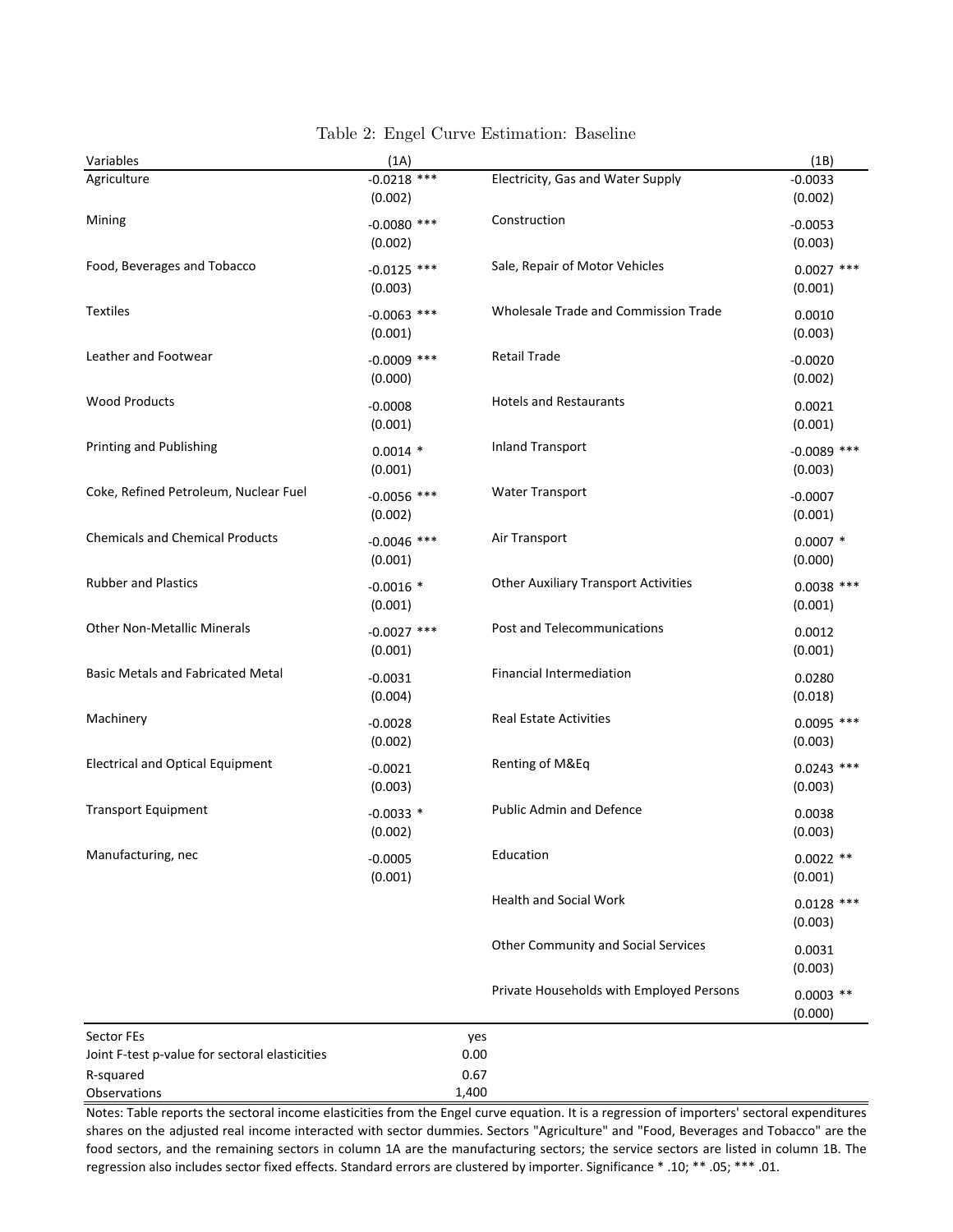| Table 3: Sectoral Gravity Estimates: Baseline |  |  |  |
|-----------------------------------------------|--|--|--|
|-----------------------------------------------|--|--|--|

|                                              | -Distance<br>(1A)       | Language                | Border                  |                                             | -Distance<br>(1B)          | Language                | Border                  |
|----------------------------------------------|-------------------------|-------------------------|-------------------------|---------------------------------------------|----------------------------|-------------------------|-------------------------|
| Variables                                    |                         | (2A)                    | (3A)                    |                                             |                            | (2B)                    | (3B)                    |
| Agriculture                                  | $0.0011$ ***<br>(0.000) | $0.0054$ ***<br>(0.001) | $0.0049$ ***<br>(0.001) | Electricity, Gas and Water Supply           | $0.0012$ ***<br>(0.000)    | $0.0051$ ***<br>(0.001) | $0.0046$ ***<br>(0.001) |
| Mining                                       | $0.0006$ ***<br>(0.000) | $0.0016$ ***<br>(0.000) | $0.0022$ ***<br>(0.001) | Construction                                | $0.0038$ ***<br>$-(0.001)$ | $0.0135$ ***<br>(0.002) | $0.0129$ ***<br>(0.002) |
| Food, Beverages and Tobacco                  | $0.0016$ ***<br>(0.000) | $0.0061$ ***<br>(0.001) | $0.0061$ ***<br>(0.001) | Sale, Repair of Motor Vehicles              | $0.0005$ ***<br>(0.000)    | $0.0025$ ***<br>(0.000) | $0.0022$ ***<br>(0.000) |
| Textiles                                     | $0.0004$ ***<br>(0.000) | $0.0012$ ***<br>(0.000) | $0.0014$ ***<br>(0.000) | Wholesale Trade and Commission Trade        | $0.0020$ ***<br>(0.000)    | $0.0082$ ***<br>(0.001) | $0.0072$ ***<br>(0.001) |
| Leather and Footwear                         | $0.0001$ ***<br>(0.000) | $0.0002$ ***<br>(0.000) | $0.0002$ ***<br>(0.000) | Retail Trade                                | $0.0018$ ***<br>(0.000)    | $0.0060$ ***<br>(0.001) | $0.0059$ ***<br>(0.001) |
| <b>Wood Products</b>                         | $0.0002$ ***<br>(0.000) | $0.0011$ ***<br>(0.000) | $0.0011$ ***<br>(0.000) | <b>Hotels and Restaurants</b>               | $0.0013$ ***<br>(0.000)    | $0.0037$ ***<br>(0.001) | $0.0037$ ***<br>(0.001) |
| Printing and Publishing                      | $0.0007$ ***<br>(0.000) | $0.0020$ ***<br>(0.000) | $0.0024$ ***<br>(0.000) | <b>Inland Transport</b>                     | $0.0008$ ***<br>(0.000)    | $0.0047$ ***<br>(0.001) | $0.0045$ ***<br>(0.001) |
| Coke, Refined Petroleum, Nuclear Fuel        | $0.0008$ ***<br>(0.000) | $0.0023$ ***<br>(0.001) | $0.0032$ ***<br>(0.001) | Water Transport                             | $0.0001$ ***<br>(0.000)    | $0.0002$ ***<br>(0.000) | $0.0002$ **<br>(0.000)  |
| <b>Chemicals and Chemical Products</b>       | $0.0013$ ***<br>(0.000) | $0.0016$ ***<br>(0.000) | $0.0022$ ***<br>(0.001) | Air Transport                               | $0.0002$ ***<br>(0.000)    | $0.0004$ ***<br>(0.000) | $0.0005$ ***<br>(0.000) |
| <b>Rubber and Plastics</b>                   | $0.0005$ ***<br>(0.000) | $0.0010$ ***<br>(0.000) | $0.0013$ ***<br>(0.000) | <b>Other Auxiliary Transport Activities</b> | $0.0004$ ***<br>(0.000)    | $0.0025$ ***<br>(0.000) | $0.0024$ ***<br>(0.000) |
| <b>Other Non-Metallic Minerals</b>           | $0.0005$ ***<br>(0.000) | $0.0016$ ***<br>(0.000) | $0.0016$ ***<br>(0.000) | Post and Telecommunications                 | $0.0010$ ***<br>(0.000)    | $0.0033$ ***<br>(0.001) | $0.0034$ ***<br>(0.001) |
| Basic Metals and Fabricated Metal            | $0.0018$ ***<br>(0.000) | $0.0036$ ***<br>(0.001) | $0.0042$ ***<br>(0.001) | <b>Financial Intermediation</b>             | $0.0031$ ***<br>(0.000)    | $0.0056$ ***<br>(0.001) | $0.0064$ ***<br>(0.001) |
| Machinery                                    | $0.0009$ ***<br>(0.000) | $0.0015$ ***<br>(0.000) | $0.0016$ ***<br>(0.000) | <b>Real Estate Activities</b>               | $0.0031$ ***<br>(0.000)    | $0.0097$ ***<br>(0.002) | $0.0096$ ***<br>(0.002) |
| <b>Electrical and Optical Equipment</b>      | $0.0014$ ***<br>(0.000) | $0.0014$ **<br>(0.001)  | $0.0017$ ***<br>(0.000) | Renting of M&Eq                             | $0.0027$ ***<br>(0.000)    | $0.0097$ ***<br>(0.002) | $0.0103$ ***<br>(0.002) |
| <b>Transport Equipment</b>                   | $0.0011$ ***<br>(0.000) | $0.0019$ ***<br>(0.001) | $0.0027$ ***<br>(0.001) | <b>Public Admin and Defence</b>             | $0.0029$ ***<br>(0.000)    | $0.0073$ ***<br>(0.001) | $0.0078$ ***<br>(0.001) |
| Manufacturing, nec                           | $0.0003$ ***<br>(0.000) | $0.0009$ ***<br>(0.000) | $0.0011$ ***<br>(0.000) | Education                                   | $0.0011$ ***<br>(0.000)    | $0.0045$ ***<br>(0.001) | $0.0040$ ***<br>(0.001) |
|                                              |                         |                         |                         | <b>Health and Social Work</b>               | $0.0017$ ***<br>(0.000)    | $0.0061$ ***<br>(0.001) | $0.0064$ ***<br>(0.001) |
|                                              |                         |                         |                         | Other Community and Social Services         | $0.0018$ ***<br>(0.000)    | $0.0044$ ***<br>(0.001) | $0.0048$ ***<br>(0.001) |
|                                              |                         |                         |                         | Private Households with Employed Persons    | $0.0001$ **<br>(0.000)     | $0.0002$ ***<br>(0.000) | $0.0002$ ***<br>(0.000) |
| $\Omega_n$ x Sector-Exporter Dummies         |                         |                         | not displayed           |                                             |                            |                         |                         |
| Joint F-test p-value for income elasticities |                         |                         |                         | 0.00                                        |                            |                         |                         |
| Observations                                 |                         |                         |                         | 56,000                                      |                            |                         |                         |
| R-squared                                    |                         |                         |                         | 0.40                                        |                            |                         |                         |

Notes: Table reports the estimates of the sectoral gravity equation. The results report sector-specific coefficients on (the negative of) distance, language and border in columns 1, 2 and 3, respectively. The sum of these coefficients exactly sum to the corresponding coefficients in Table 1. The table supresses the sector-exporter interaction coefficients to save space, but recall that the sum of these coefficients across sectors equals sectoral coefficients in Table 2, and the sum of the coefficients for each exporter across sectors equals the country-specific coefficients in Table 1. Standard errors are clustered by importer. Significance \* .10; \*\* .05; \*\*\* .01.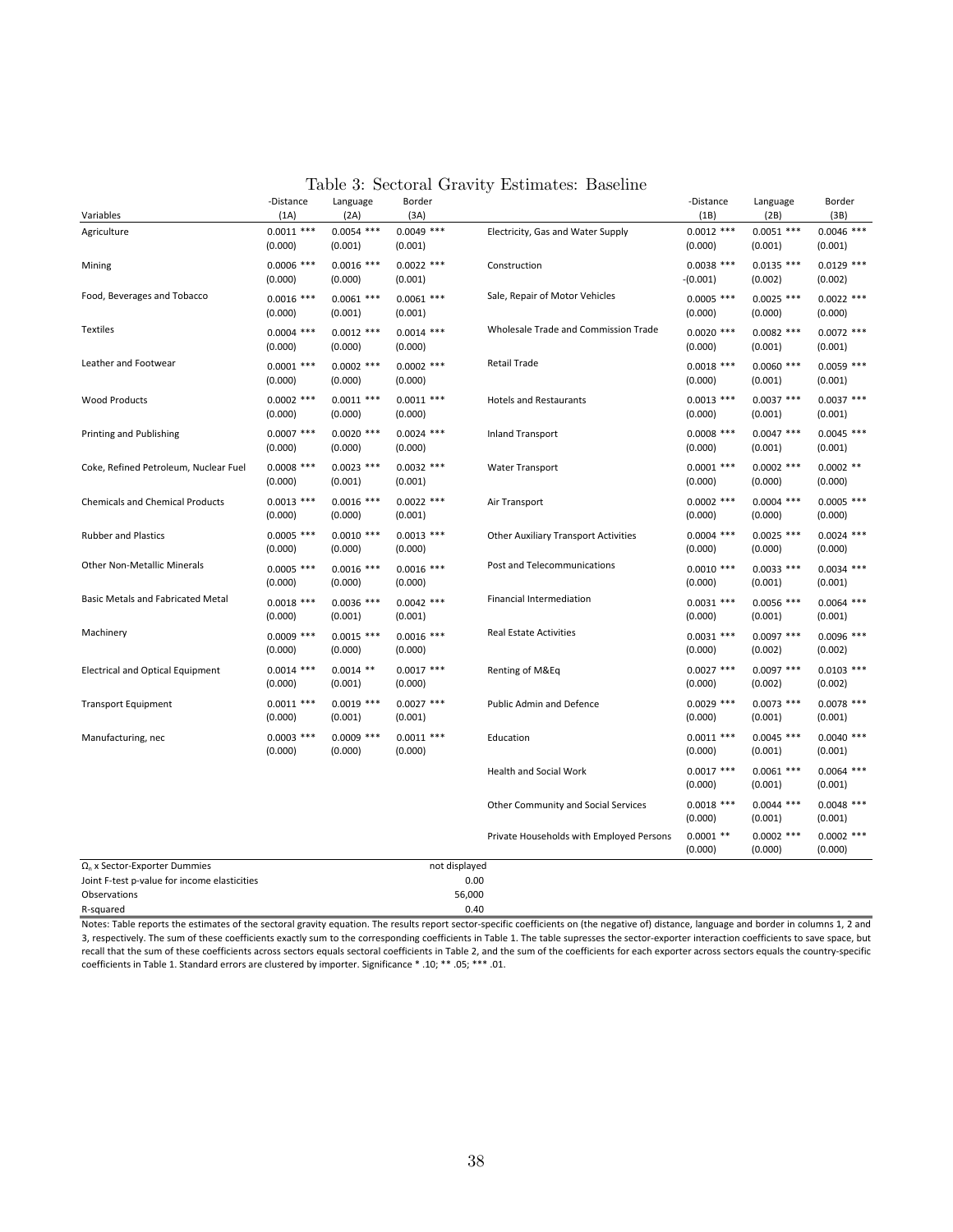|            |        |            |                                                 |                |            |        | $\check{ }$ |                                                                |       |
|------------|--------|------------|-------------------------------------------------|----------------|------------|--------|-------------|----------------------------------------------------------------|-------|
|            |        |            | Aggregate Gains Aggregate Gains Gains at Median | Country Import |            |        |             | Aggregate Gains Aggregate Gains Gains at Median Country Import |       |
| Country    | (AIDS) | (Translog) | (AIDS)                                          | Share          | Country    | (AIDS) | (Translog)  | (AIDS)                                                         | Share |
|            | (1A)   | (2A)       | (3A)                                            | (AA)           |            | (1B)   | (2B)        | (3B)                                                           | (4B)  |
| AUS        | 9%     | 8%         | 24%                                             | 8%             | <b>IRL</b> | 40%    | 43%         | 52%                                                            | 32%   |
| AUT        | 42%    | 41%        | 56%                                             | 23%            | <b>ITA</b> | 13%    | 12%         | 31%                                                            | 10%   |
| BEL        | 50%    | 51%        | 63%                                             | 28%            | <b>JPN</b> | 6%     | 5%          | 24%                                                            | 5%    |
| <b>BGR</b> | 46%    | 45%        | 58%                                             | 25%            | <b>KOR</b> | 16%    | 16%         | 33%                                                            | 11%   |
| <b>BRA</b> | 2%     | 2%         | 20%                                             | 4%             | LTU        | 67%    | 64%         | 77%                                                            | 27%   |
| CAN        | 29%    | 30%        | 44%                                             | 16%            | <b>LUX</b> | 86%    | 85%         | 89%                                                            | 49%   |
| <b>CHN</b> | 6%     | 7%         | 16%                                             | 7%             | LVA        | 36%    | 35%         | 52%                                                            | 22%   |
| <b>CYP</b> | 43%    | 40%        | 57%                                             | 22%            | <b>MEX</b> | 24%    | 24%         | 40%                                                            | 14%   |
| <b>CZE</b> | 50%    | 49%        | 60%                                             | 26%            | <b>MLT</b> | 66%    | 66%         | 75%                                                            | 34%   |
| DEU        | 26%    | 26%        | 40%                                             | 17%            | <b>NLD</b> | 28%    | 28%         | 45%                                                            | 21%   |
| <b>DNK</b> | 41%    | 40%        | 54%                                             | 22%            | POL        | 27%    | 26%         | 42%                                                            | 18%   |
| <b>ESP</b> | 17%    | 16%        | 34%                                             | 12%            | PRT        | 27%    | 26%         | 46%                                                            | 17%   |
| <b>EST</b> | 50%    | 48%        | 65%                                             | 27%            | <b>ROM</b> | 34%    | 33%         | 49%                                                            | 19%   |
| <b>FIN</b> | 28%    | 26%        | 46%                                             | 17%            | <b>RUS</b> | 16%    | 16%         | 32%                                                            | 9%    |
| <b>FRA</b> | 15%    | 15%        | 29%                                             | 12%            | <b>SVK</b> | 67%    | 64%         | 74%                                                            | 30%   |
| GBR        | 14%    | 13%        | 33%                                             | 12%            | <b>SVN</b> | 55%    | 54%         | 66%                                                            | 27%   |
| GRC        | 26%    | 24%        | 44%                                             | 15%            | <b>SWE</b> | 29%    | 27%         | 43%                                                            | 19%   |
| <b>HUN</b> | 68%    | 67%        | 76%                                             | 31%            | TUR        | 11%    | 11%         | 29%                                                            | 10%   |
| <b>IDN</b> | 5%     | 5%         | 11%                                             | 8%             | <b>TWN</b> | 41%    | 41%         | 56%                                                            | 20%   |
| <b>IND</b> | 6%     | 6%         | 10%                                             | 6%             | <b>USA</b> | 8%     | 6%          | 37%                                                            | 6%    |
| Average    | 32%    | 31%        | 46%                                             | 18%            |            |        |             |                                                                |       |

Table 4: Aggregate Gains from Trade: AIDS vs Translog

Notes: Table reports gains from trade. The first and third columns repors the gains for the representative agent and median consumer, respectively, using the estimated parameters from Tables 2 and 3. The second column computes welfare changes using a translog demand system; these parameters are obtained from re-running the

gravity equation imposing  $\beta$ <sup>5</sup>=0 (see Appendix Table A.1). The fourth column reports the aggregate import share for each country.

|            | 10th       | 50th       | Aggregate | 90th       |            | 10th       | 50th       | Aggregate | 90th       |
|------------|------------|------------|-----------|------------|------------|------------|------------|-----------|------------|
| Country    | percentile | Percentile | Gains     | Percentile | Country    | percentile | Percentile | Gains     | Percentile |
|            | (1A)       | (2A)       | (3A)      | (4A)       |            | (1B)       | (2B)       | (3B)      | (4B)       |
| <b>AUS</b> | 45%        | 24%        | 9%        | 5%         | IRL        | 67%        | 52%        | 40%       | 38%        |
| AUT        | 68%        | 56%        | 42%       | 38%        | ITA        | 52%        | 31%        | 13%       | 8%         |
| BEL        | 75%        | 63%        | 50%       | 46%        | JPN        | 46%        | 24%        | 6%        | 2%         |
| <b>BGR</b> | 72%        | 58%        | 46%       | 43%        | <b>KOR</b> | 53%        | 33%        | 16%       | 12%        |
| <b>BRA</b> | 57%        | 20%        | 2%        | 3%         | LTU        | 87%        | 77%        | 67%       | 63%        |
| CAN        | 60%        | 44%        | 29%       | 25%        | <b>LUX</b> | 91%        | 89%        | 86%       | 85%        |
| <b>CHN</b> | 38%        | 16%        | 6%        | 6%         | <b>LVA</b> | 70%        | 52%        | 36%       | 32%        |
| <b>CYP</b> | 71%        | 57%        | 43%       | 39%        | <b>MEX</b> | 65%        | 40%        | 24%       | 21%        |
| <b>CZE</b> | 71%        | 60%        | 50%       | 47%        | <b>MLT</b> | 83%        | 75%        | 66%       | 64%        |
| <b>DEU</b> | 56%        | 40%        | 26%       | 21%        | <b>NLD</b> | 61%        | 45%        | 28%       | 24%        |
| <b>DNK</b> | 67%        | 54%        | 41%       | 37%        | <b>POL</b> | 61%        | 42%        | 27%       | 23%        |
| <b>ESP</b> | 53%        | 34%        | 17%       | 12%        | <b>PRT</b> | 67%        | 46%        | 27%       | 22%        |
| <b>EST</b> | 79%        | 65%        | 50%       | 46%        | <b>ROM</b> | 67%        | 49%        | 34%       | 31%        |
| <b>FIN</b> | 64%        | 46%        | 28%       | 23%        | <b>RUS</b> | 56%        | 32%        | 16%       | 14%        |
| <b>FRA</b> | 45%        | 29%        | 15%       | 11%        | <b>SVK</b> | 82%        | 74%        | 67%       | 64%        |
| <b>GBR</b> | 54%        | 33%        | 14%       | 10%        | <b>SVN</b> | 76%        | 66%        | 55%       | 52%        |
| <b>GRC</b> | 63%        | 44%        | 26%       | 21%        | <b>SWE</b> | 59%        | 43%        | 29%       | 25%        |
| <b>HUN</b> | 84%        | 76%        | 68%       | 65%        | TUR        | 56%        | 29%        | 11%       | 8%         |
| <b>IDN</b> | 24%        | 11%        | 5%        | 4%         | <b>TWN</b> | 72%        | 56%        | 41%       | 37%        |
| <b>IND</b> | 19%        | 10%        | 6%        | 6%         | <b>USA</b> | 69%        | 37%        | 8%        | 4%         |
| Average    | 63%        | 46%        | 32%       | 28%        |            |            |            |           |            |

Table 5: Unequal Gains From Trade: Baseline

Notes: Table reports gains from trade for the baseline multi-sector model and uses the parameters reported in Tables 2 and 3. The columns report welfare changes associated at the 10th, 50th, the representative consumer (taken from column 1 of Table 4), and the 90th percentiles.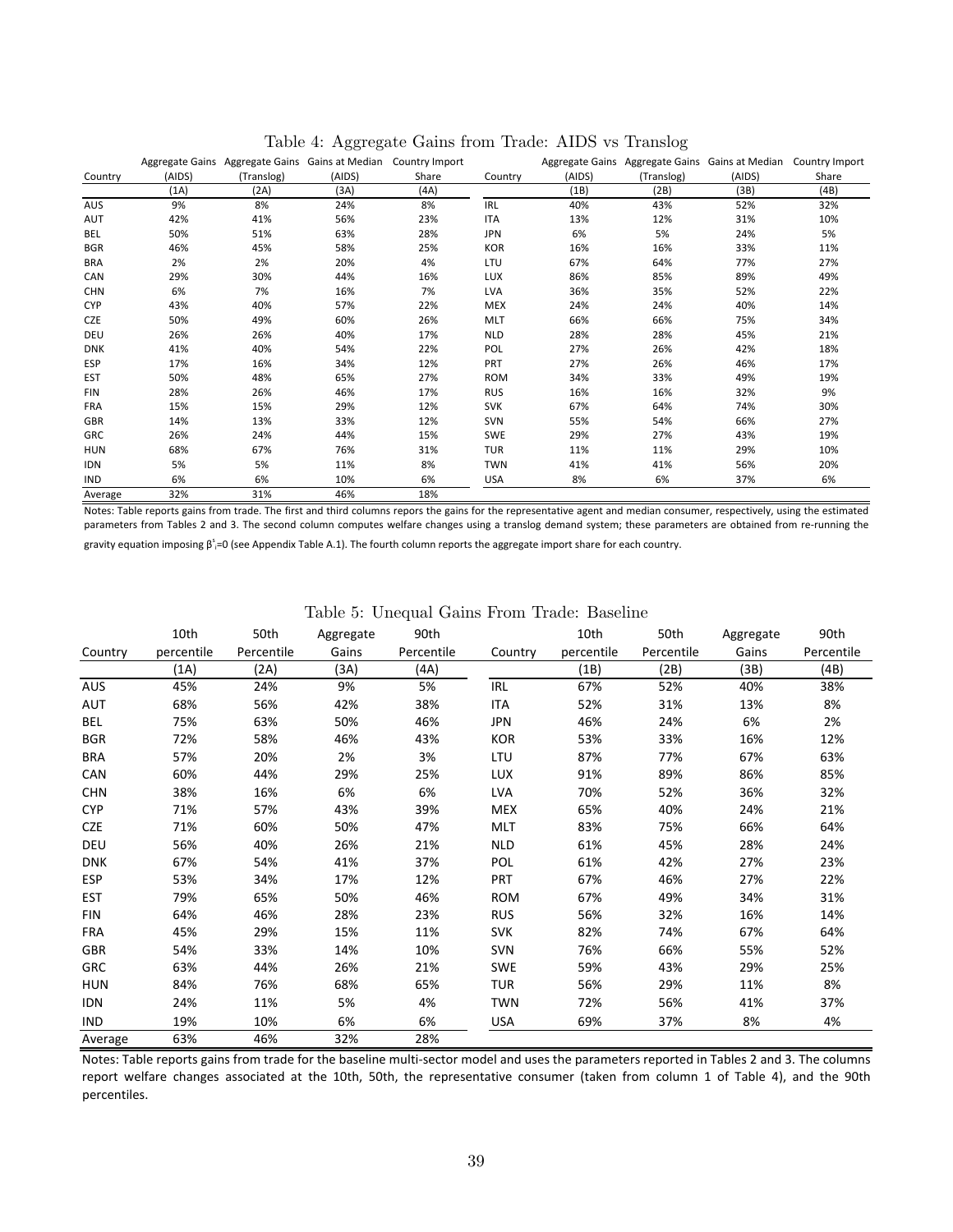

Figure 2: Engel Curves, by Broad Sector Groups



Figure displays Engel curves of expenditure shares in broad sectors against per capita GDP. See the note in Table 2 for the list of sectors.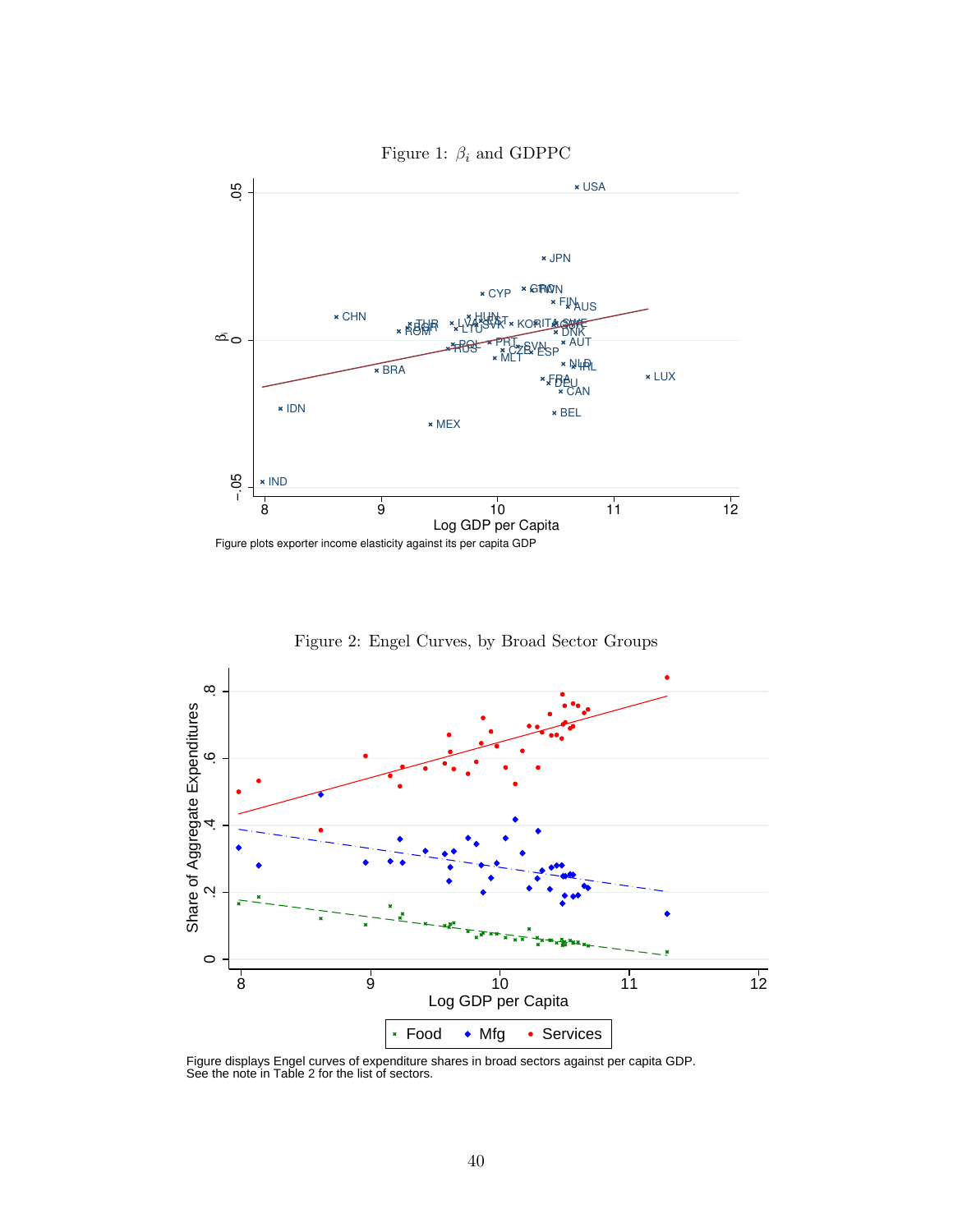

Figure 3:  $\beta$  by Exporter and Broad Sector Group vs GDPPC

Figure plots income elasticities, summed across broad sectors for each country, against per capita GDP. See the note in Table 2 for the list of sectors.



Figure 4: Distribution of Unequal Gains: Single-Sector Case

The deviations are relative to the median individual. The red line is the average across countries.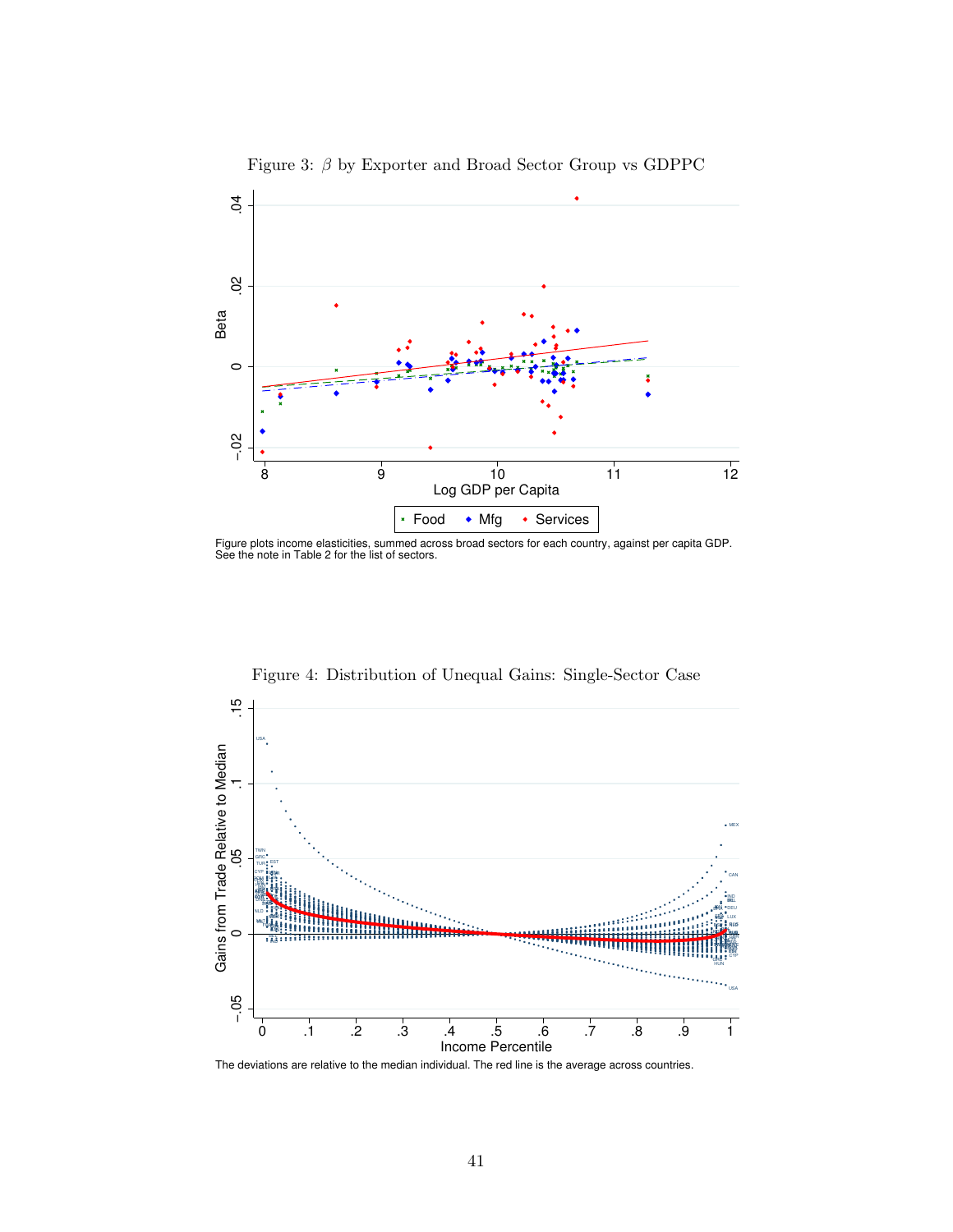

Figure 5: Distribution of Unequal Gains: Baseline Case

Figure 6: Comparison of Distribution of Unequal Gains, Means across Countries



The deviations are relative to the median individual. Figure shows averages across countries, by percentile.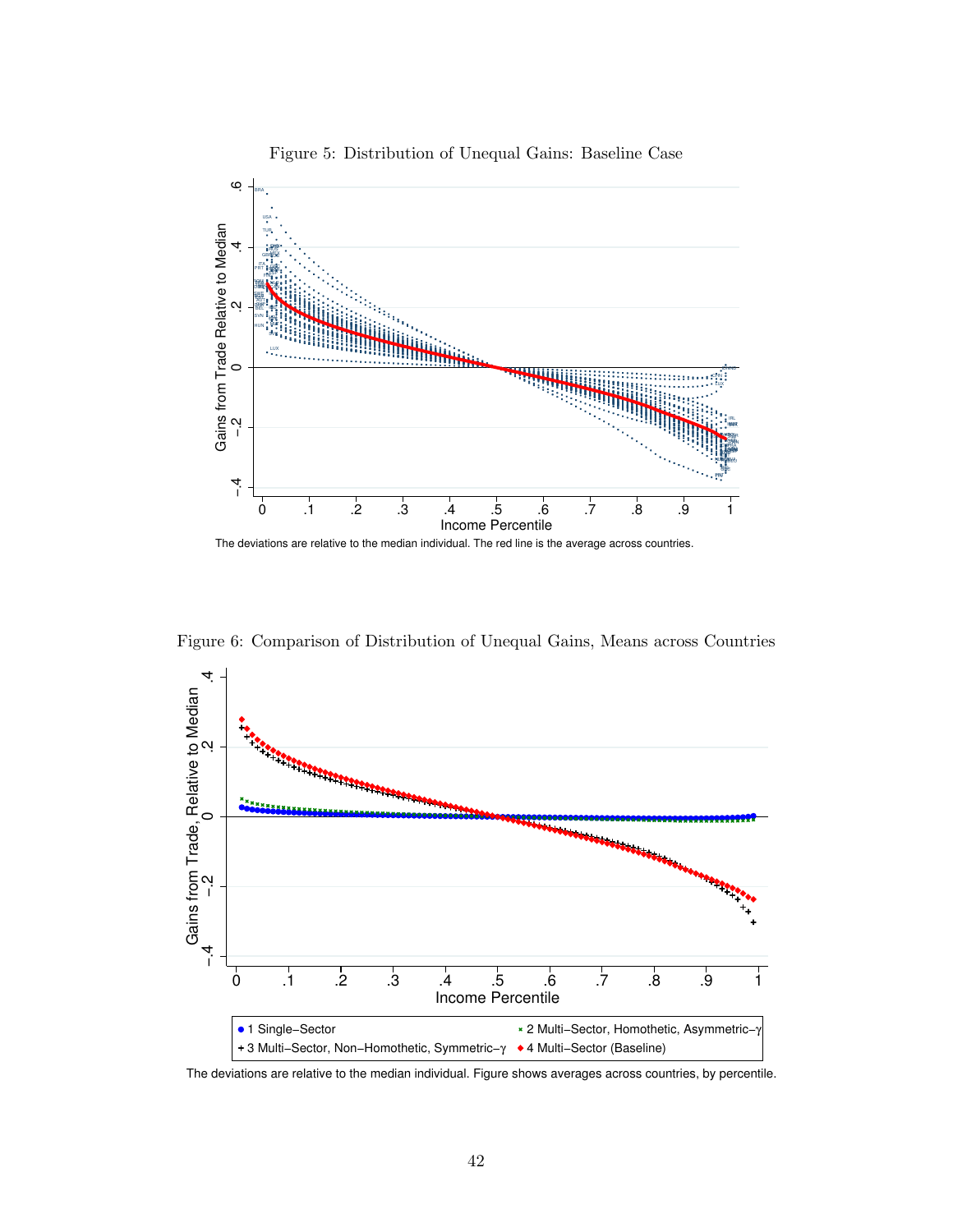

Figure 7: Difference in Gains From Trade Between 90th and 10th Percentiles vs  $\beta_i$ 



Figure 8: Varying Sectoral Income Elasticities

The deviations are relative to the median individual. Figure shows averages across countries, by percentile.

Figure plots the difference in gains from trade between 90th and 10th percentiles against the country's income elasticity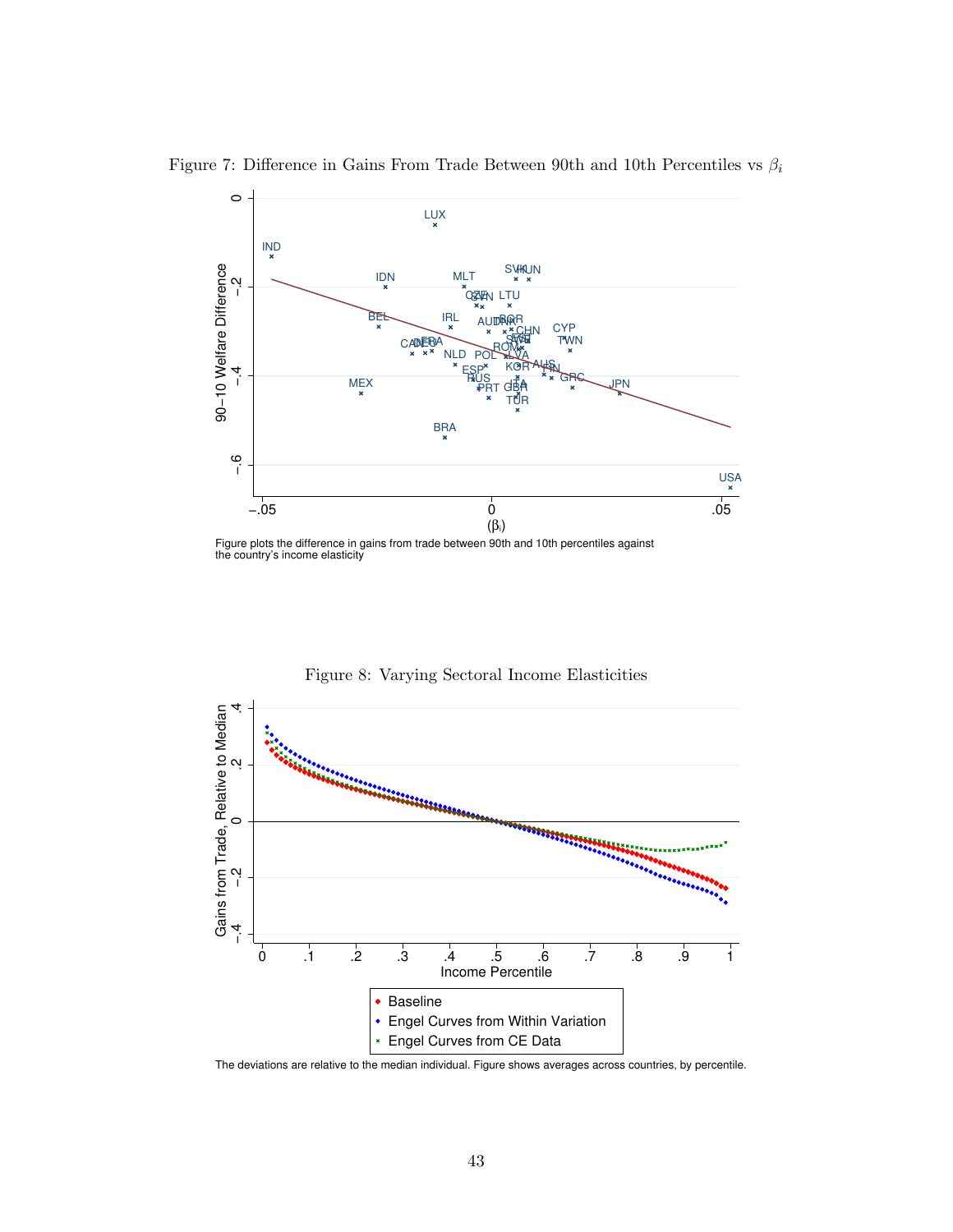

Figure 9: Varying Price Elasticity for Less-Traded Services

The deviations are relative to the median individual. Figure shows averages across countries, by percentile.



Figure 10: Varying the Value of  $\rho$ 

The deviations are relative to the median individual. Figure shows averages across countries, by percentile.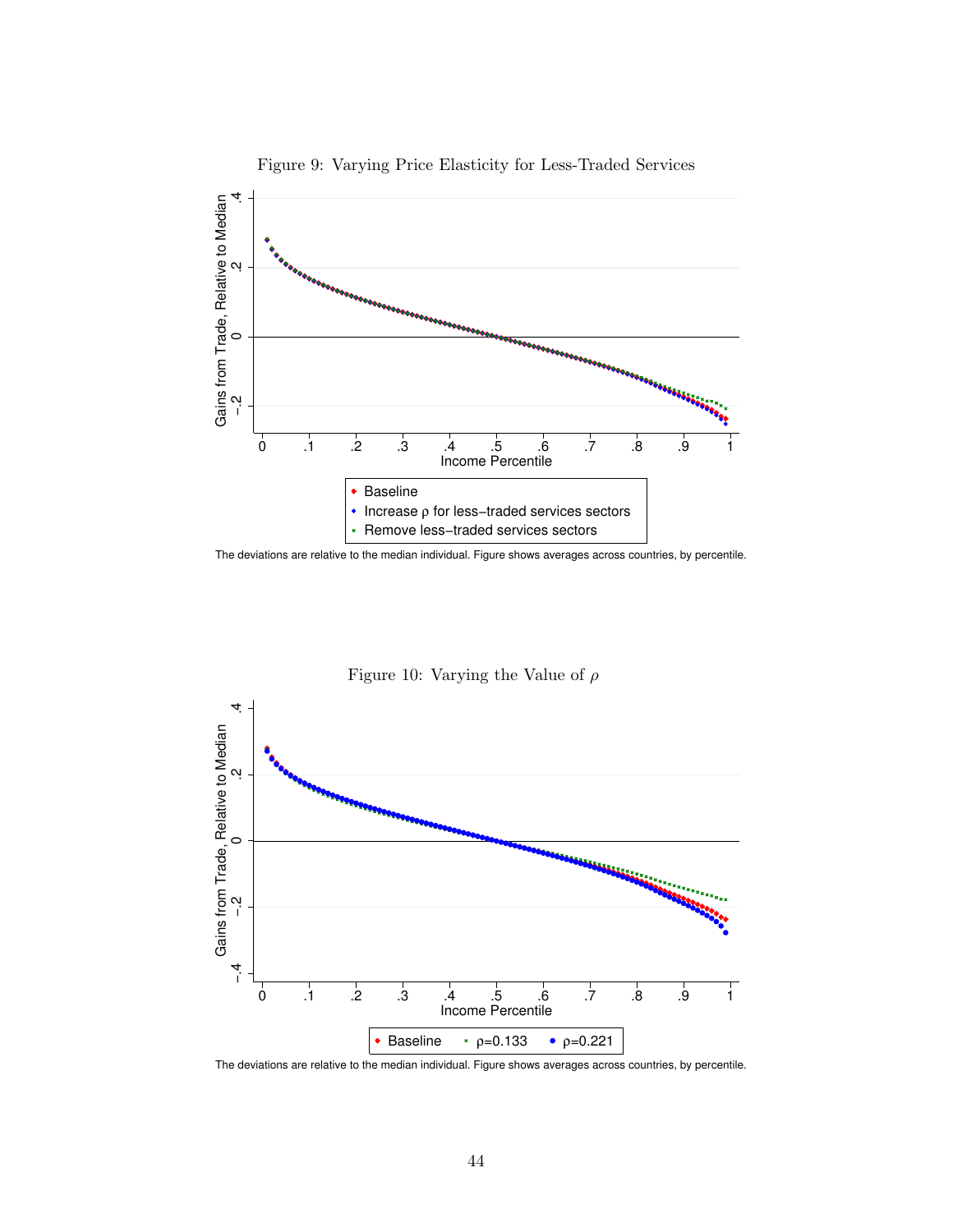

Figure 11: Comparing the Baseline to Final Expenditures or Exporter-Sector Fixed Effects

The deviations are relative to the median individual. Figure shows averages across countries, by percentile.



Figure 12: 5% Reduction in Foreign Prices

Figure displays the relative welfare gains of 5% decline in foreign trade costs for food, manufacturing, services, and all sectors.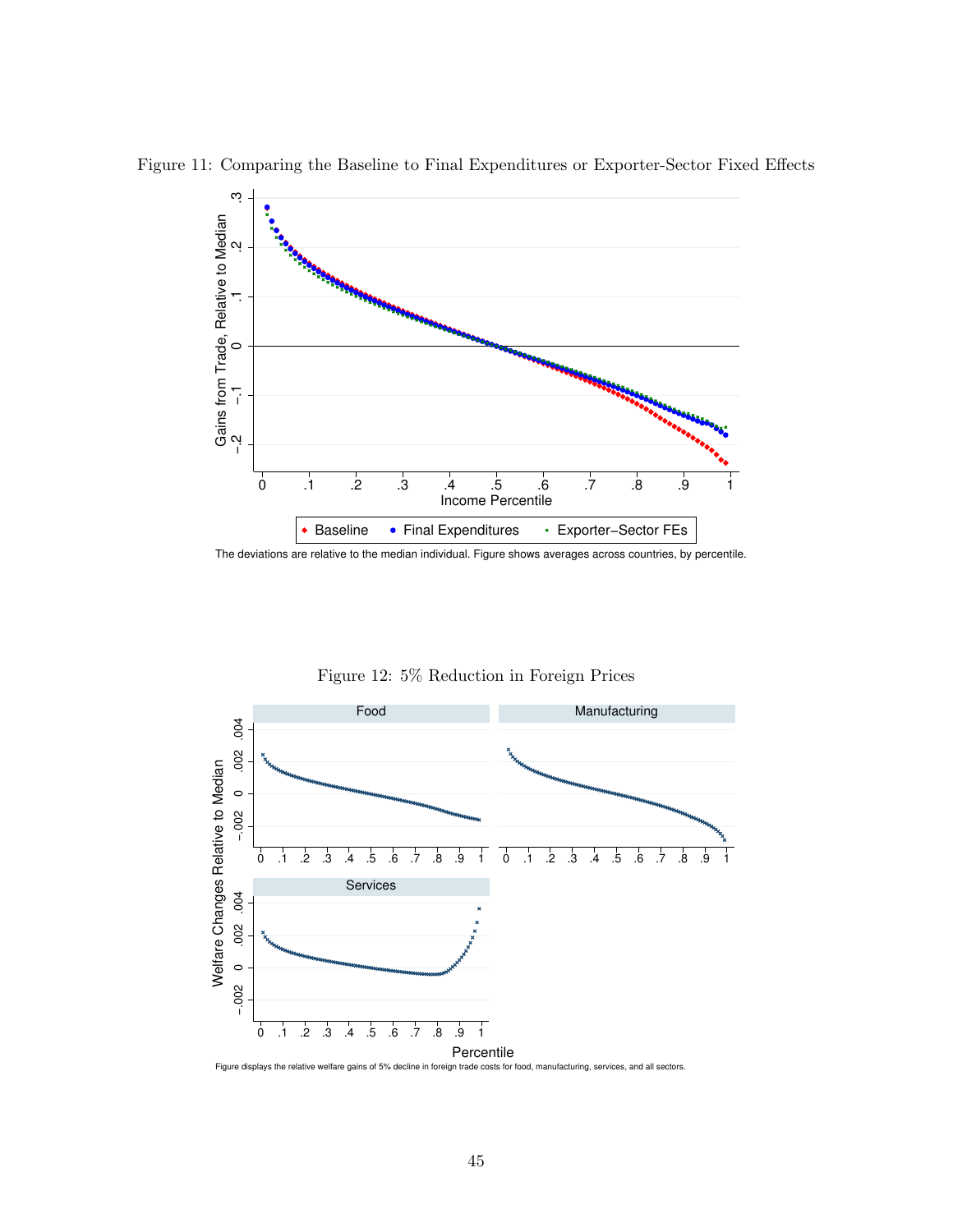# Appendix Tables and Figures

# Table A.1: Multi-Sector Translog Gravity Equation

| Variables                                | -Distance<br>(1A)       | Language<br>(2A)          | Border<br>(3A)          |                                             | -Distance<br>(1B)          | Language<br>(2B)        | Border<br>(3B)          |
|------------------------------------------|-------------------------|---------------------------|-------------------------|---------------------------------------------|----------------------------|-------------------------|-------------------------|
| Agriculture                              | $0.0013$ ***<br>(0.000) | $0.0049$ ***<br>(0.001)   | $0.0051$ ***<br>(0.001) | Electricity, Gas and Water Supply           | $0.0013$ ***<br>(0.000)    | $0.0050$ ***<br>(0.001) | $0.0046$ ***<br>(0.001) |
| Mining                                   | $0.0006$ ***<br>(0.000) | $0.0016$ ***<br>(0.000)   | $0.0023$ ***<br>(0.001) | Construction                                | $0.0039$ ***<br>$-(0.001)$ | $0.0131$ ***<br>(0.002) | $0.0128$ ***<br>(0.002) |
| Food, Beverages and Tobacco              | $0.0017$ ***<br>(0.000) | $0.0059$ ***<br>(0.001)   | $0.0061$ ***<br>(0.001) | Sale, Repair of Motor Vehicles              | $0.0005$ ***<br>(0.000)    | $0.0024$ ***<br>(0.000) | $0.0021$ ***<br>(0.000) |
| <b>Textiles</b>                          | $0.0004$ ***<br>(0.000) | $0.0011$ ***<br>(0.000)   | $0.0014$ ***<br>(0.000) | Wholesale Trade and Commission Trade        | $0.0020$ ***<br>(0.000)    | $0.0081$ ***<br>(0.001) | $0.0071$ ***<br>(0.001) |
| Leather and Footwear                     | $0.0001$ ***<br>(0.000) | $0.0002$ ***<br>(0.000)   | $0.0002$ ***<br>(0.000) | <b>Retail Trade</b>                         | $0.0018$ ***<br>(0.000)    | $0.0059$ ***<br>(0.001) | $0.0060$ ***<br>(0.001) |
| <b>Wood Products</b>                     | $0.0002$ ***<br>(0.000) | $0.0011$ ***<br>(0.000)   | $0.0011$ ***<br>(0.000) | <b>Hotels and Restaurants</b>               | $0.0013$ ***<br>(0.000)    | $0.0037$ ***<br>(0.001) | $0.0037$ ***<br>(0.001) |
| Printing and Publishing                  | $0.0006$ ***<br>(0.000) | $0.0020$ ***<br>(0.000)   | $0.0024$ ***<br>(0.000) | <b>Inland Transport</b>                     | $0.0009$ ***<br>(0.000)    | $0.0044$ ***<br>(0.001) | $0.0045$ ***<br>(0.001) |
| Coke, Refined Petroleum, Nuclear Fuel    | $0.0008$ ***<br>(0.000) | $0.0021$ ***<br>(0.001)   | $0.0033$ ***<br>(0.001) | <b>Water Transport</b>                      | $0.0001$ ***<br>(0.000)    | $0.0002$ ***<br>(0.000) | $0.0002$ ***<br>(0.000) |
| <b>Chemicals and Chemical Products</b>   | $0.0013$ ***<br>(0.000) | $0.0016$ ***<br>(0.000)   | $0.0023$ ***<br>(0.001) | Air Transport                               | $0.0002$ ***<br>(0.000)    | $0.0004$ ***<br>(0.000) | $0.0005$ ***<br>(0.000) |
| <b>Rubber and Plastics</b>               | $0.0005$ ***<br>(0.000) | $0.0010$ ***<br>(0.000)   | $0.0013$ ***<br>(0.000) | <b>Other Auxiliary Transport Activities</b> | $0.0004$ ***<br>(0.000)    | $0.0024$ ***<br>(0.000) | $0.0023$ ***<br>(0.000) |
| <b>Other Non-Metallic Minerals</b>       | $0.0005$ ***<br>(0.000) | $0.0015$ ***<br>(0.000)   | $0.0016$ ***<br>(0.000) | Post and Telecommunications                 | $0.0010$ ***<br>(0.000)    | $0.0033$ ***<br>(0.001) | $0.0033$ ***<br>(0.001) |
| <b>Basic Metals and Fabricated Metal</b> | $0.0017$ ***<br>(0.000) | $0.0034$ ***<br>(0.001)   | $0.0045$ ***<br>(0.001) | Financial Intermediation                    | $0.0031$ ***<br>$-(0.001)$ | $0.0056$ ***<br>(0.001) | $0.0064$ ***<br>(0.001) |
| Machinery                                | $0.0008$ ***<br>(0.000) | $0.0014$ ***<br>(0.000)   | $0.0017$ ***<br>(0.000) | <b>Real Estate Activities</b>               | $0.0029$ ***<br>(0.000)    | $0.0097$ ***<br>(0.002) | $0.0095$ ***<br>(0.002) |
| <b>Electrical and Optical Equipment</b>  | $0.0014$ ***<br>(0.000) | $0.0013$ ***<br>(0.001)   | $0.0018$ ***<br>(0.000) | Renting of M&Eq                             | $0.0026$ ***<br>(0.000)    | $0.0097$ ***<br>(0.002) | $0.0102$ ***<br>(0.002) |
| <b>Transport Equipment</b>               | $0.0011$ ***<br>(0.000) | $0.0018$ ***<br>(0.001)   | $0.0028$ ***<br>(0.001) | <b>Public Admin and Defence</b>             | $0.0027$ ***<br>(0.000)    | $0.0074$ ***<br>(0.001) | $0.0078$ ***<br>(0.001) |
| Manufacturing, nec                       | $0.0003$ ***<br>(0.000) | $0.0009$ ***<br>(0.000)   | $0.0011$ ***<br>(0.000) | Education                                   | $0.0012$ ***<br>(0.000)    | $0.0044$ ***<br>(0.001) | $0.0039$ ***<br>(0.001) |
|                                          |                         |                           |                         | <b>Health and Social Work</b>               | $0.0016$ ***<br>(0.000)    | $0.0061$ ***<br>(0.001) | $0.0063$ ***<br>(0.001) |
|                                          |                         |                           |                         | Other Community and Social Services         | $0.0017$ ***<br>(0.000)    | $0.0045$ ***<br>(0.001) | $0.0047$ ***<br>(0.001) |
|                                          |                         |                           |                         | Private Households with Employed Person     | $0.0001$ ***<br>(0.000)    | $0.0002$ ***<br>(0.000) | $0.0002$ ***<br>(0.000) |
|                                          |                         | R-squared<br>Observations |                         | 0.38<br>56,000                              |                            |                         |                         |

Notes: Table reports the estimates of the multi-sector translog gravity equation, which shuts of non-homotheticities. The results report sector-specific coefficients on (the negative of) distance, language and border in columns 1, 2 and 3, respectively. Standard errors are clustered by importer. Significance \* .10; \*\* .05; \*\*\* .01.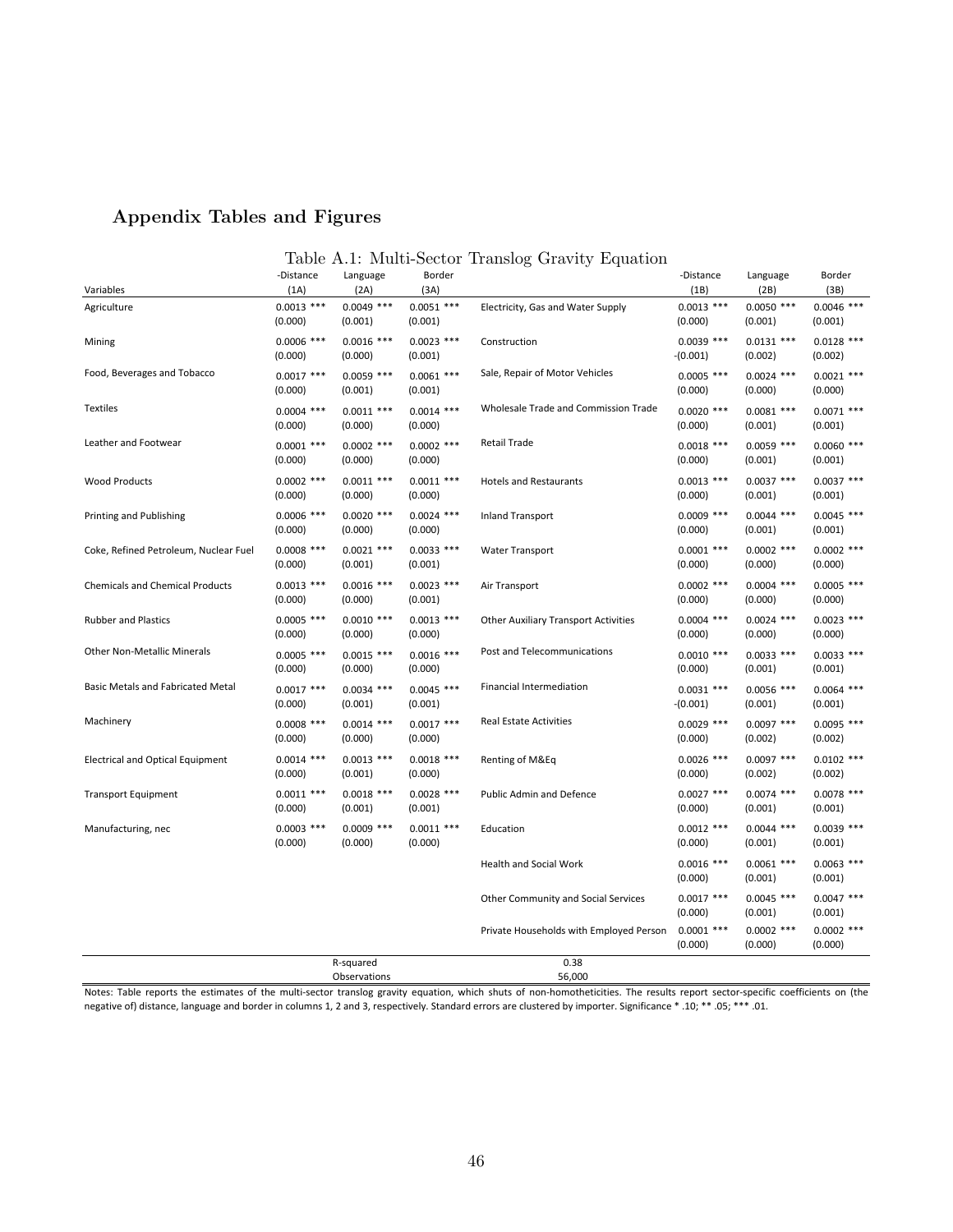| Variables                                      | (1A)                     |                                             | (1B)                     |
|------------------------------------------------|--------------------------|---------------------------------------------|--------------------------|
| Agriculture                                    | $-0.0219$ ***<br>(0.003) | Electricity, Gas and Water Supply           | 0.0005<br>(0.001)        |
| Mining                                         | $-0.0005$<br>(0.000)     | Construction                                | $-0.0169$ **<br>(0.008)  |
| Food, Beverages and Tobacco                    | $-0.0169$ ***<br>(0.004) | Sale, Repair of Motor Vehicles              | $0.0037$ ***<br>(0.001)  |
| <b>Textiles</b>                                | $-0.0045$ ***<br>(0.001) | Wholesale Trade and Commission Trade        | 0.0009<br>(0.003)        |
| Leather and Footwear                           | $-0.0009$ ***<br>(0.000) | <b>Retail Trade</b>                         | 0.0012<br>(0.002)        |
| <b>Wood Products</b>                           | 0.0002<br>(0.000)        | <b>Hotels and Restaurants</b>               | $0.0056$ **<br>(0.002)   |
| Printing and Publishing                        | $0.0021$ ***<br>(0.000)  | <b>Inland Transport</b>                     | $-0.0083$ ***<br>(0.003) |
| Coke, Refined Petroleum, Nuclear Fuel          | $-0.0004$<br>(0.001)     | <b>Water Transport</b>                      | $-0.0010$<br>(0.001)     |
| <b>Chemicals and Chemical Products</b>         | $-0.0013$<br>(0.001)     | Air Transport                               | 0.0005<br>(0.000)        |
| <b>Rubber and Plastics</b>                     | $-0.0003$<br>(0.000)     | <b>Other Auxiliary Transport Activities</b> | $0.0017**$<br>(0.001)    |
| <b>Other Non-Metallic Minerals</b>             | $-0.0001$<br>(0.000)     | Post and Telecommunications                 | 0.0003<br>(0.001)        |
| <b>Basic Metals and Fabricated Metal</b>       | $-0.0004$<br>(0.001)     | Financial Intermediation                    | $0.0061$ ***<br>(0.002)  |
| Machinery                                      | $-0.0051$ *<br>(0.003)   | <b>Real Estate Activities</b>               | $0.0160$ ***<br>(0.004)  |
| <b>Electrical and Optical Equipment</b>        | $-0.0040$ ***<br>(0.001) | Renting of M&Eq                             | $0.0039$ **<br>(0.002)   |
| <b>Transport Equipment</b>                     | $-0.0031$<br>(0.002)     | <b>Public Admin and Defence</b>             | $0.0082$ **<br>(0.003)   |
| Manufacturing, nec                             | 0.0004<br>(0.001)        | Education                                   | $0.0044$ ***<br>(0.002)  |
|                                                |                          | <b>Health and Social Work</b>               | $0.0246$ ***<br>(0.004)  |
|                                                |                          | <b>Other Community and Social Services</b>  | 0.0046<br>(0.003)        |
|                                                |                          | Private Households with Employed Persons    | $0.0008$ ***<br>(0.000)  |
| Sector FEs                                     |                          | yes                                         |                          |
| Joint F-test p-value for sectoral elasticities |                          | 0.00                                        |                          |
| R-squared<br>Observations                      |                          | 0.84<br>1,400                               |                          |

Table A.2: Engel Curve Estimates: Final Expenditures

Notes: Table reports the sectoral income elasticities from the Engel curve equation using data on final expenditures. It is a regression of importers' sectoral expenditures shares on the adjusted real income interacted with sector dummies. The regression also includes sector fixed effects. Standard errors are clustered by importer. Significance \* .10; \*\* .05; \*\*\* .01.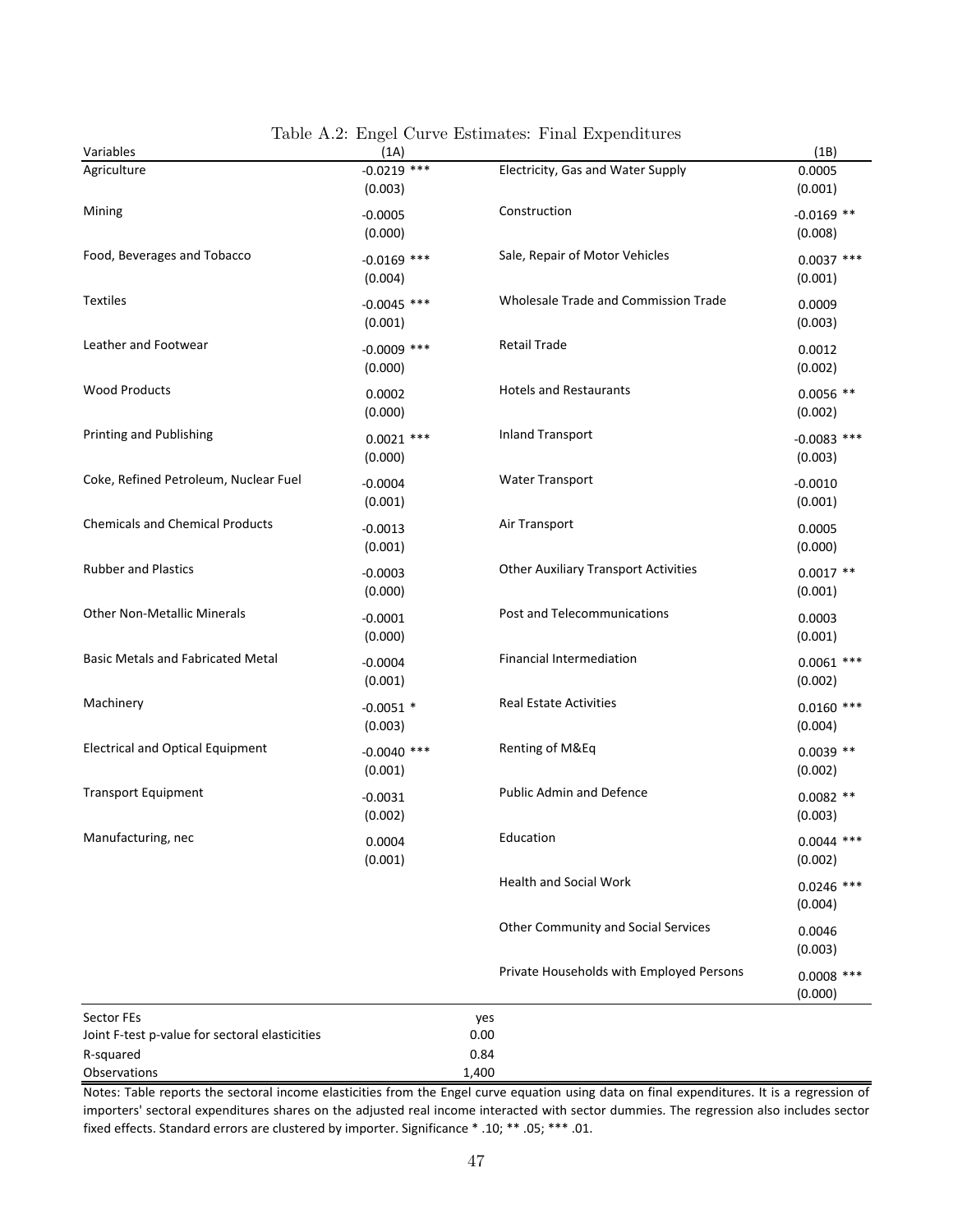| Variables                                                 | -Distance<br>(1A)       | Language<br>(2A)        | Border<br>(3A)          |                                             | -Distance<br>(1B)          | Language<br>(2B)        | Border<br>(3B)          |
|-----------------------------------------------------------|-------------------------|-------------------------|-------------------------|---------------------------------------------|----------------------------|-------------------------|-------------------------|
| Agriculture                                               | $0.0009$ ***<br>(0.000) | $0.0044$ ***<br>(0.001) | $0.0037$ ***<br>(0.001) | Electricity, Gas and Water Supply           | $0.0007$ ***<br>(0.000)    | $0.0032$ ***<br>(0.001) | $0.0030$ ***<br>(0.000) |
| Mining                                                    | $0.0001$ ***<br>(0.000) | $0.0004$ **<br>(0.000)  | $0.0005$ ***<br>(0.000) | Construction                                | $0.0065$ ***<br>$-(0.001)$ | $0.0190$ ***<br>(0.003) | $0.0182$ ***<br>(0.004) |
| Food, Beverages and Tobacco                               | $0.0020$ ***<br>(0.000) | $0.0071$ ***<br>(0.001) | $0.0077$ ***<br>(0.001) | Sale, Repair of Motor Vehicles              | $0.0005$ ***<br>(0.000)    | $0.0023$ ***<br>(0.000) | $0.0022$ ***<br>(0.000) |
| <b>Textiles</b>                                           | $0.0003$ ***<br>(0.000) | $0.0011$ ***<br>(0.000) | $0.0015$ ***<br>(0.000) | Wholesale Trade and Commission Trade        | $0.0021$ ***<br>(0.000)    | $0.0070$ ***<br>(0.001) | $0.0062$ ***<br>(0.001) |
| Leather and Footwear                                      | $0.0001$ ***<br>(0.000) | $0.0002$ ***<br>(0.000) | $0.0003$ ***<br>(0.000) | <b>Retail Trade</b>                         | $0.0023$ ***<br>(0.000)    | $0.0060$ ***<br>(0.001) | $0.0059$ ***<br>(0.001) |
| <b>Wood Products</b>                                      | $0.0001$ ***<br>(0.000) | $0.0003$ ***<br>(0.000) | $0.0003$ ***<br>(0.000) | <b>Hotels and Restaurants</b>               | $0.0019$ ***<br>(0.000)    | $0.0056$ ***<br>(0.001) | $0.0060$ ***<br>(0.001) |
| Printing and Publishing                                   | $0.0003$ ***<br>(0.000) | $0.0009$ ***<br>(0.000) | $0.0013$ ***<br>(0.000) | <b>Inland Transport</b>                     | $0.0007$ ***<br>(0.000)    | $0.0036$ ***<br>(0.001) | $0.0031$ ***<br>(0.001) |
| Coke, Refined Petroleum, Nuclear Fuel                     | $0.0004$ ***<br>(0.000) | $0.0014$ ***<br>(0.000) | $0.0023$ ***<br>(0.000) | <b>Water Transport</b>                      | $0.0000$ ***<br>(0.000)    | $0.0002$ ***<br>(0.000) | $0.0002$ ***<br>(0.000) |
| <b>Chemicals and Chemical Products</b>                    | $0.0004$ ***<br>(0.000) | $0.0010$ ***<br>(0.000) | $0.0014$ ***<br>(0.000) | Air Transport                               | $0.0002$ ***<br>(0.000)    | $0.0004$ ***<br>(0.000) | $0.0004$ ***<br>(0.000) |
| <b>Rubber and Plastics</b>                                | $0.0001$ ***<br>(0.000) | $0.0003$ ***<br>(0.000) | $0.0004$ ***<br>(0.000) | <b>Other Auxiliary Transport Activities</b> | $0.0003$ ***<br>(0.000)    | $0.0014$ ***<br>(0.000) | $0.0014$ ***<br>(0.000) |
| <b>Other Non-Metallic Minerals</b>                        | $0.0001$ **<br>(0.000)  | $0.0004$ ***<br>(0.000) | $0.0004$ ***<br>(0.000) | Post and Telecommunications                 | $0.0009$ ***<br>(0.000)    | $0.0024$ ***<br>(0.000) | $0.0025$ ***<br>(0.000) |
| <b>Basic Metals and Fabricated Metal</b>                  | $0.0004$ ***<br>(0.000) | $0.0013$ ***<br>(0.000) | $0.0011$ ***<br>(0.000) | Financial Intermediation                    | $0.0018$ ***<br>(0.000)    | $0.0049$ ***<br>(0.001) | $0.0051$ ***<br>(0.001) |
| Machinery                                                 | $0.0009$ ***<br>(0.000) | $0.0013$ ***<br>(0.000) | $0.0017$ ***<br>(0.000) | <b>Real Estate Activities</b>               | $0.0042$ ***<br>$-(0.001)$ | $0.0132$ ***<br>(0.002) | $0.0130$ ***<br>(0.002) |
| <b>Electrical and Optical Equipment</b>                   | $0.0008$ ***<br>(0.000) | $0.0013$ ***<br>(0.000) | $0.0016$ ***<br>(0.000) | Renting of M&Eq                             | $0.0010$ ***<br>(0.000)    | $0.0041$ ***<br>(0.001) | $0.0040$ ***<br>(0.001) |
| <b>Transport Equipment</b>                                | $0.0010$ ***<br>(0.000) | $0.0018$ ***<br>(0.001) | $0.0031$ ***<br>(0.001) | Public Admin and Defence                    | $0.0055$ ***<br>$-(0.001)$ | $0.0141$ ***<br>(0.003) | $0.0137$ ***<br>(0.003) |
| Manufacturing, nec                                        | $0.0004$ ***<br>(0.000) | $0.0008$ ***<br>(0.000) | $0.0013$ ***<br>(0.000) | Education                                   | $0.0023$ ***<br>(0.000)    | $0.0079$ ***<br>(0.001) | $0.0075$ ***<br>(0.001) |
|                                                           |                         |                         |                         | <b>Health and Social Work</b>               | $0.0034$ ***<br>$-(0.001)$ | $0.0116$ ***<br>(0.002) | $0.0116$ ***<br>(0.002) |
|                                                           |                         |                         |                         | Other Community and Social Services         | $0.0025$ ***<br>$-(0.001)$ | $0.0056$ ***<br>(0.001) | $0.0061$ ***<br>(0.001) |
|                                                           |                         |                         |                         | Private Households with Employed Persons    | $0.0001$ **<br>(0.000)     | $0.0004$ ***<br>(0.000) | $0.0003$ ***<br>(0.000) |
| $\Omega_i$ x Sector-Exporter Dummies                      |                         |                         | not displayed           |                                             |                            |                         |                         |
| Joint F-test p-value for income elasticities<br>R-squared |                         |                         |                         | 0.00<br>0.41                                |                            |                         |                         |

Table A.3: Sectoral Gravity Estimates: Final Expenditures

Notes: Table reports the estimates of the sectoral gravity equation using data on final expenditures. The results report sector-specific coefficients on (the negative of) distance, language and border in columns 1, 2 and 3, respectively. The table supresses the sector-exporter interaction coefficients to save space, but recall that the sum of these coefficients across sectors equals sectoral coefficients in Table A.2. Standard errors are clustered by importer. Significance \* .10; \*\* .05; \*\*\* .01.

Observations 56,000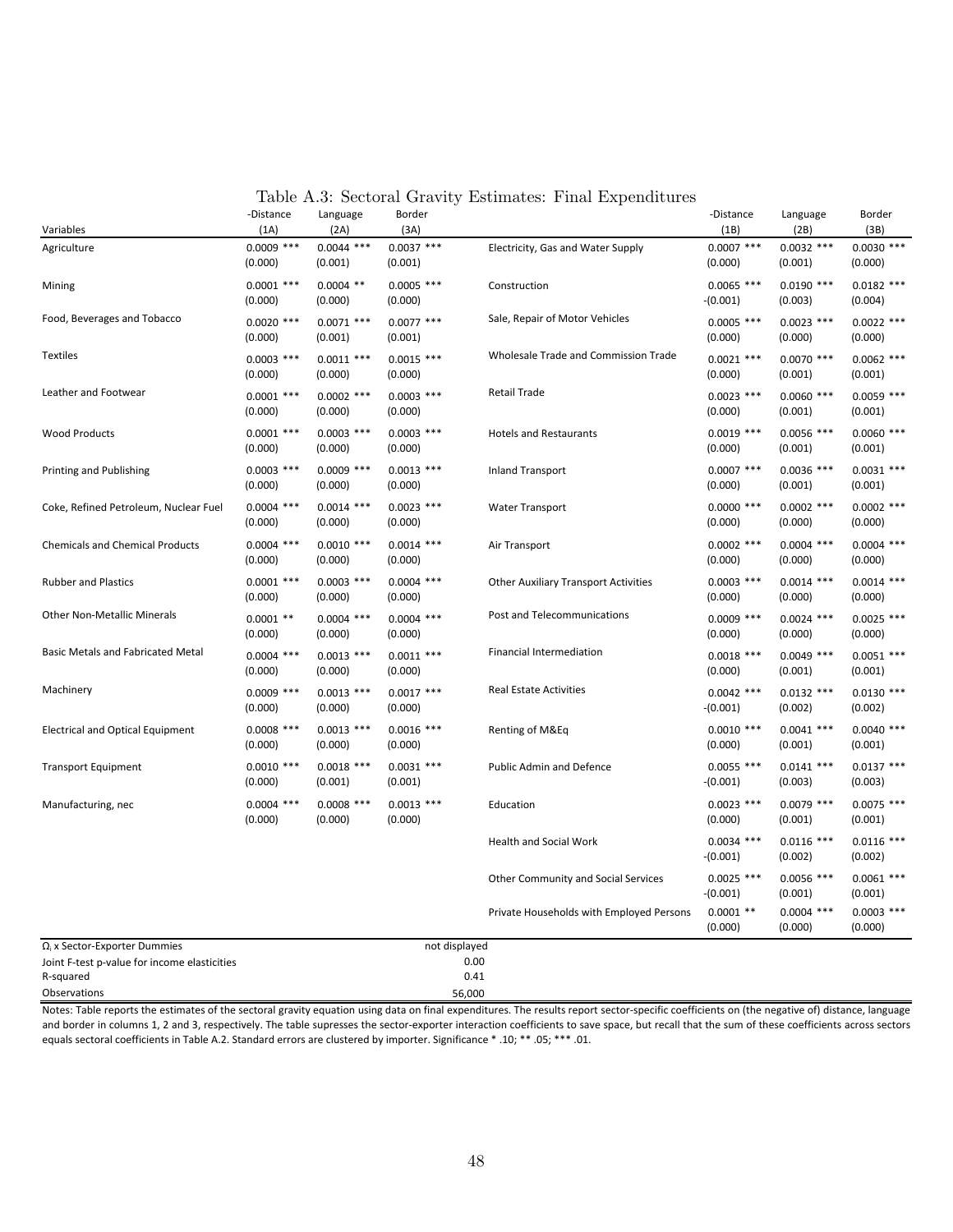| Variables                                    | -Distance<br>(1A)       | Language<br>(2A)        | Border<br>(3A)          |                                             | -Distance<br>(1B)          | Language<br>(2B)        | Border<br>(3B)          |
|----------------------------------------------|-------------------------|-------------------------|-------------------------|---------------------------------------------|----------------------------|-------------------------|-------------------------|
| Agriculture                                  | $0.0015$ ***<br>(0.000) | $0.0065$ ***<br>(0.001) | $0.0044$ ***<br>(0.001) | Electricity, Gas and Water Supply           | $0.0017$ ***<br>(0.000)    | $0.0062$ ***<br>(0.001) | $0.0041$ ***<br>(0.001) |
| Mining                                       | $0.0007$ ***<br>(0.000) | $0.0020$ ***<br>(0.001) | $0.0019$ ***<br>(0.001) | Construction                                | $0.0050$ ***<br>$-(0.001)$ | $0.0163$ ***<br>(0.003) | $0.0112$ ***<br>(0.003) |
| Food, Beverages and Tobacco                  | $0.0020$ ***<br>(0.000) | $0.0073$ ***<br>(0.001) | $0.0054$ ***<br>(0.001) | Sale, Repair of Motor Vehicles              | $0.0007$ ***<br>(0.000)    | $0.0029$ ***<br>(0.001) | $0.0019$ ***<br>(0.000) |
| <b>Textiles</b>                              | $0.0004$ ***<br>(0.000) | $0.0015$ ***<br>(0.000) | $0.0012$ ***<br>(0.000) | Wholesale Trade and Commission Trade        | $0.0027$ ***<br>(0.000)    | $0.0097$ ***<br>(0.002) | $0.0062$ ***<br>(0.001) |
| Leather and Footwear                         | $0.0001$ ***<br>(0.000) | $0.0002$ ***<br>(0.000) | $0.0002$ ***<br>(0.000) | <b>Retail Trade</b>                         | $0.0023$ ***<br>(0.000)    | $0.0071$ ***<br>(0.001) | $0.0049$ ***<br>(0.001) |
| <b>Wood Products</b>                         | $0.0003$ ***<br>(0.000) | $0.0013$ ***<br>(0.000) | $0.0010$ ***<br>(0.000) | <b>Hotels and Restaurants</b>               | $0.0016$ ***<br>(0.000)    | $0.0044$ ***<br>(0.001) | $0.0031$ ***<br>(0.001) |
| Printing and Publishing                      | $0.0008$ ***<br>(0.000) | $0.0024$ ***<br>(0.001) | $0.0021$ ***<br>(0.000) | <b>Inland Transport</b>                     | $0.0011$ ***<br>(0.000)    | $0.0055$ ***<br>(0.001) | $0.0041$ ***<br>(0.001) |
| Coke, Refined Petroleum, Nuclear Fuel        | $0.0010$ ***<br>(0.000) | $0.0028$ ***<br>(0.001) | $0.0027$ ***<br>(0.001) | <b>Water Transport</b>                      | $0.0001$ ***<br>(0.000)    | $0.0003$ ***<br>(0.000) | $0.0002$ **<br>(0.000)  |
| <b>Chemicals and Chemical Products</b>       | $0.0014$ ***<br>(0.000) | $0.0023$ ***<br>(0.001) | $0.0017$ ***<br>(0.001) | Air Transport                               | $0.0003$ ***<br>(0.000)    | $0.0005$ ***<br>(0.000) | $0.0004$ ***<br>(0.000) |
| <b>Rubber and Plastics</b>                   | $0.0005$ ***<br>(0.000) | $0.0013$ ***<br>(0.000) | $0.0011$ ***<br>(0.000) | <b>Other Auxiliary Transport Activities</b> | $0.0006$ ***<br>(0.000)    | $0.0029$ ***<br>(0.001) | $0.0022$ ***<br>(0.000) |
| <b>Other Non-Metallic Minerals</b>           | $0.0006$ ***<br>(0.000) | $0.0019$ ***<br>(0.000) | $0.0014$ ***<br>(0.000) | Post and Telecommunications                 | $0.0013$ ***<br>(0.000)    | $0.0040$ ***<br>(0.001) | $0.0029$ ***<br>(0.001) |
| <b>Basic Metals and Fabricated Metal</b>     | $0.0021$ ***<br>(0.000) | $0.0046$ ***<br>(0.001) | $0.0037$ ***<br>(0.001) | <b>Financial Intermediation</b>             | $0.0035$ ***<br>$-(0.001)$ | $0.0072$ ***<br>(0.002) | $0.0049$ ***<br>(0.002) |
| Machinery                                    | $0.0009$ ***<br>(0.000) | $0.0018$ ***<br>(0.000) | $0.0014$ ***<br>(0.000) | <b>Real Estate Activities</b>               | $0.0038$ ***<br>$-(0.001)$ | $0.0115$ ***<br>(0.002) | $0.0080$ ***<br>(0.002) |
| <b>Electrical and Optical Equipment</b>      | $0.0016$ ***<br>(0.000) | $0.0019$ ***<br>(0.001) | $0.0011$ **<br>(0.000)  | Renting of M&Eq                             | $0.0031$ ***<br>$-(0.001)$ | $0.0118$ ***<br>(0.003) | $0.0087$ ***<br>(0.002) |
| <b>Transport Equipment</b>                   | $0.0012$ ***<br>(0.000) | $0.0024$ ***<br>(0.001) | $0.0021$ ***<br>(0.001) | Public Admin and Defence                    | $0.0033$ ***<br>$-(0.001)$ | $0.0088$ ***<br>(0.002) | $0.0063$ ***<br>(0.002) |
| Manufacturing, nec                           | $0.0003$ ***<br>(0.000) | $0.0010$ ***<br>(0.000) | $0.0009$ ***<br>(0.000) | Education                                   | $0.0017$ ***<br>(0.000)    | $0.0054$ ***<br>(0.001) | $0.0036$ ***<br>(0.001) |
|                                              |                         |                         |                         | <b>Health and Social Work</b>               | $0.0021$ ***<br>(0.000)    | $0.0073$ ***<br>(0.002) | $0.0055$ ***<br>(0.001) |
|                                              |                         |                         |                         | <b>Other Community and Social Services</b>  | $0.0023$ ***<br>$-(0.001)$ | $0.0055$ ***<br>(0.001) | $0.0040$ ***<br>(0.001) |
|                                              |                         |                         |                         | Private Households with Employed Persons    | $0.0001$ **<br>(0.000)     | $0.0002$ ***<br>(0.000) | $0.0001$ **<br>(0.000)  |
| $\Omega_i$ x Sector-Exporter Dummies         |                         |                         | not displayed           |                                             |                            |                         |                         |
| Joint F-test p-value for income elasticities |                         |                         |                         | 0.00                                        |                            |                         |                         |
| R-squared<br>Observations                    |                         |                         |                         | 0.45                                        |                            |                         |                         |
|                                              |                         |                         |                         | 56,000                                      |                            |                         |                         |

#### Table A.4: Sectoral Gravity Estimates: Exporter-Sector Fixed Effects

Notes: Table reports the estimates of the sectoral gravity equation that includes sector-exporter pair fixed effects. The results report sector-specific coefficients on (the negative of) distance, language and border in columns 1, 2 and 3, respectively. The table supresses the sector-exporter linteraction and level coefficients to save space, but recall that the sum of the interaction coefficients across sectors equals sectoral coefficients in Table 2, and the sum of the coefficients for each exporter across sectors equals the country-specific coefficients in Table 1. Standard errors are clustered by importer. Significance  $*$  .10;  $**$  .05;  $***$  .01.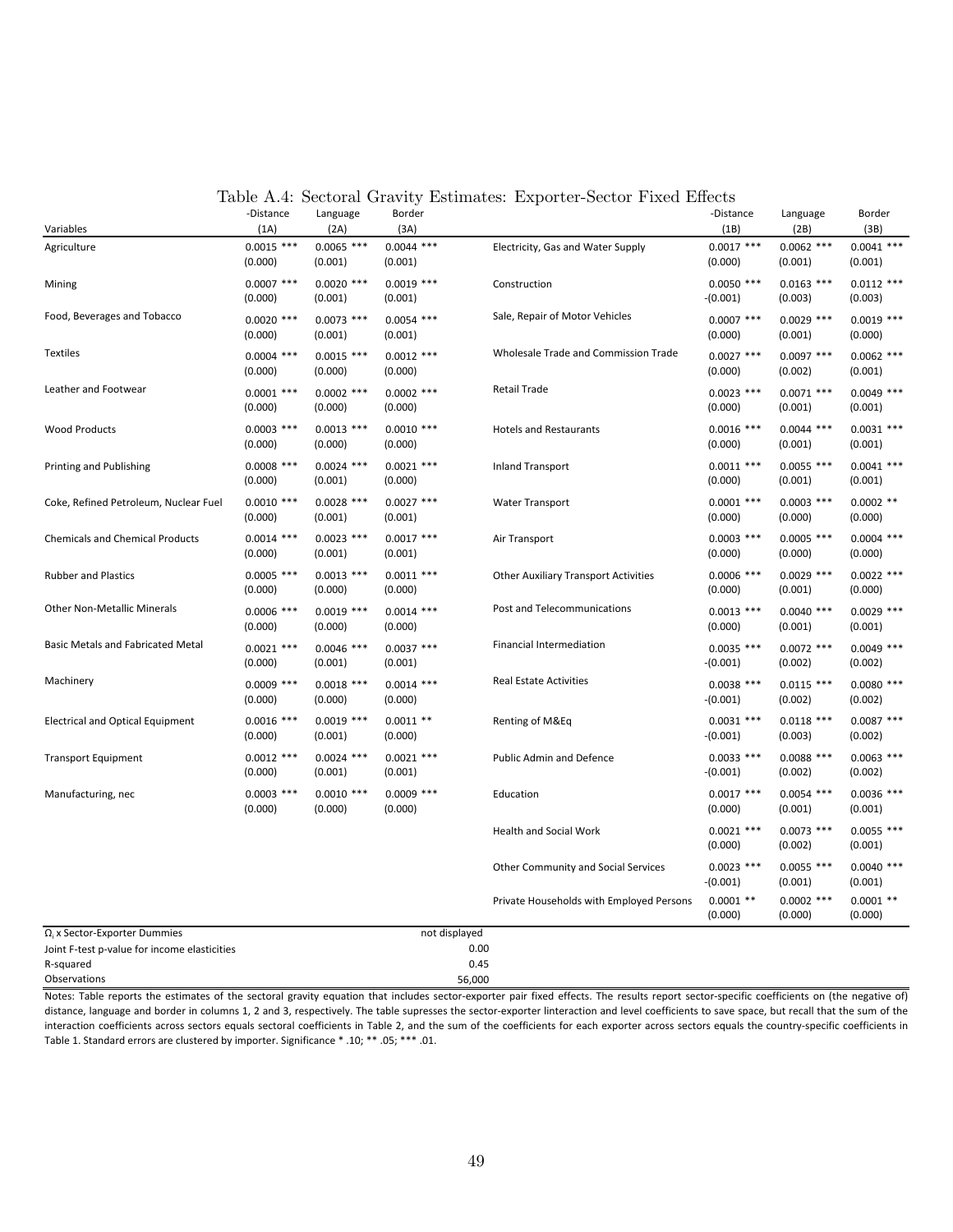|            | <b>AIDS</b> | <b>CES</b> |            | <b>AIDS</b> | <b>CES</b> |
|------------|-------------|------------|------------|-------------|------------|
| Country    | (1A)        | (2A)       | Country    | (1B)        | (2B)       |
| <b>AUS</b> | 0.3%        | 0.3%       | <b>IRL</b> | 0.6%        | 0.6%       |
| <b>AUT</b> | 0.8%        | 0.8%       | <b>ITA</b> | 0.4%        | 0.4%       |
| <b>BEL</b> | 0.9%        | 0.9%       | JPN        | 0.2%        | 0.2%       |
| <b>BGR</b> | 1.0%        | 1.0%       | <b>KOR</b> | 0.4%        | 0.4%       |
| <b>BRA</b> | 0.2%        | 0.1%       | LTU        | 1.0%        | 1.0%       |
| <b>CAN</b> | 0.6%        | 0.6%       | <b>LUX</b> | 0.4%        | 0.6%       |
| <b>CHN</b> | 0.3%        | 0.3%       | LVA        | 0.8%        | 0.8%       |
| <b>CYP</b> | 0.7%        | 0.7%       | <b>MEX</b> | 0.6%        | 0.6%       |
| <b>CZE</b> | 1.0%        | 1.0%       | <b>MLT</b> | 0.8%        | 1.1%       |
| <b>DEU</b> | 0.6%        | 0.6%       | <b>NLD</b> | 0.6%        | 0.6%       |
| <b>DNK</b> | 0.6%        | 0.6%       | <b>POL</b> | 0.7%        | 0.7%       |
| <b>ESP</b> | 0.5%        | 0.5%       | <b>PRT</b> | 0.6%        | 0.6%       |
| <b>EST</b> | 1.0%        | 1.0%       | <b>ROM</b> | 0.8%        | 0.7%       |
| <b>FIN</b> | 0.6%        | 0.6%       | <b>RUS</b> | 0.4%        | 0.4%       |
| <b>FRA</b> | 0.4%        | 0.4%       | <b>SVK</b> | 1.2%        | 1.2%       |
| <b>GBR</b> | 0.4%        | 0.4%       | <b>SVN</b> | 1.0%        | 1.1%       |
| <b>GRC</b> | 0.5%        | 0.5%       | <b>SWE</b> | 0.6%        | 0.6%       |
| <b>HUN</b> | 1.3%        | 1.2%       | <b>TUR</b> | 0.4%        | 0.4%       |
| <b>IDN</b> | 0.3%        | 0.2%       | <b>TWN</b> | 0.8%        | 0.8%       |
| <b>IND</b> | 0.3%        | 0.2%       | <b>USA</b> | 0.3%        | 0.2%       |

Table A.5: Aggregate Gains from a 5% Decline in Manufacturing Trade Costs, AIDS vs CES

Notes: Table reports welfare changes in the multi-sector model from a 5% decline in foreign trade costs in the manufacturing sectors. Column 1 reports the results using the AIDS demand system, and column 2 reports results from the CES demand system (e.g., Ossa 2015). The elasticities for the CES system are taken from Ossa (2015) and matched the WIOD industry classification. The correlation between the two models is 0.99.